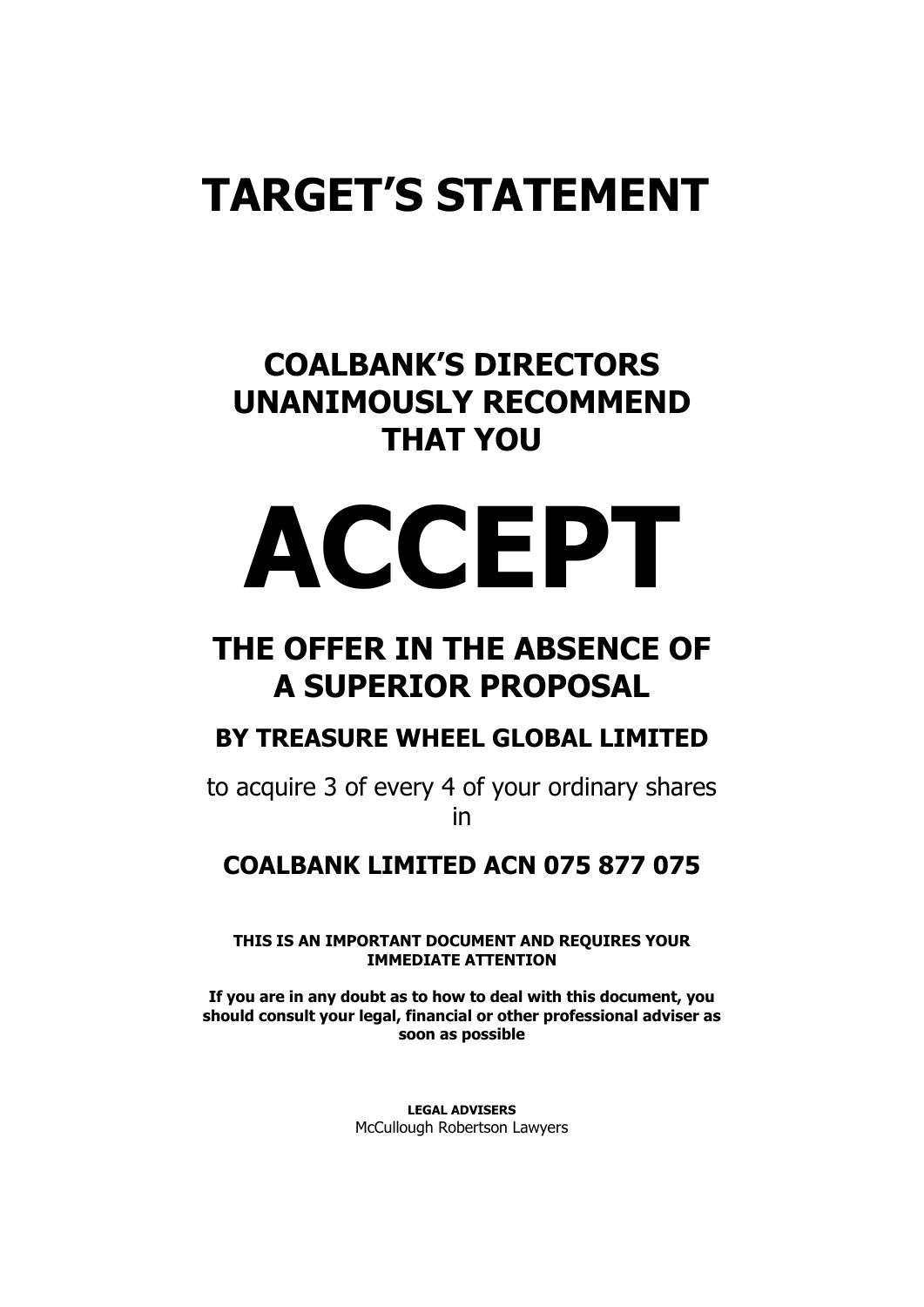## Table of contents

| 1              |                                                           |
|----------------|-----------------------------------------------------------|
| $\overline{2}$ |                                                           |
| 3              |                                                           |
| 4              |                                                           |
| 5              |                                                           |
| 6              |                                                           |
| 7              |                                                           |
| 8              |                                                           |
| 9              |                                                           |
| 10             |                                                           |
|                | Coalbank announcements to the ASX since 1 July 2012<br>48 |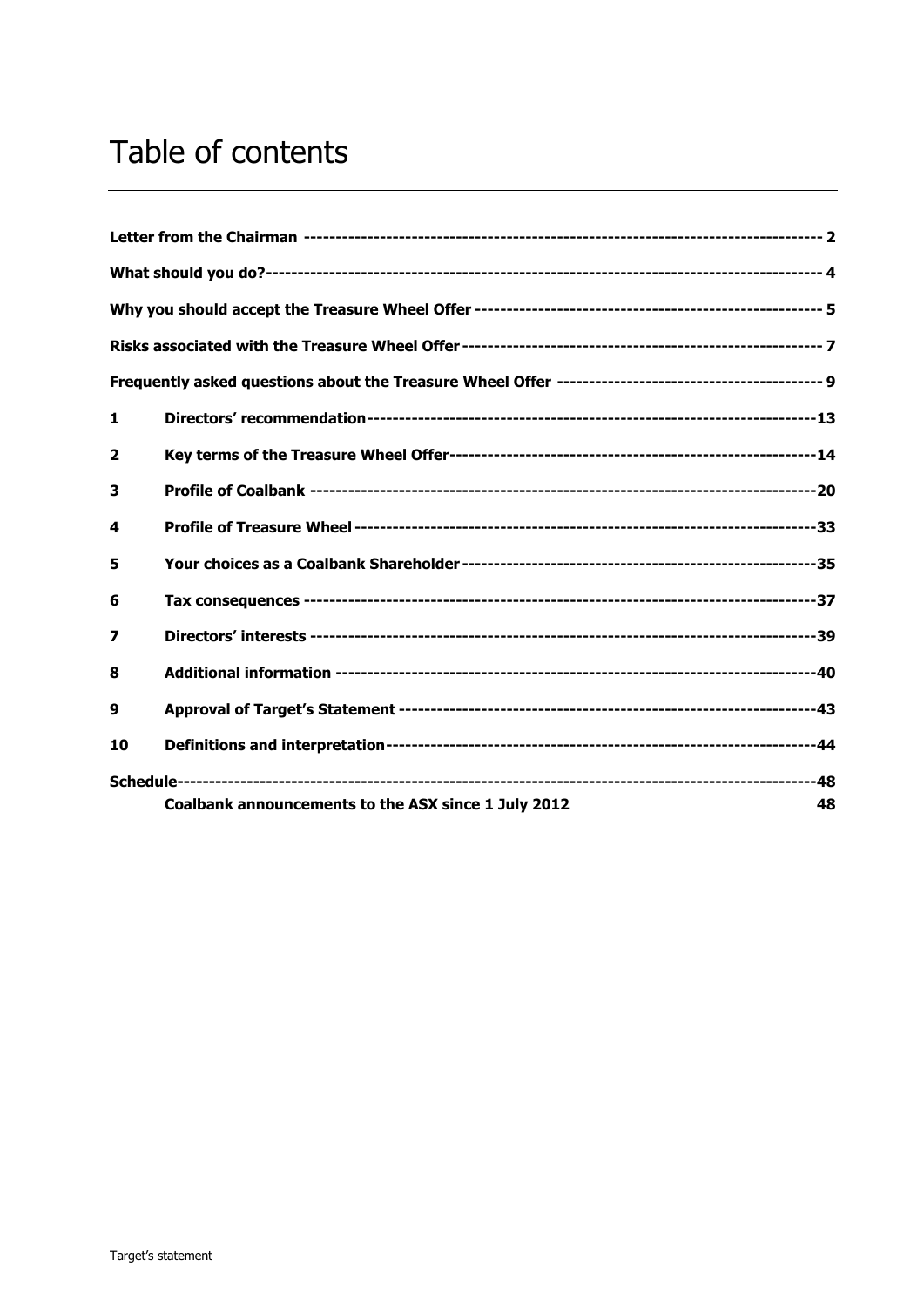## Important Notices

This document is a Target's Statement issued by COALBANK Limited ACN 075 877 075 (**Coalbank**) under part 6.5 division 3 Corporations Act in response to the Bidder's Statement issued by Treasure Wheel Global Limited (**Treasure Wheel**). This Target's Statement is dated 20 September 2013.

A copy of this Target's Statement was lodged with ASIC and sent to ASX on 20 September 2013. None of ASIC, ASX nor any of their officers take any responsibility for the content of this Target's Statement.

This Target's Statement and the Bidder's Statement contain important information. You should read both documents carefully and in their entirety.

#### **Investment decision**

This Target's Statement does not take into consideration your individual investment objectives, financial situation or particular needs. You may wish to seek independent financial and taxation advice before deciding whether or not to accept the Offer by Treasure Wheel to acquire 3 of every 4 of your Coalbank Shares.

#### **Shareholder information**

If you have any questions in relation to the Treasure Wheel Offer, please call the Coalbank Shareholder information line set up by Treasure Wheel on 1300 361 735 (or +61 1300 631 735 for overseas domiciled holders) on weekdays between 9.00am and 5.00pm (Sydney time), or visit our website at www.coalbank.com.

The Directors are committed to ensuring Coalbank Shareholders are kept informed of developments. Important developments under the control of Coalbank will be notified direct to Coalbank **Shareholders** 

#### **Forward looking statements**

This Target's Statement contains certain forward looking statements and statements of current intention. The forward looking statements in this Target's Statement reflect views held at the date of this Target's Statement.

You should be aware that such statements involve inherent risks and uncertainties. Actual events or results may differ materially from the events or results expressed or implied in any forward looking statement and those deviations are both normal and to be expected.

None of Coalbank, its officers or any person named in this Target's Statement with their consent or involved in the preparation of this Target's Statement makes any representation or warranty as to the accuracy or likelihood of fulfilment of any forward looking statement. You should not place undue reliance on those statements.

#### **Defined terms**

A number of defined terms are used in this Target's Statement. These terms are explained in the definitions in section [10.](#page-45-0)

#### **Privacy statement**

Coalbank has collected your information from the register of Coalbank Shareholders. The Corporations Act permits that information to be made available to certain persons, including Treasure Wheel. Your information may also be disclosed on a confidential basis to Coalbank's related bodies corporate and external service providers and may be required to be disclosed to regulatory parties such as ASIC. You can contact us for details of information held by us about you.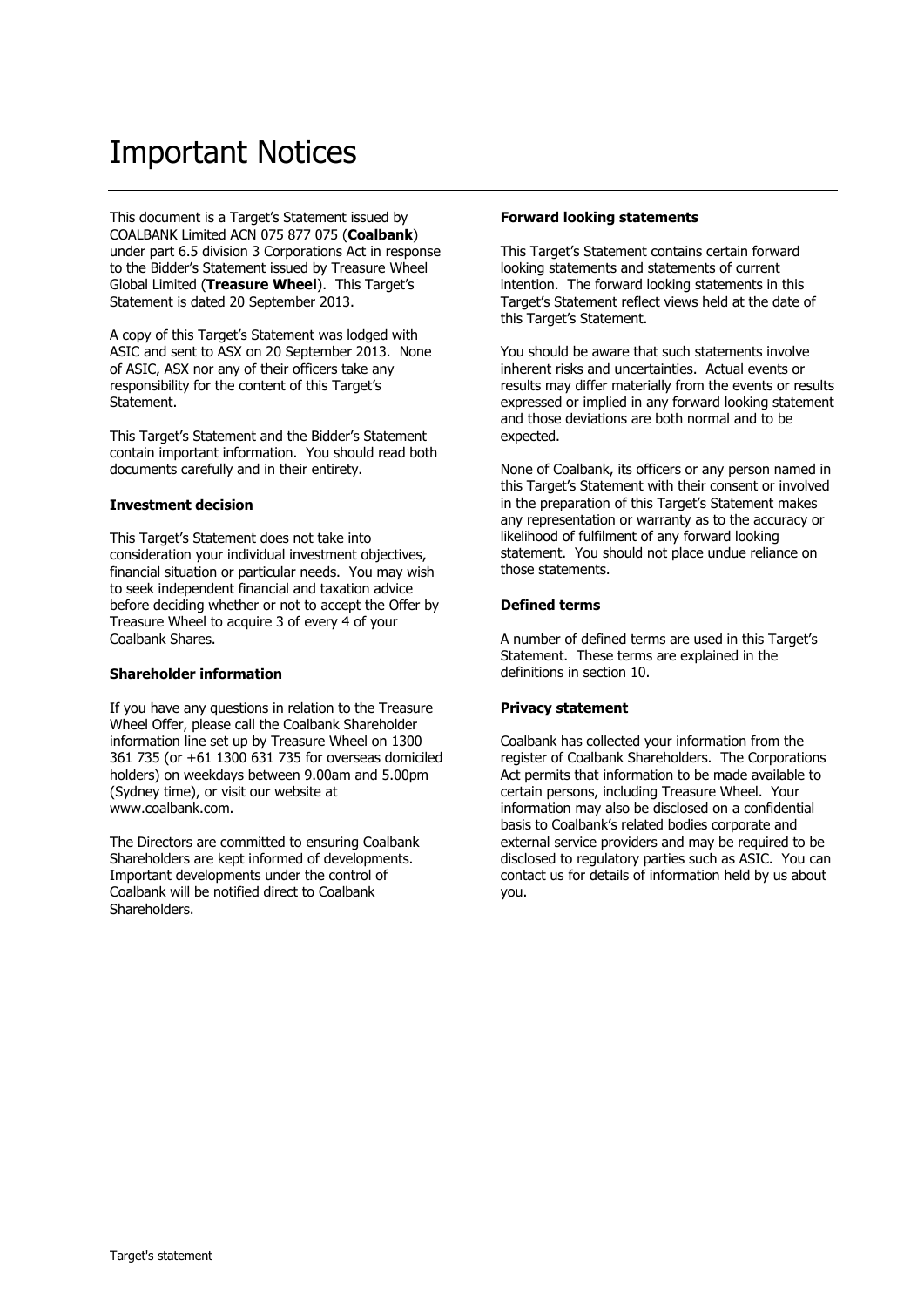20 September 2013

Dear Coalbank Shareholder

#### **Your Directors unanimously recommend that you accept the Treasure Wheel Offer, in the absence of a Superior Proposal.**

On 27 August 2012, Coalbank announced that a proportional off-market takeover bid would be made for 3 of every 4 (i.e. 75%) of your Coalbank Shares at 1 cent cash per Coalbank Share (**Treasure Wheel Offer**). This represents a premium of 11.11% over the last recorded sale price of Coalbank Shares on ASX before the announcement of the Treasure Wheel Offer.

You should have recently received a copy of the Bidder's Statement from Treasure Wheel setting out the terms of the Treasure Wheel Offer. This Target's Statement sets out your Directors' formal response to the Treasure Wheel Offer and contains their recommendation, reasons for that recommendation and other important information you should consider when deciding whether to accept the Treasure Wheel Offer. If you are in doubt as to whether to accept the Treasure Wheel Offer, you should seek your own independent professional advice.

At the date of this Target's Statement, all of your Directors have already accepted the Treasure Wheel Offer for the relevant proportion of the Coalbank Shares held by them.

There are certain advantages associated with the Treasure Wheel Offer, however there are also a number of disadvantages. Your Directors have considered these various factors in making their recommendation and, on balance, have determined that the advantages outweigh the disadvantages and therefore **unanimously recommend that you accept the Treasure Wheel Offer in the absence of a Superior Proposal**.

In making this recommendation, your Directors have considered the following matters:

- Coalbank's ability to refinance its liabilities arising from the Convertible Bonds maturing on 25 July 2014;
- Treasure Wheel's Offer will result in the formation of a strategic partnership which will improve Coalbank's capacity to continue exploration and develop its assets and projects;
- the premium and cash nature of the Treasure Wheel Offer to Coalbank Shareholders;
- the ability to receive value for 75% of your Coalbank Shares now;
- the ability to maintain exposure to Coalbank's assets and projects;
- the possibility that the Coalbank Share price may fall if the Treasure Wheel Offer is unsuccessful; and
- the fact that no Superior Proposal has been, or is likely to be, presented to the Board.

If you have any questions about the Treasure Wheel Offer, please call Coalbank's Shareholder information line on 1300 361 735 (or +61 1300 361 735 for overseas domiciled holders) on weekdays between 9.00am and 5.00pm (Sydney time).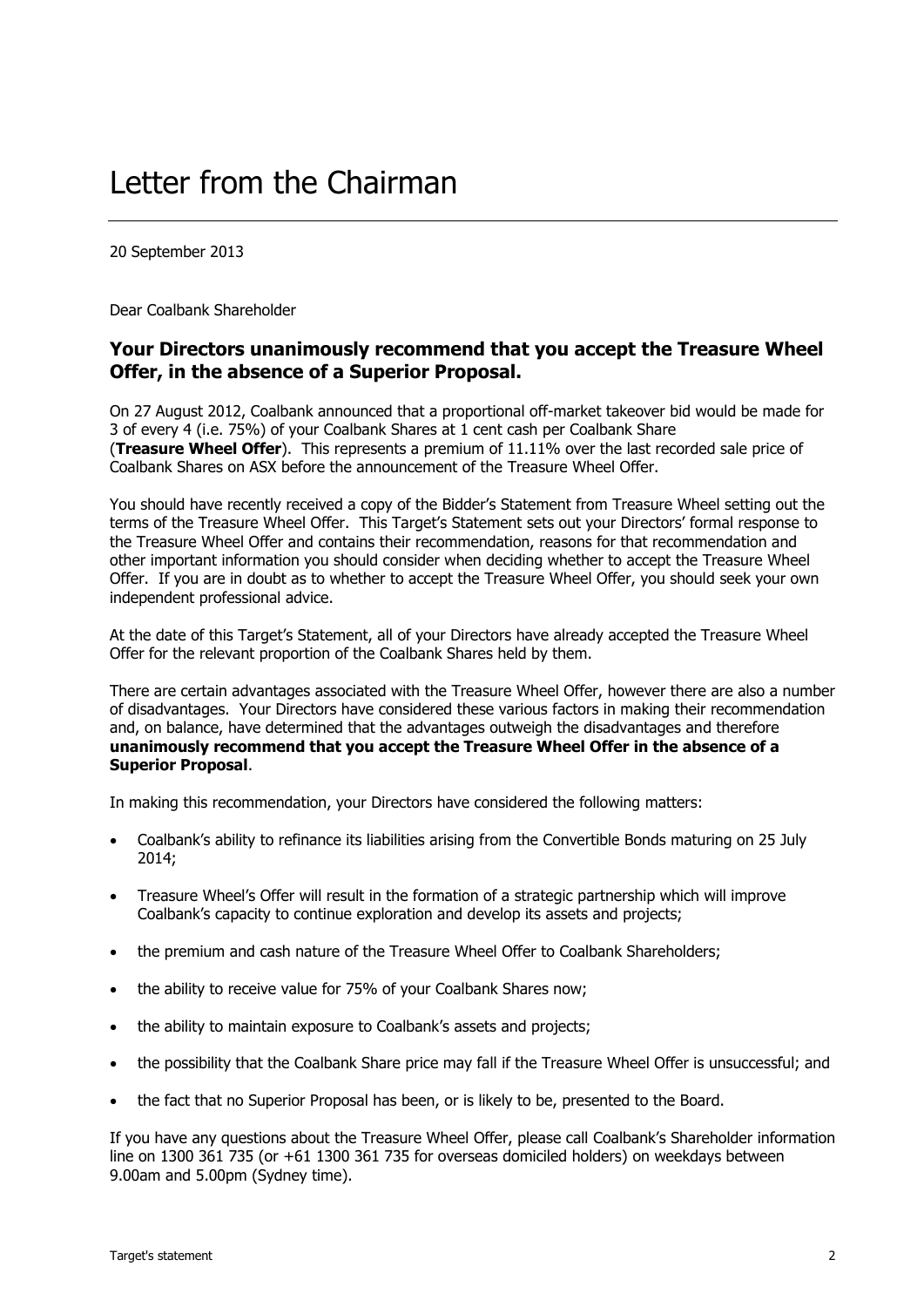Yours sincerely

juble  $\sigma = \infty$ 

**Roger Clarke Chairman**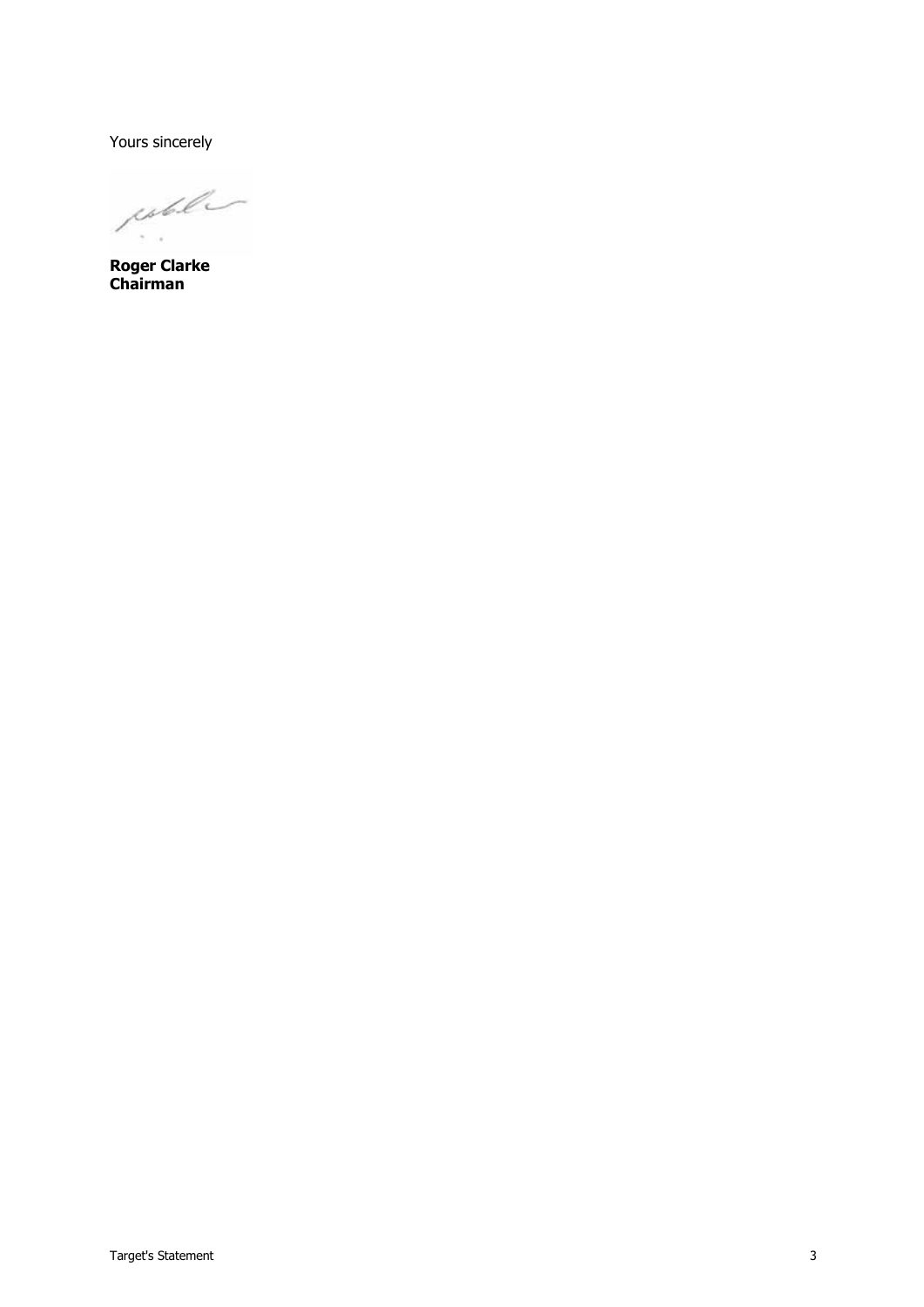## What should you do?

You should read the Bidder's Statement and this Target's Statement, which contains your Directors' recommendation to unanimously accept the Treasure Wheel Offer in the absence of a Superior Proposal and their reasons for this recommendation.

As a Coalbank Shareholder, you have the following choices in respect of the Treasure Wheel Offer:

- (a) **You may ACCEPT the Treasure Wheel Offer**, in which case you should complete the acceptance form in the Bidder's Statement and return it in the envelope provided.
- (b) **You may choose to REJECT the Treasure Wheel Offer**, in which case you do not need to take any action.
- (c) **You may sell your Coalbank Shares on market**, unless you have previously accepted the Treasure Wheel Offer and you have not validly withdrawn your acceptance.

If you have any questions, please call the Coalbank Shareholder information line set up by Treasure Wheel on 1300 361 735 (or +61 1300 361 735 for overseas domiciled holders) on weekdays between 9.00am and 5.00pm (Sydney time).

## Key Dates

| Announcement Date                                                  | Tuesday, 27 August 2013     |
|--------------------------------------------------------------------|-----------------------------|
| Bidder's Statement lodged with ASIC                                | Thursday, 12 September 2013 |
| Date of Offer                                                      | Thursday, 12 September 2013 |
| Dispatch of notice of meeting (approval of<br>Treasure Wheel Offer | Monday, 16 September 2013   |
| Date of Target's Statement                                         | Friday, 20 September 2013   |
| Coalbank Shareholder meeting (approval<br>of Treasure Wheel Offer) | Wednesday, 16 October 2013  |
| Close of Offer Period (unless extended)                            | Thursday, 31 October 2013   |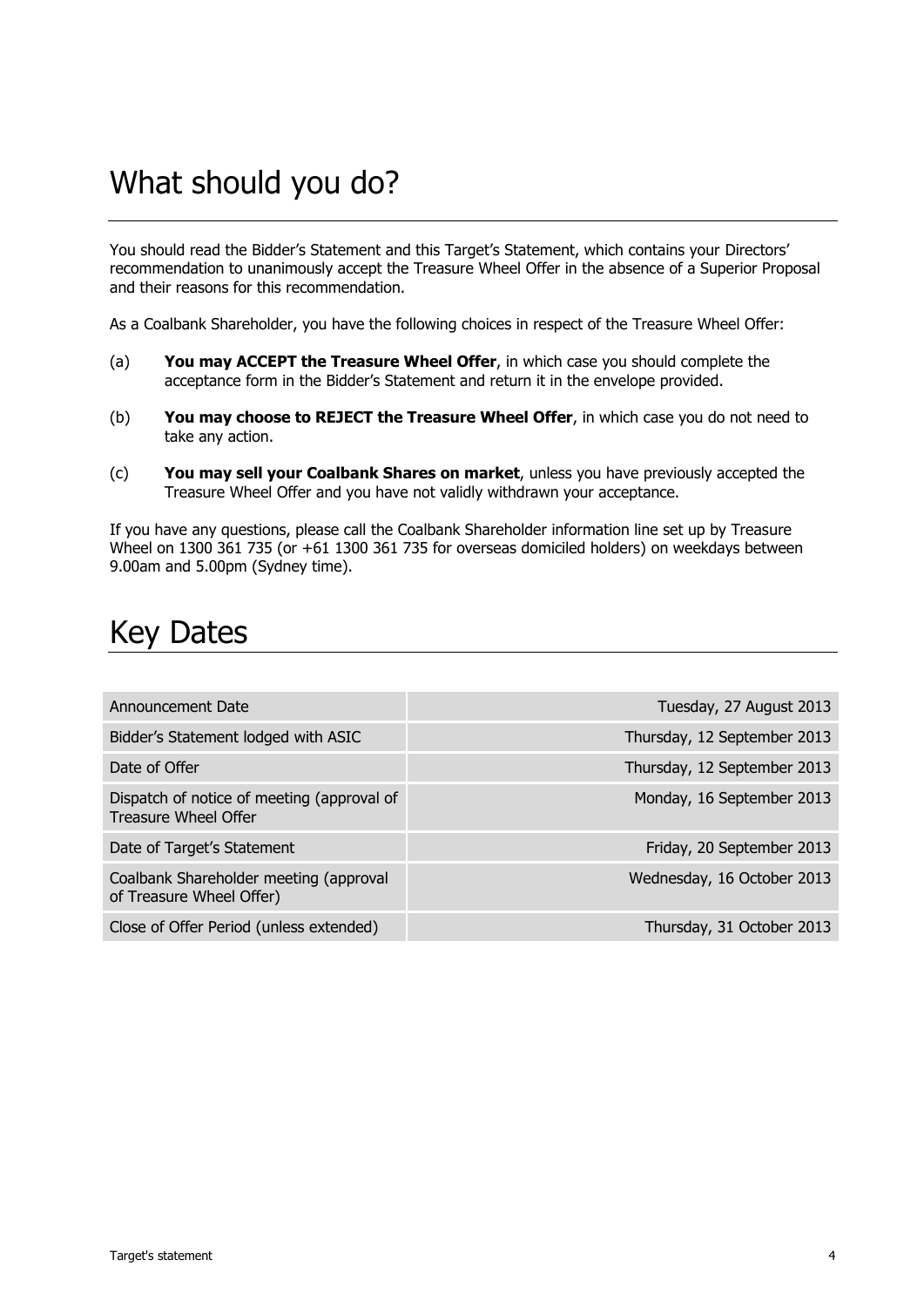The Board believes that Coalbank Shareholders should, in the absence of a Superior Proposal, accept Treasure Wheel's Offer for the reasons set out below.

#### **Convertible Bond repayment/conversion risk**

Pursuant to the terms of the Pre-Bid Agreement, Treasure Wheel has agreed to loan Coalbank \$2,000,000 to redeem the Convertible Bonds on issue when its bid becomes unconditional (**Loan**). The payment of \$2,000,000 by Coalbank to the bondholders amounts to full and final payment for the redemption of the Convertible Bonds. Where the Loan term extends beyond the first 12 months (**Initial Loan Term**), interest will accrue at a rate of 15% per annum (see section [2.11](#page-18-0) for details on the Loan). To facilitate the repayment of the Loan at the end of the Initial Loan Term, Treasure Wheel may elect to convert all or part of the Loan into equity at \$0.015 per Coalbank Share, which conversion will be subject to Coalbank Shareholder approval (excluding Treasure Wheel and its associates). Except for a cash repayment in the circumstances set out in section [2.11\(b\),](#page-19-0) any component of the Loan to be repaid in cash must be repaid within 18 months of the Advance Date and will accrue interest on and from the end of the Initial Loan Term at a rate of 15% per annum. Therefore, Coalbank will have up to 18 months to repay any portion of the Loan in cash, if cash repayment is sought by Treasure Wheel.

In the absence of the Loan, Coalbank does not currently have access to internal sources of funding or alternative funding for repayment or refinancing of the Convertible Bonds when they mature at the end of their term, being 25 July 2014. In accordance with the terms of the Convertible Bonds, $^1$  at the bondholder's discretion, the Convertible Bonds may be converted to Coalbank Shares at the lowest share price at which Coalbank raises equity during the term of the Convertible Bonds, which could result in significant dilution for existing Coalbank Shareholders, particularly if the ultimate conversion price for the Convertible Bonds is less than \$0.015 per Coalbank Share, being the conversion price for the Loan.

Given the terms and conditions of the Convertible Bonds and the current share price level for the Coalbank Shares, Coalbank faces a significant refinancing risk or the risk of significant dilution on conversion (depending on the ultimate conversion price) in the event that the Convertible Bonds are not paid out using the Loan associated with the Treasure Wheel Offer.

#### **Liquidity and premium to Coalbank Shareholders**

The Treasure Wheel Offer provides the option for liquidity for the majority of each Coalbank Shareholder's holding in what has historically been a highly illiquid market for Coalbank Shares.

The Treasure Wheel Offer also offers Coalbank Shareholders the opportunity for liquidity for the majority of their holding at:

- a 25% premium to the closing price of \$0.008 per Coalbank Share on 11 September 2013, being the last trading day before the date of the Bidder's Statement;
- an 11.11% premium to the closing price of \$0.009 per Coalbank Share on 23 August 2013, being the last trading day before the announcement of the Treasure Wheel Offer; and

-

 $<sup>1</sup>$  See ASX announcement released on 25 July 2011 for a summary of the terms of the Convertible Bonds.</sup>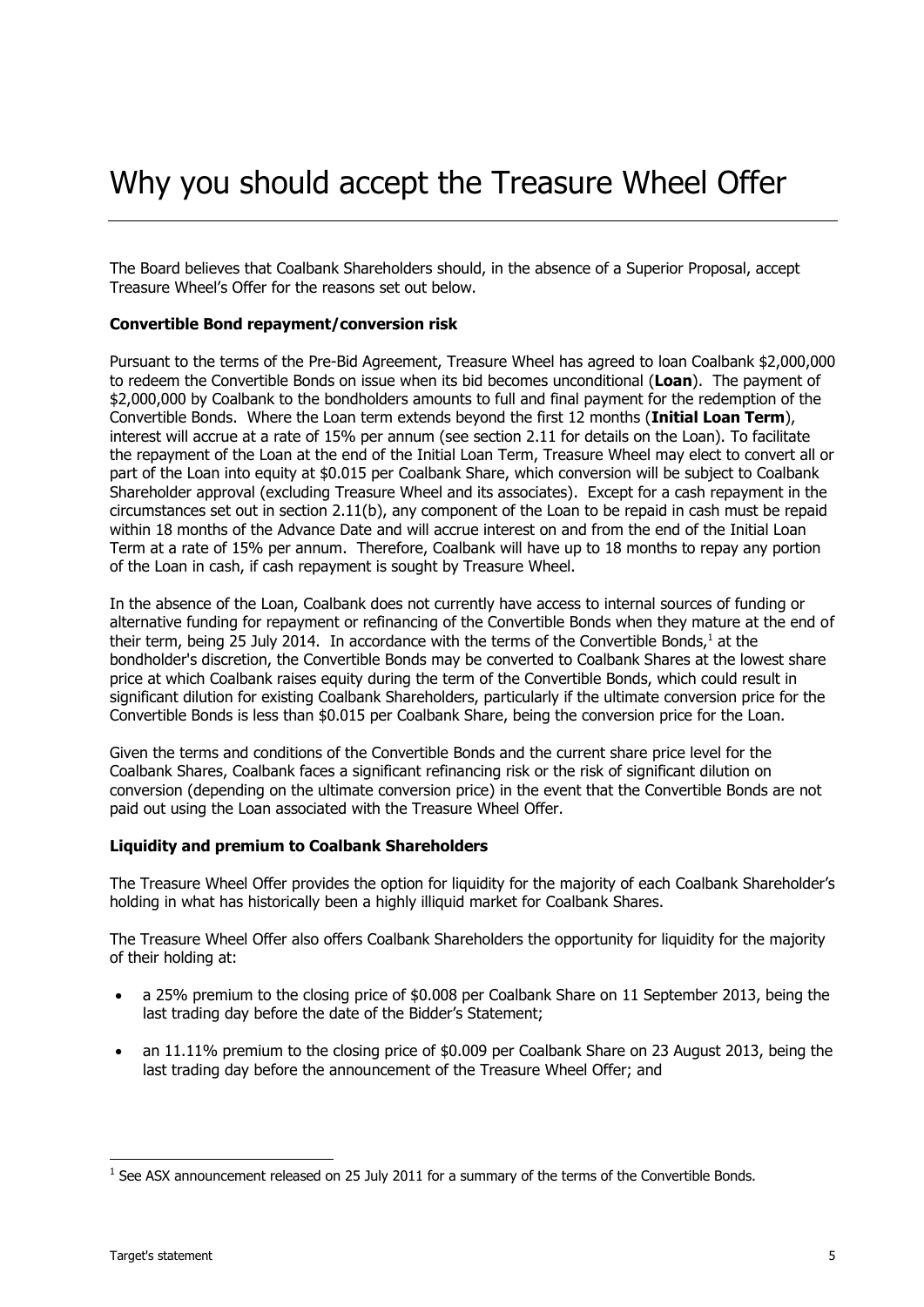- a 66.66% premium to the closing price of \$0.006 per Coalbank Share on 23 July 2013, being the last trading day before the announcement of the restructure of the whole-of-company transaction with Loyal Strategic; and
- a 9.09% discount to the closing price of \$0.011 per Coalbank Share on 24 April 2013, being the last trading day before the announcement of the scheme of arrangement with Loyal Strategic.

#### **Share price may fall**

The Treasure Wheel Offer is for 75% of your Coalbank Shares at 1 cent cash per Coalbank Share. If the Treasure Wheel Offer is not successful, the Directors believe that the Coalbank Shares may trade at levels significantly less than the Offer Price. There is no guarantee that the Coalbank Share price will maintain current levels.

#### **No Superior Proposal**

During the past year, capital raising for all coal exploration companies has been extremely difficult and despite Coalbank's positive exploration results, the fundraising environment remains challenging. As announced to the market during 2012 and 2013, Coalbank has held discussions with a number of parties with a view to enter into strategic investments, joint ventures or a corporate transaction, which has consumed significant management focus and Coalbank resources and which has resulted in only the current Treasure Wheel Offer. At the date of this Target's Statement, no alternative proposals have been received by the Board. With the likelihood of ongoing funding difficulties, if the Treasure Wheel Offer and Loan do not proceed, Coalbank will be faced with the need to undertake significant relinquishments and abandonments within its tenement portfolio in order to manage the limited cash and will need to tightly focus its exploration efforts. The Board considers that it is unlikely that an alternative proposal, including a proposal superior to that of the Treasure Wheel's Offer, will be received during the Offer Period.

#### **Maintain exposure to Coalbank projects**

The Treasure Wheel Offer will allow Coalbank to retain its ASX listing and gives Coalbank Shareholders the ability to retain at least 25% of their holding in Coalbank which allows Coalbank Shareholders to participate in any upside from potential capital growth or share price increases associated with Treasure Wheel acquiring a majority shareholding in the Coalbank. Treasure Wheel's acquisition may offer potential future value for Shareholders' remaining holdings by improving Coalbank's capacity to continue exploration and develop its assets and projects.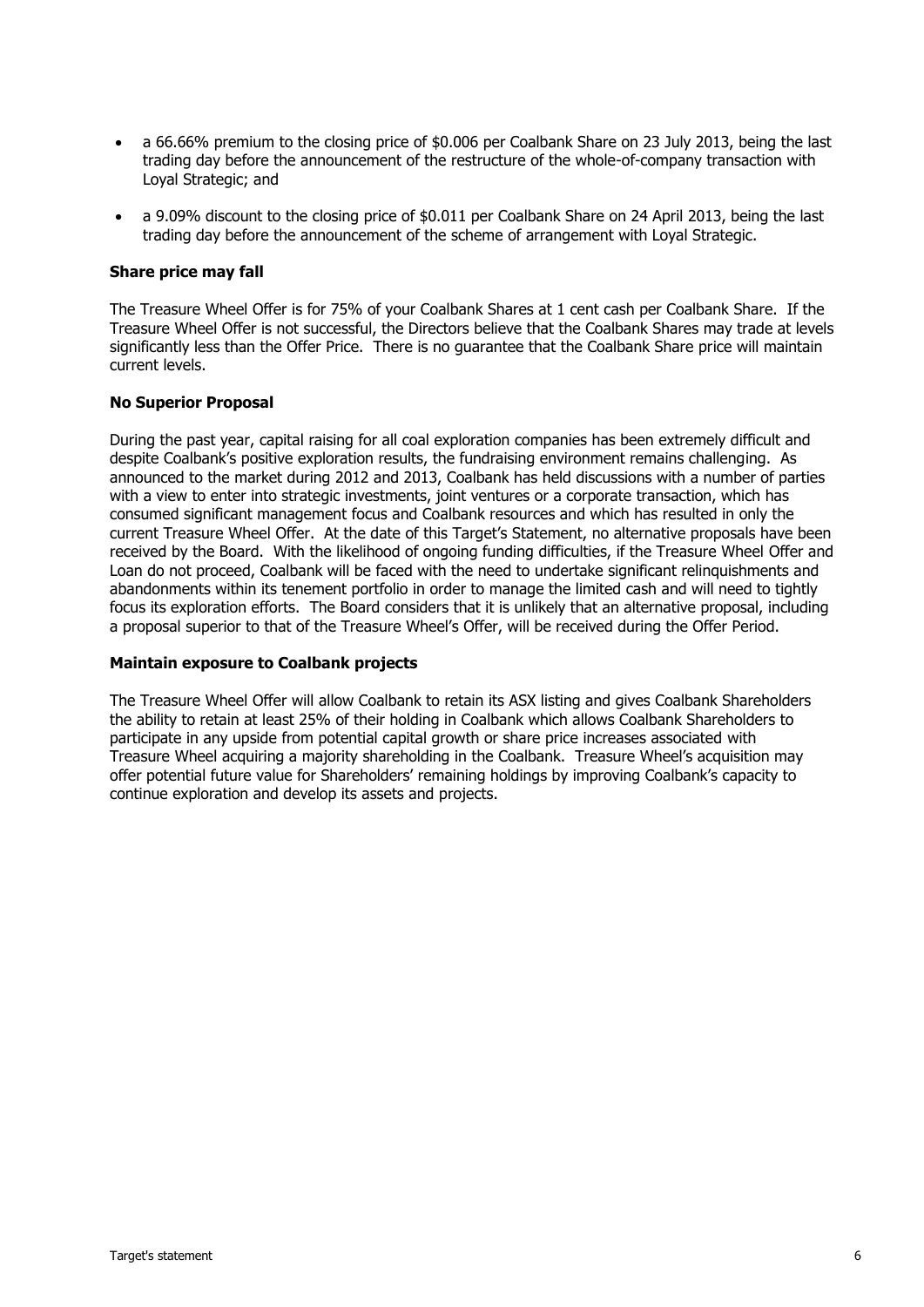## Risks associated with the Treasure Wheel Offer

Although the Directors unanimously recommend that Coalbank Shareholders accept the Treasure Wheel Offer, there may be a number of risks and disadvantages in doing so. A summary of some of these risks and disadvantages is set out below.

#### **Proportional bid and minority ownership consequences**

If Coalbank Shareholders accept the Treasure Wheel Offer, each Coalbank Shareholder will:

- retain 25% of their shareholding in Coalbank; and
- receive 1 cent cash for each of the Coalbank Shares accepted under the Offer.

As at the date of the Bidder's Statement, neither Treasure Wheel or Loyal Strategic (or any of their associates) held any Coalbank Shares. The maximum number of Coalbank Shares Treasure Wheel may acquire from you under the Offer is 75% of your Coalbank Shares. Accordingly, if the Offer is accepted in full, Treasure Wheel will hold 75% of the Coalbank Shares.

The Treasure Wheel Offer is presently subject to a 50.1% minimum acceptance condition. Treasure Wheel has the right to waive the 50.1% minimum acceptance condition, although at the date of this Target's Statement it has not yet indicated whether it will do so.

If Treasure Wheel acquires more than a 50% Coalbank Shareholding, assuming all other Defeating Conditions to the Treasure Wheel Offer are fulfilled or waived, Treasure Wheel will obtain control of Coalbank.

Accordingly, the current Coalbank Shareholders will no longer have control of Coalbank. This has a number of possible implications, including the following:

- Treasure Wheel will be able to cast the majority of votes at a general meeting of Coalbank enabling Treasure Wheel to control of the Board and senior management and determine Coalbank's strategic direction;
- Treasure Wheel's shareholding in Coalbank will be such that a third party would not be able to successfully make a takeover bid for Coalbank Shares without the support of Treasure Wheel. The Board notes that this is currently the case with Coalbank's existing majority Shareholder having voting power of about 49% in Coalbank. Accordingly, the Coalbank Share price may continue to not reflect a control premium;
- current Coalbank Shareholders will hold a reduced percentage of the Coalbank Shares, possibly as low as 25% if the Treasure Wheel Offer is fully taken up;
- Treasure Wheel's shareholding in Coalbank will be such that it will be able to control the strategic direction of the Company, which may differ from the Company's current strategic direction; and
- if Treasure Wheel acquires 75% or more of the Coalbank Shares on issue, it will be able to pass a special resolution of members. This will enable Treasure Wheel, for example, to amend the Constitution.

If the Treasure Wheel Offer lapses, or if Treasure Wheel acquires a Coalbank Shareholding of less than 50% of and waives the 50.1% minimum acceptance condition, the trading price of the Coalbank Shares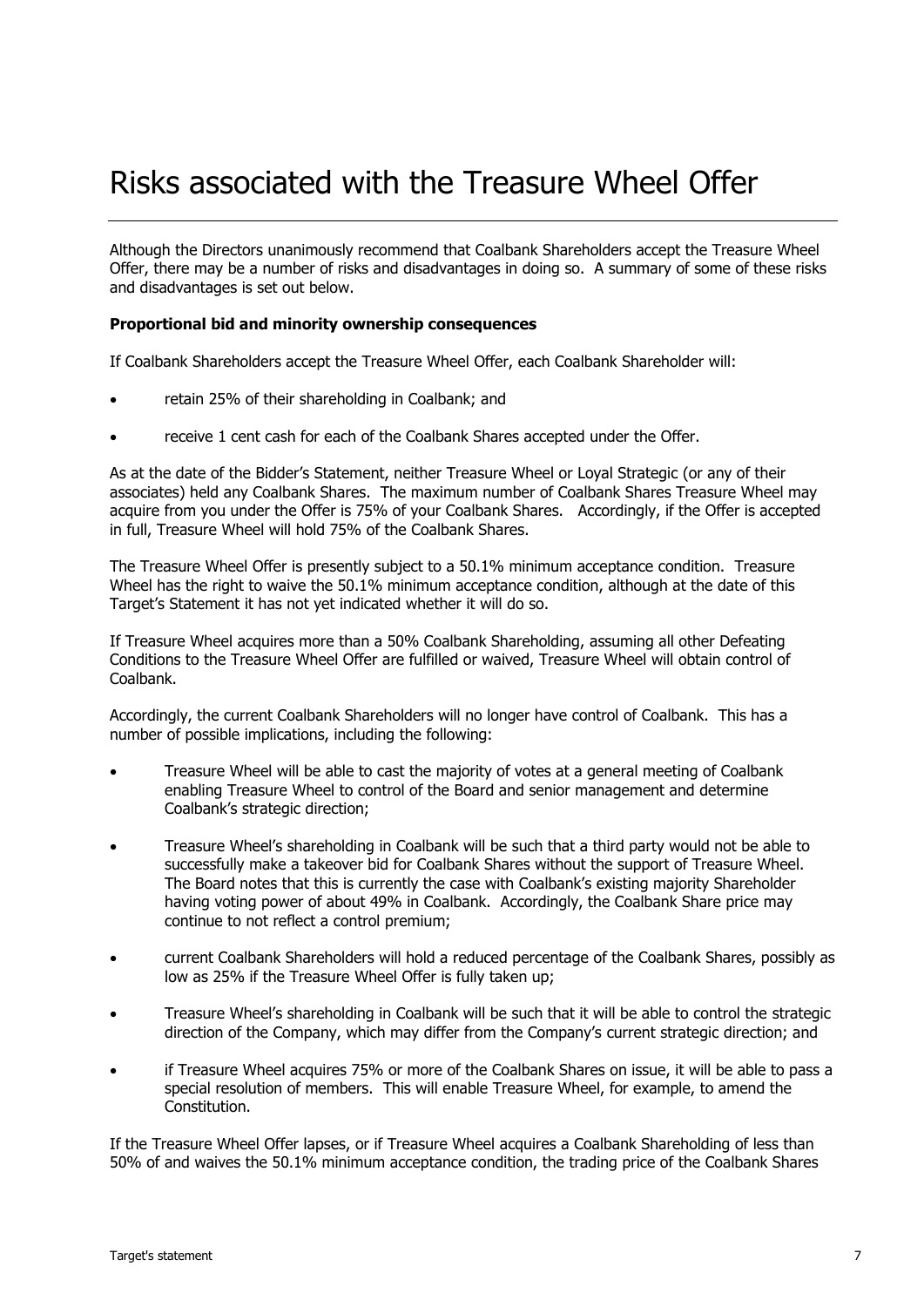may be higher or lower than the Offer Price. If you remain a Coalbank Shareholder in this circumstance, you will continue to enjoy the rewards, and be subject to the risks, of being a Coalbank Shareholder.

#### **Minority ownership, liquidity and Shareholder spread**

If the Treasure Wheel Offer is successful, current Coalbank Shareholders will retain a minority shareholding in Coalbank and will no longer collectively control Coalbank. However, major Shareholder and executive Director, Mr Greg Baynton, currently has voting power of about 49%. Accordingly, the potential effect of the Treasure Wheel Offer is likely to result in the transfer of control from an existing Coalbank Shareholder to Treasure Wheel. The implications of Treasure Wheel being a majority shareholder of Coalbank are as set out above.

Liquidity in Coalbank shares has been relatively low for the past year or more. If Treasure Wheel achieves its target of a Shareholding of 50.1% or more of the Coalbank Shares, liquidity in Coalbank's share trading may reduce relative to its historical level of liquidity.

If the Treasure Wheel Offer is successful, and a high proportion of Coalbank Shareholders who hold unmarketable parcels accept the Offer for 100% of their Coalbank Shareholding, Coalbank faces the risk that insufficient Shareholder spread may remain to meet the listing requirements of the ASX. This may require efforts by Coalbank to re-establish the minimum required Shareholder spread otherwise Coalbank may face the prospect of suspension or de-listing from ASX.

#### **Coalbank Shareholders will only receive consideration if all the Defeating Conditions are satisfied or waived**

The Treasure Wheel Offer is subject to the Defeating Conditions, as set out in Schedule 2 of the Bidder's Statement. All Defeating Conditions must be satisfied or waived by Treasure Wheel before Coalbank Shareholders who accept the Treasure Wheel Offer receive the Offer Price. If you accept the Treasure Wheel Offer and any Defeating Condition is not satisfied or waived at the end of the Offer Period, Treasure Wheel will not acquire Coalbank Shares and Coalbank Shareholders will not receive the Offer Price for their Coalbank Shares. In the meantime, Coalbank Shareholders who accept the Treasure Wheel Offer will be unable to trade those Coalbank shares accepted into the Offer or withdraw their acceptance (other than in accordance with their statutory rights).

#### **Inability to accept higher offer if one were to emerge**

Except in the limited circumstances provided for under the Corporations Act, accepting the Treasure Wheel Offer will preclude Coalbank Shareholders from accepting a Superior Proposal from a third party, should one emerge during the Offer Period. At the date of this Target's Statement, the Board is not aware of any Superior Proposal.

Accepting the Treasure Wheel Offer will also preclude a Coalbank Shareholder from selling their Coalbank Shares on market. Accepting the Treasure Wheel Offer will not, however, deny a Coalbank Shareholder the benefit of any higher price offered by Treasure Wheel, which under the Corporations Act is required to be extended to all Coalbank Shareholders, including those who have already accepted the Treasure Wheel Offer. As at the date of this Target's Statement, Treasure Wheel has given no indication that it intends to increase the Offer Price.

#### **Proportional offer only**

The Treasure Wheel Offer is for 75% of each holder's Coalbank Shares and does not give Coalbank Shareholders the ability to sell their entire holdings. If Coalbank Shareholders wish to sell the remainder of their holding, Coalbank Shareholders will need to do so on market and there is no guarantee of the price at which the Coalbank Shares will trade from time to time, whether before or after the close of the Treasure Wheel Offer.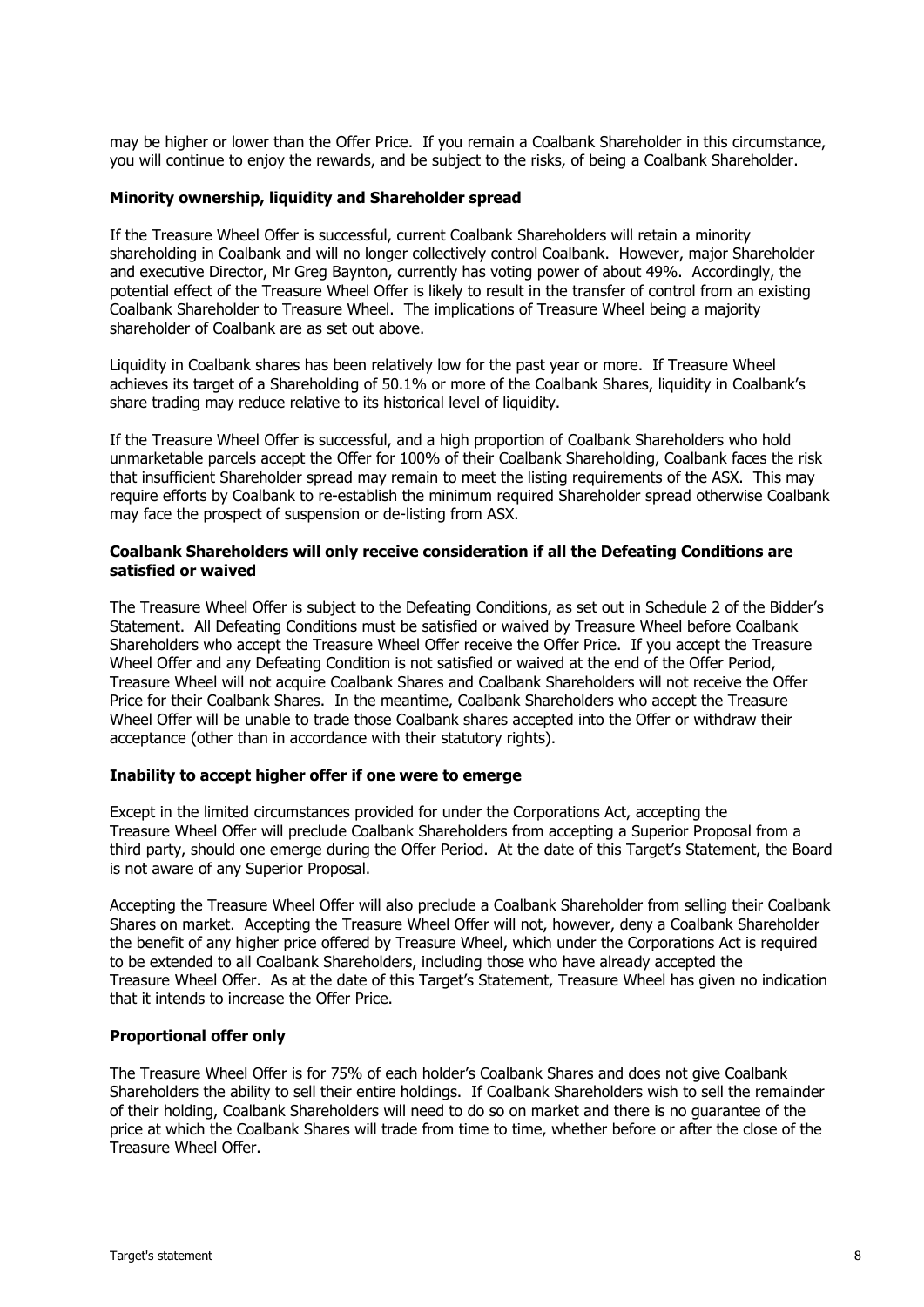## Frequently asked questions about the Treasure Wheel Offer

This section of the Target's Statement is designed to help you understand the Treasure Wheel Offer by answering some commonly asked questions. It is not intended to address all relevant issues for Coalbank Shareholders. This section should be read in conjunction with all other sections of this Target's Statement.

| <b>Question</b>                                    | <b>Answer</b>                                                                                                                                                                                                                                                                                                                                                                                                                                                                                                                                                                                                                                                                           | <b>Further</b><br>information |  |
|----------------------------------------------------|-----------------------------------------------------------------------------------------------------------------------------------------------------------------------------------------------------------------------------------------------------------------------------------------------------------------------------------------------------------------------------------------------------------------------------------------------------------------------------------------------------------------------------------------------------------------------------------------------------------------------------------------------------------------------------------------|-------------------------------|--|
| Who is the bidder?                                 | The Offer is made by Treasure Wheel Global Limited.<br>Information about Treasure Wheel can be obtained from<br>section 4 of the Bidder's Statement or section 4 of this Target's<br>Statement.                                                                                                                                                                                                                                                                                                                                                                                                                                                                                         | Section 4                     |  |
| <b>What is the Treasure</b><br><b>Wheel Offer?</b> | Treasure Wheel has made an offer to acquire 3 out of every 4<br>(i.e. 75%) of your Coalbank Shares for 1 cent cash per<br>Coalbank Share. If you accept the Treasure Wheel Offer, you<br>will:                                                                                                                                                                                                                                                                                                                                                                                                                                                                                          | Section 2                     |  |
|                                                    | (a)<br>receive 1 cent cash for each Coalbank Share making<br>up 75% of your Coalbank Shareholding; and                                                                                                                                                                                                                                                                                                                                                                                                                                                                                                                                                                                  |                               |  |
|                                                    | (b)<br>where you accept the Treasure Wheel Offer in full,<br>retain 25% of your Coalbank Shares.                                                                                                                                                                                                                                                                                                                                                                                                                                                                                                                                                                                        |                               |  |
|                                                    | You may only accept the Treasure Wheel Offer for 75% of the<br>Coalbank Shares held by you and not a greater or lesser<br>proportion unless by accepting the Treasure Wheel Offer, the<br>25% of your Coalbank Shareholding that you retain has a<br>market value of less than \$500 based on the price of Coalbank<br>Shares on the day that your acceptance is received (or the<br>most recent Business Day if your acceptance is not received on<br>a Business Day), in which case the Treasure Wheel Offer will<br>extend to 100% of your Coalbank Shares. In this case,<br>Coalbank Shareholders may elect to accept the Offer for either<br>75% or 100% of their Coalbank Shares. |                               |  |
| What is a 'proportional'<br>takeover bid?          | A proportional takeover bid (such as the Treasure Wheel Offer)<br>is a takeover bid for a specified proportion of the securities in a<br>class of securities. Under the Corporations Act, the specified<br>proportion must be the same for all holders of securities in that<br>class. The specified proportion for the Treasure Wheel Offer is<br>75% of the Coalbank Shares held by you.                                                                                                                                                                                                                                                                                              |                               |  |
| What choices do I have                             | As a Coalbank Shareholder, you have the following choices:                                                                                                                                                                                                                                                                                                                                                                                                                                                                                                                                                                                                                              | Section 5                     |  |
| as a Coalbank<br><b>Shareholder?</b>               | (a)<br>you can accept the Treasure Wheel Offer as<br>recommended by the Directors in the absence of a<br>Superior Proposal;                                                                                                                                                                                                                                                                                                                                                                                                                                                                                                                                                             |                               |  |
|                                                    | (b)<br>you can reject the Treasure Wheel Offer; or                                                                                                                                                                                                                                                                                                                                                                                                                                                                                                                                                                                                                                      |                               |  |
|                                                    | (c)<br>you can sell your Coalbank Shares on market (unless<br>you have previously accepted the Treasure Wheel<br>Offer and you have not validly withdrawn your<br>acceptance).                                                                                                                                                                                                                                                                                                                                                                                                                                                                                                          |                               |  |
|                                                    | When deciding what to do, you should carefully consider the<br>Director's recommendation and other important considerations                                                                                                                                                                                                                                                                                                                                                                                                                                                                                                                                                             |                               |  |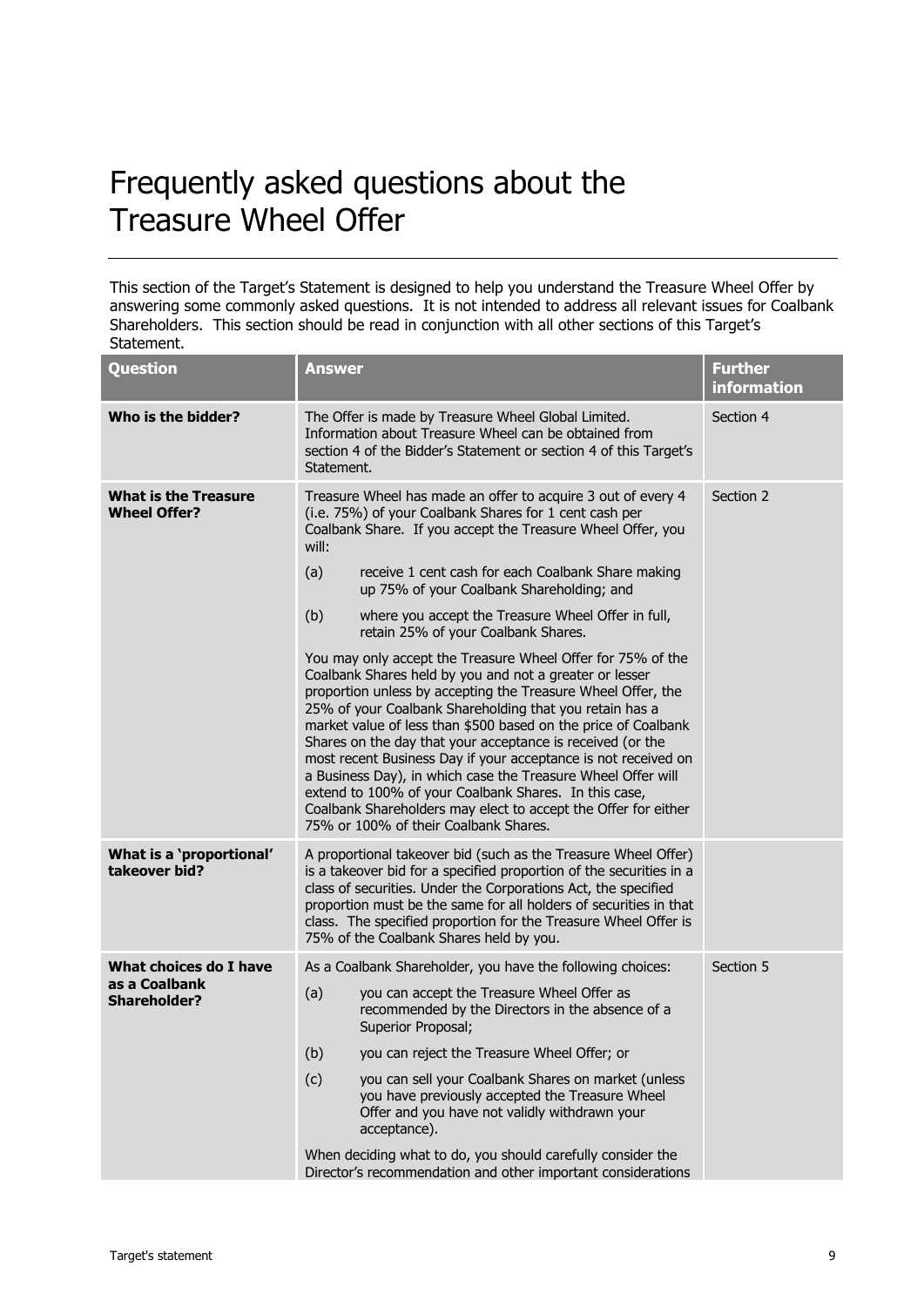| Question                                                                                                  | Answer                                                                                                                                                                                                                                                                                                                                                                                                                                                                                                                                                                                                                                               | <b>Further</b><br><b>information</b>                                                         |  |
|-----------------------------------------------------------------------------------------------------------|------------------------------------------------------------------------------------------------------------------------------------------------------------------------------------------------------------------------------------------------------------------------------------------------------------------------------------------------------------------------------------------------------------------------------------------------------------------------------------------------------------------------------------------------------------------------------------------------------------------------------------------------------|----------------------------------------------------------------------------------------------|--|
|                                                                                                           | set out in this Target's Statement.                                                                                                                                                                                                                                                                                                                                                                                                                                                                                                                                                                                                                  |                                                                                              |  |
| <b>What do your Directors</b><br>recommend?                                                               | Your Directors unanimously recommend that you accept the<br>Treasure Wheel Offer in the absence of a Superior Proposal.                                                                                                                                                                                                                                                                                                                                                                                                                                                                                                                              | Section titled 'Why<br>you should accept                                                     |  |
|                                                                                                           | The reasons for this recommendation are set out in this<br>Target's Statement.                                                                                                                                                                                                                                                                                                                                                                                                                                                                                                                                                                       | the Treasure Wheel<br>Offer'                                                                 |  |
| How do I accept the<br><b>Treasure Wheel Offer?</b>                                                       | Details of how to accept the Treasure Wheel Offer are set out<br>in section 3 of Treasure Wheel's Bidder's Statement and<br>section 5.1 of this Target's Statement.                                                                                                                                                                                                                                                                                                                                                                                                                                                                                  | Section 5.1                                                                                  |  |
| How do I reject the<br><b>Treasure Wheel Offer?</b>                                                       | To reject the Treasure Wheel Offer, you do not need to do<br>anything.                                                                                                                                                                                                                                                                                                                                                                                                                                                                                                                                                                               | Section 5.3                                                                                  |  |
| <b>Can Treasure Wheel vary</b><br>the Offer?                                                              | Yes. Treasure Wheel can vary the Treasure Wheel Offer by<br>waiving the Defeating Conditions, extending the Offer Period or<br>increasing the Offer Price.                                                                                                                                                                                                                                                                                                                                                                                                                                                                                           | Sections 2.14                                                                                |  |
| When does the Treasure<br><b>Wheel Offer close?</b>                                                       | The Treasure Wheel Offer will close at 7.00pm (Sydney time)<br>on 31 October 2013, unless it is extended or withdrawn.                                                                                                                                                                                                                                                                                                                                                                                                                                                                                                                               | Section 2.3                                                                                  |  |
| What happens if<br><b>Treasure Wheel</b><br>increases the<br>consideration payable<br>under the Offer?    | If Treasure Wheel increases the consideration payable under<br>the Treasure Wheel Offer, you will receive the higher<br>consideration even if you have already accepted the Treasure<br>Wheel Offer.                                                                                                                                                                                                                                                                                                                                                                                                                                                 | Section 2.14                                                                                 |  |
| <b>What are the Defeating</b><br><b>Conditions of the Offer?</b>                                          | The Treasure Wheel Offer and any contracts resulting from<br>acceptance of the Offer is subject to the following Defeating<br>Conditions:<br>(a)<br>50.1% minimum acceptance;<br>(b)<br>no Prescribed Occurrence;<br>(c)<br>no Material Adverse Change;<br>(d)<br>no Regulatory Action;<br>(e)<br>cancellation of all Options; and<br>(f)<br>no legal proceedings.<br>This is only a summary of the Defeating Conditions. See<br>section 2.7 of this Target's Statement for further details about<br>the Defeating Conditions and refer to Schedule 2 of Treasure<br>Wheel's Bidder's Statement for full details of all the Defeating<br>Conditions. | Section 2.4                                                                                  |  |
| <b>Why are Coalbank</b><br><b>Shareholders required to</b><br>approve the Treasure<br><b>Wheel Offer?</b> | Coalbank's Constitution (rule 16.4) prohibits the registration of<br>transfers resulting from acceptances of the Treasure Wheel<br>Offer unless and until such proportional bid has been approved<br>by Coalbank Shareholders, which are those shareholders on<br>the register at the end of the day the first offer under the<br>Treasure Wheel Offer is made, being 5.00pm,<br>12 September 2013.                                                                                                                                                                                                                                                  | Section 2.10                                                                                 |  |
| What are the<br>consequences of<br>accepting the Offer now?                                               | If you accept the Treasure Wheel Offer while it is still<br>conditional, unless withdrawal rights are available (see the<br>following question) you will not be able to sell your Coalbank<br>Shares accepted under the Offer on the ASX or to any other<br>bidder that may make a takeover offer, or otherwise deal with<br>your Coalbank Shares accepted under the Offer while the<br>Treasure Wheel Offer remains open.                                                                                                                                                                                                                           | Section titled<br>'Implications and<br>risks associated<br>with the Treasure<br>Wheel Offer' |  |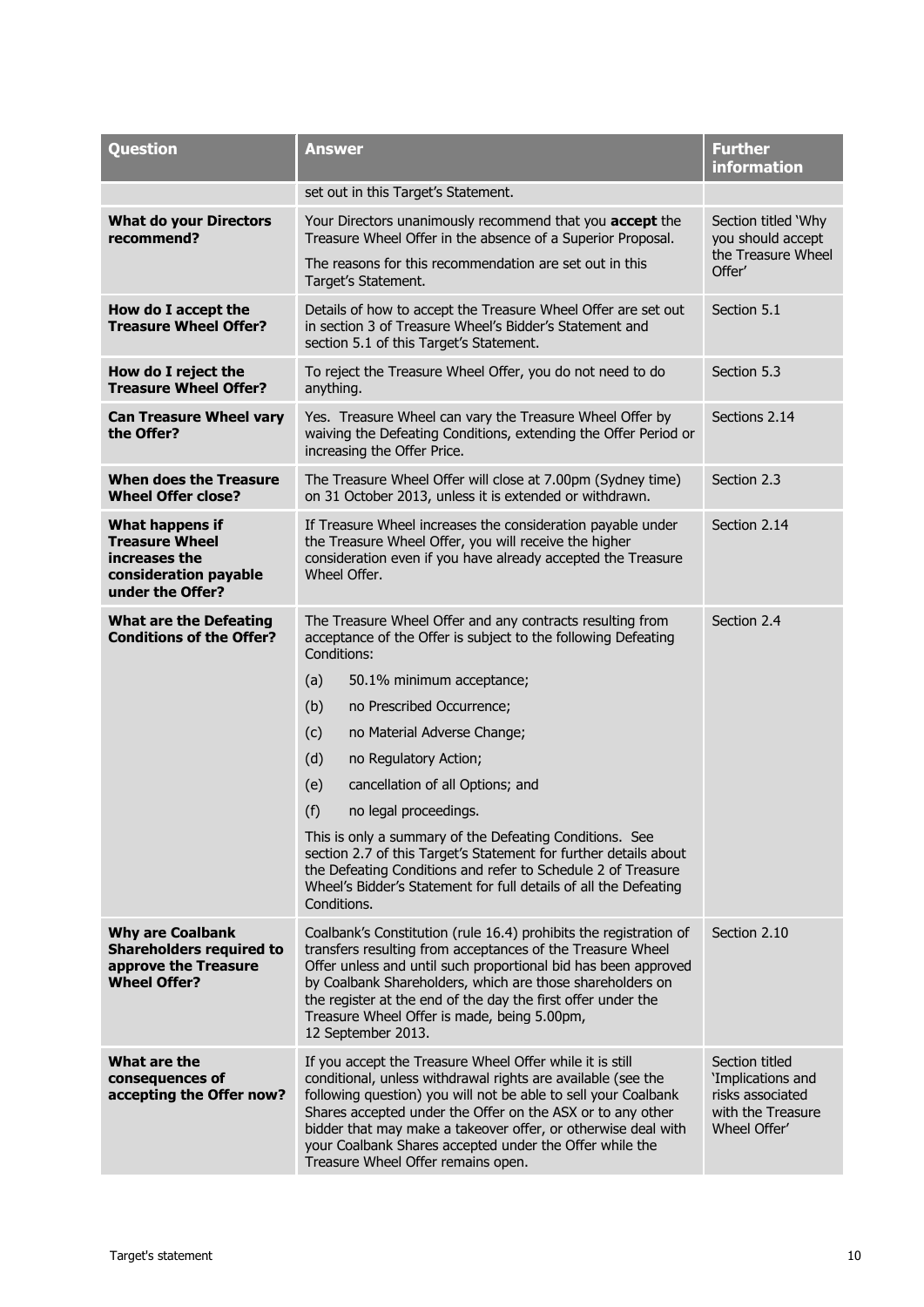| <b>Question</b>                                                   | <b>Answer</b>                                                                                                                                                                                                                                                                                                                                                                                                                                                                                                                         | <b>Further</b><br>information                                                                                   |
|-------------------------------------------------------------------|---------------------------------------------------------------------------------------------------------------------------------------------------------------------------------------------------------------------------------------------------------------------------------------------------------------------------------------------------------------------------------------------------------------------------------------------------------------------------------------------------------------------------------------|-----------------------------------------------------------------------------------------------------------------|
|                                                                   | If the Defeating Conditions of the Offer are not satisfied or<br>waived and the Offer lapses, you will be free to deal with your<br>Coalbank Shares, even if you accepted the Offer.                                                                                                                                                                                                                                                                                                                                                  |                                                                                                                 |
| What if I want to sell my<br><b>Coalbank Shares on</b><br>market? | During the Offer Period, you may sell your Coalbank Shares on<br>ASX for cash (less brokerage), provided you have not accepted<br>the Offer for those Coalbank Shares. You should contact your<br>Broker for information on how to sell your Coalbank Shares on<br>ASX and your tax adviser to determine your tax implications of<br>such a sale.                                                                                                                                                                                     | Section 5.2                                                                                                     |
|                                                                   | If you accept the Treasure Wheel Offer in respect of 75% of<br>your Coalbank Shares, you are not entitled to accept the Offer<br>for your remaining Coalbank Shares (Remaining Shares),<br>nor can a transferee of your Remaining Shares. You may sell<br>your Remaining Shares on an "ex-Offer" basis and a separate<br>ASX code will be established for these ex-Offer Coalbank<br>Shares.                                                                                                                                          |                                                                                                                 |
|                                                                   | Ex-Offer Coalbank Shares cannot be accepted into the Offer<br>and will trade separately to Coalbank Shares which can be<br>accepted into the Offer during the Offer period. The market<br>price of the ex-Offer Coalbank Shares may be lower than the<br>market price of Coalbank Shares which may be accepted into<br>the Offer. Settlement of trades of ex-Offer Shares will be<br>deferred until after completion of the Offer.                                                                                                    |                                                                                                                 |
|                                                                   | If you do not accept the Offer in respect of 75% of your<br>Coalbank Shares, you may sell your Coalbank Shares on<br>market and the transferee will then be entitled to accept the<br>Offer in respect of 75% of the Coalbank Shares.                                                                                                                                                                                                                                                                                                 |                                                                                                                 |
| If I accept the Offer, can<br>I withdraw my<br>acceptance?        | You may only withdraw your acceptance of the Treasure Wheel<br>Offer if:<br>(a)<br>it is subject to a Defeating Condition; and<br>(b)<br>the Treasure Wheel Offer is varied in a way that<br>postpones, for more than one month, the time when<br>Treasure Wheel needs to meet its obligations under the                                                                                                                                                                                                                              | Section 2.6                                                                                                     |
|                                                                   | Offer.                                                                                                                                                                                                                                                                                                                                                                                                                                                                                                                                |                                                                                                                 |
| What happens if I do<br>nothing?                                  | You will remain a Coalbank Shareholder.<br>However, as a result of the Treasure Wheel Offer, Treasure<br>Wheel may obtain a Coalbank Shareholding of more than 50%<br>and effectively control Coalbank, resulting in other Coalbank<br>Shareholders retaining only minority shareholdings. The<br>maximum Coalbank Shareholding that Treasure Wheel can<br>acquire under the Treasure Wheel Offer (i.e. if all Coalbank<br>Shareholders accept the Treasure Wheel Offer) is<br>approximately 75% of all the Coalbank Shares on issue. | Section titled<br>'Implications and<br>risks associated<br>with the Treasure<br>Wheel Offer' and<br>section 5.3 |
| Can I be forced to sell my<br><b>Coalbank Shares?</b>             | You cannot be forced to sell your Coalbank Shares unless<br>Treasure Wheel acquires a relevant interest of at least 90% of<br>all Coalbank Shares. Due to the proportional nature of the<br>Treasure Wheel Offer, it will not be possible for Treasure<br>Wheel to become entitled to proceed to compulsory acquisition<br>of the remaining Coalbank Shares under the Corporations Act<br>as result of the Treasure Wheel Offer.                                                                                                      |                                                                                                                 |
| What happens if the<br><b>Defeating Conditions of</b>             | If the Defeating Conditions of the Treasure Wheel Offer are not<br>satisfied or waived before the Treasure Wheel Offer closes, the                                                                                                                                                                                                                                                                                                                                                                                                    | Section 2.8                                                                                                     |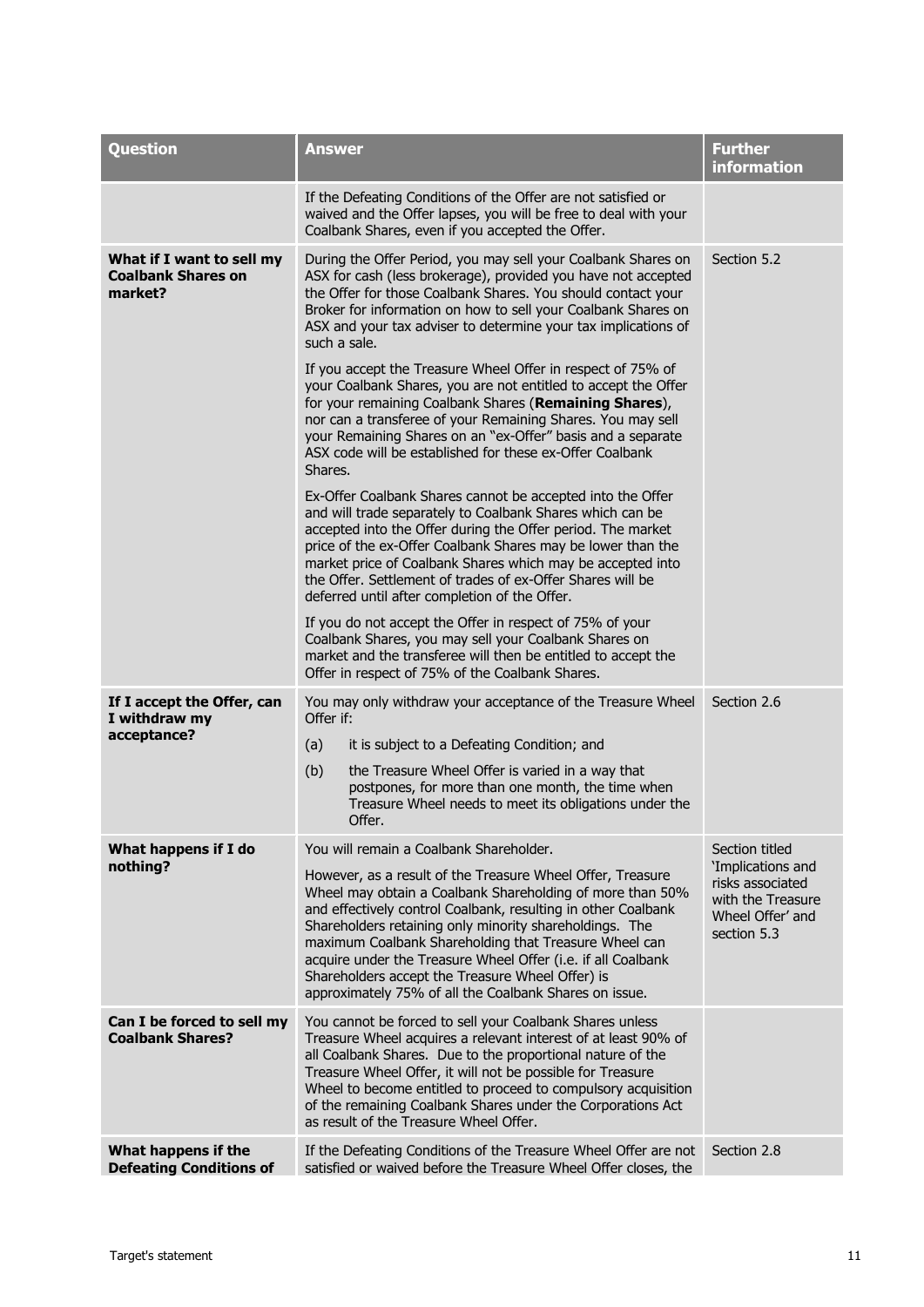<span id="page-13-0"></span>

| <b>Question</b>                                                                                                                        | <b>Answer</b>                                                                                                                                                                                                                                                                                                                                                                                                                                                                                                                                                                                                                                                                                                                                                                               | <b>Further</b><br><b>information</b>                                     |
|----------------------------------------------------------------------------------------------------------------------------------------|---------------------------------------------------------------------------------------------------------------------------------------------------------------------------------------------------------------------------------------------------------------------------------------------------------------------------------------------------------------------------------------------------------------------------------------------------------------------------------------------------------------------------------------------------------------------------------------------------------------------------------------------------------------------------------------------------------------------------------------------------------------------------------------------|--------------------------------------------------------------------------|
| the Treasure Wheel Offer<br>are not satisfied or<br>waived?                                                                            | Treasure Wheel Offer will lapse, your Coalbank Shares will not<br>be transferred to Treasure Wheel and you will not receive the<br>consideration under the Treasure Wheel Offer.                                                                                                                                                                                                                                                                                                                                                                                                                                                                                                                                                                                                            |                                                                          |
|                                                                                                                                        | This means that you will continue to be a Coalbank<br>Shareholder, free to deal with your Coalbank Shares.                                                                                                                                                                                                                                                                                                                                                                                                                                                                                                                                                                                                                                                                                  |                                                                          |
| When will I receive my<br>consideration if I accept                                                                                    | If you accept the Treasure Wheel Offer, you will receive your<br>consideration by the earlier of:                                                                                                                                                                                                                                                                                                                                                                                                                                                                                                                                                                                                                                                                                           | Section 2.12                                                             |
| the Offer?                                                                                                                             | one month of the later of:<br>(a)                                                                                                                                                                                                                                                                                                                                                                                                                                                                                                                                                                                                                                                                                                                                                           |                                                                          |
|                                                                                                                                        | (i)<br>the date you accept the Treasure Wheel Offer;<br>and                                                                                                                                                                                                                                                                                                                                                                                                                                                                                                                                                                                                                                                                                                                                 |                                                                          |
|                                                                                                                                        | (ii)<br>the date the Treasure Wheel Offer becomes<br>unconditional; and                                                                                                                                                                                                                                                                                                                                                                                                                                                                                                                                                                                                                                                                                                                     |                                                                          |
|                                                                                                                                        | (b)<br>21 days after the end of the Offer Period.                                                                                                                                                                                                                                                                                                                                                                                                                                                                                                                                                                                                                                                                                                                                           |                                                                          |
| What are the tax<br>implications of accepting<br>the Treasure Wheel                                                                    | A general outline of the tax implications of accepting the<br>Treasure Wheel Offer is set out in section 6 of this<br>Target's Statement.                                                                                                                                                                                                                                                                                                                                                                                                                                                                                                                                                                                                                                                   | Section 6                                                                |
| Offer?                                                                                                                                 | You should consult your financial or taxation adviser for advice<br>on the taxation implications applicable to your individual<br>circumstances.                                                                                                                                                                                                                                                                                                                                                                                                                                                                                                                                                                                                                                            |                                                                          |
| <b>What if I accept Treasure</b><br><b>Wheel's Offer and I am</b><br>left with an<br>unmarketable parcel of<br><b>Coalbank Shares?</b> | If you accept into the Treasure Wheel Offer and the Coalbank<br>Shares that you are left holding are worth less than \$500, then<br>the Treasure Wheel Offer will extend to all of your Coalbank<br>Shares. In this case, Coalbank Shareholders may elect to<br>accept the Offer for either 75% or 100% of their Coalbank<br>Shares.                                                                                                                                                                                                                                                                                                                                                                                                                                                        |                                                                          |
|                                                                                                                                        | If you are not sure whether you would be left with a Coalbank<br>Shareholding that is worth less than \$500, please contact your<br>Broker or financial adviser.                                                                                                                                                                                                                                                                                                                                                                                                                                                                                                                                                                                                                            |                                                                          |
| Why haven't the<br><b>Directors obtained an</b><br>independent expert<br>report                                                        | The Directors have outlined in the section titled 'Why you<br>should accept the Treasure Wheel Offer' and section 1 of this<br>Target's Statement the reasons why they believe that Coalbank<br>Shareholders should accept the Offer. The Directors do not<br>consider that obtaining a valuation of the Coalbank Shares for<br>the purpose of Treasure Wheel is in the best interests of the<br>Coalbank Shareholders as the cost of obtaining an independent<br>expert's valuation would be substantial and the Directors do<br>not think that is appropriate that Coalbank bear this cost in<br>addition to other advisory fees. In addition, the Board<br>considers itself appropriately qualified and experienced to make<br>a recommendation in relation to the Treasure Wheel Offer. | Section titled 'Why<br>you should accept<br>the Treasure Wheel<br>Offer' |
|                                                                                                                                        | There is no legal requirement for an independent expert's<br>report to be obtained and provided to Coalbank Shareholders.                                                                                                                                                                                                                                                                                                                                                                                                                                                                                                                                                                                                                                                                   |                                                                          |
| What if I have other<br>questions about the<br>Offer?                                                                                  | If you have any questions, please call the Coalbank<br>Shareholder information line set up by Treasure Wheel on<br>1300 361 735 (or +61 1300 361 735 for overseas domiciled<br>holders) between 9.00am and 5.00pm (Sydney time) Monday<br>to Friday.                                                                                                                                                                                                                                                                                                                                                                                                                                                                                                                                        |                                                                          |
|                                                                                                                                        | Announcements made to the ASX by Coalbank and other<br>information relating to the Treasure Wheel Offer can be<br>obtained from Coalbank's website at www.coalbank.com.                                                                                                                                                                                                                                                                                                                                                                                                                                                                                                                                                                                                                     |                                                                          |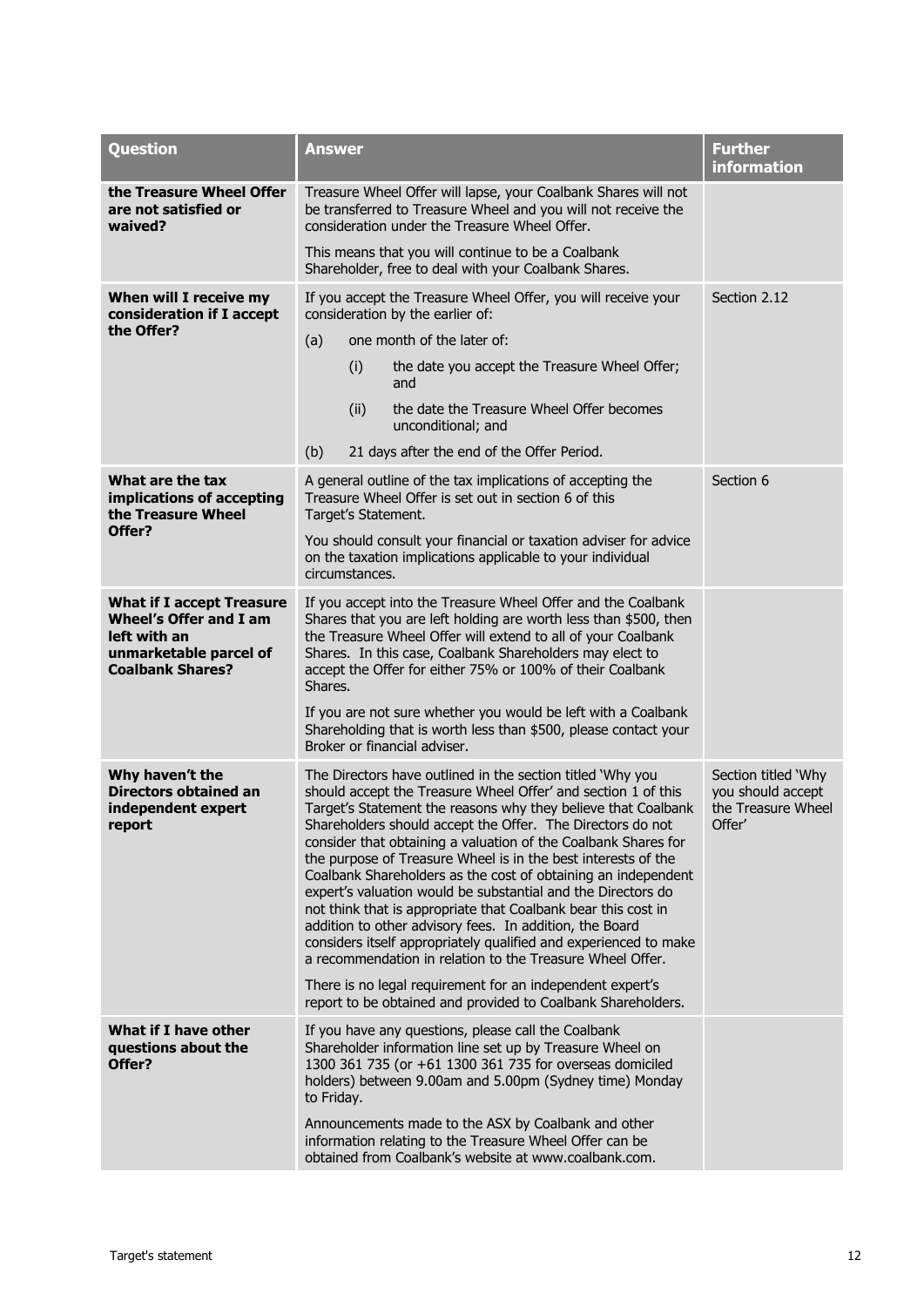#### **1 Directors' recommendation**

#### **1.1 Summary of the Treasure Wheel Offer**

Treasure Wheel is offering to acquire 3 of every 4 (i.e. 75%) of your Coalbank Shares for 1 cent cash for each Coalbank Share held. The Treasure Wheel Offer is subject to a number of Defeating Conditions. Those Defeating Conditions are set out in Schedule 2 of the Bidder's Statement and are summarised in section [2.7](#page-16-0) of this Target's Statement.

#### **1.2 Directors' recommendation**

After taking into account the terms of the Treasure Wheel Offer and the matters in this Target's Statement, each Director unanimously recommends that you accept the Treasure Wheel Offer in the absence of a Superior Proposal.

The reasons for the Directors' recommendation are set out in the section titled 'Why you should accept the Treasure Wheel Offer'.

#### **1.3 Directors' acceptance of the Treasure Wheel Offer**

At the date of this Target's Statement, all of your Directors have already accepted the Treasure Wheel Offer for the relevant portion of the Coalbank Shares held or controlled by them.

Details of the relevant interests of each Director in Coalbank Shares are set out in section [7.](#page-40-0)

At the date of this Target's Statement, it is your Directors' intention to accept the Treasure Wheel Offer for the Coalbank Shares held or controlled by them within five Business Days of the beginning of the Offer Period, unless there is a Superior Proposal.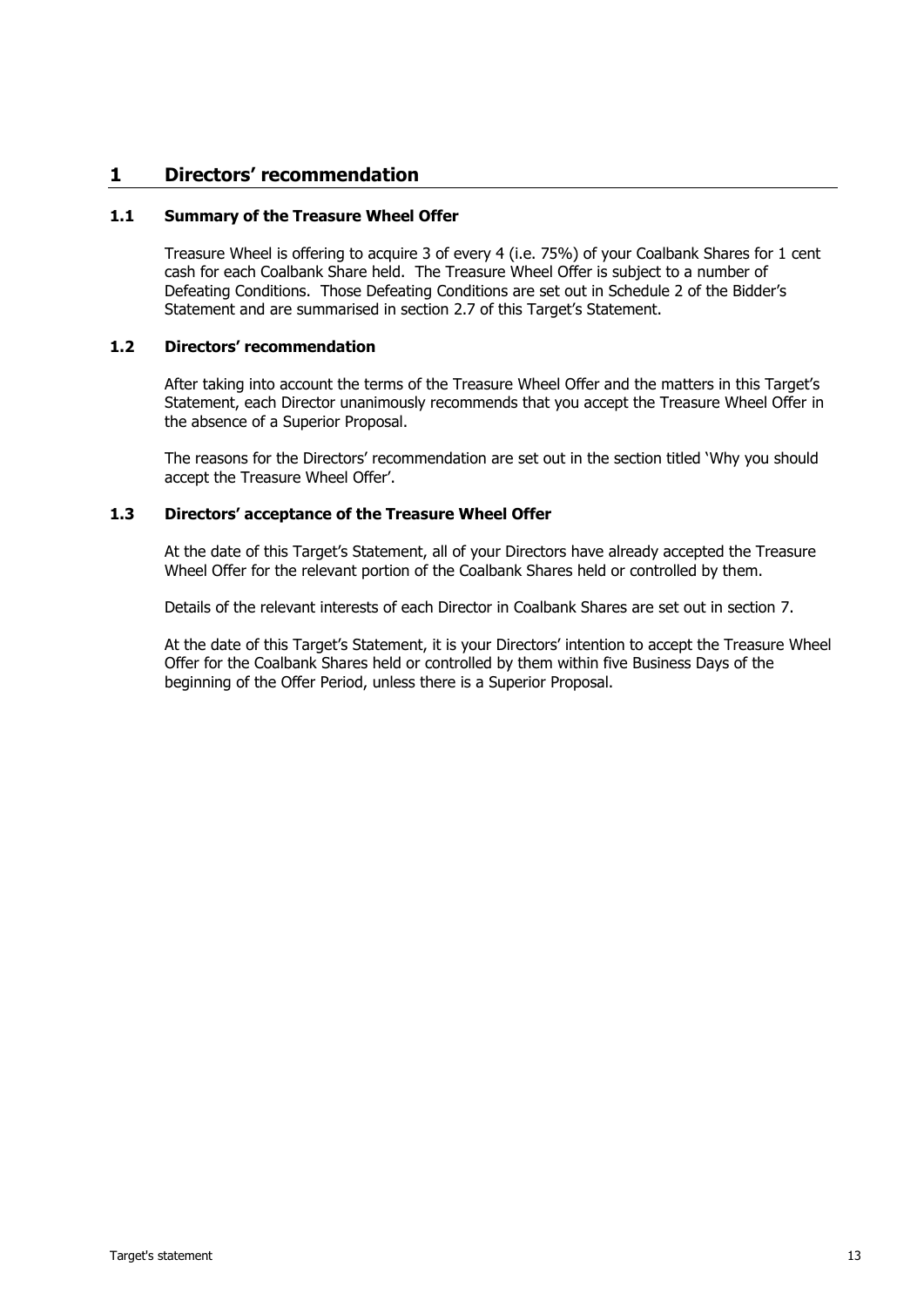#### <span id="page-15-0"></span>**2 Key terms of the Treasure Wheel Offer**

#### **2.1 Background**

On 27 August 2013, Treasure Wheel announced its intention to make an off-market proportional takeover bid for 75% of the issued Coalbank Shares. On 12 September 2013, Treasure Wheel lodged its Bidder's Statement with ASIC and gave a copy to Coalbank.

The Bidder's Statement contains the Treasure Wheel Offer.

#### **2.2 Summary of the Treasure Wheel Offer**

The Treasure Wheel Offer is a proportional offer whereby Treasure Wheel has made offers to purchase a percentage of each Shareholding in Coalbank.

The Treasure Wheel Offer is to acquire 3 out of every 4 (i.e. 75%) of your Coalbank Shares and any rights attaching to the Coalbank Shares for 1 cent cash per Coalbank Share.

This means if you accept the Treasure Wheel Offer, you will retain 25% of your Coalbank Shares and receive 1 cent cash per Coalbank Share for the 75% of your Coalbank Shares accepted into the Treasure Wheel Offer. This Offer extends to all Coalbank Shares on issue on or before the end of the Offer Period.

#### <span id="page-15-1"></span>**2.3 Offer Period**

The Treasure Wheel Offer will remain open for acceptance until 7.00pm (Sydney time), 31 October 2013, unless extended or withdrawn under the Corporations Act.

Treasure Wheel may extend the Offer Period before the end of the Offer Period in accordance with the Corporations Act. To extend the Offer Period, Treasure Wheel must lodge a notice of variation with ASIC and give a notice to Coalbank and to each Coalbank Shareholder to whom an offer was made under the Treasure Wheel Offer.

In addition, there will be an automatic extension of the Offer Period, if within the last seven days of the Offer Period:

- (a) Treasure Wheel improves the consideration under its Offer; or
- (b) Treasure Wheel's voting power in Coalbank increases to more than 50%.

If either of these events occurs, the Offer Period is automatically extended so that it ends 14 days after the relevant event occurs.

#### <span id="page-15-2"></span>**2.4 Withdrawal of Treasure Wheel's Offer**

Treasure Wheel may not withdraw its Offer if you have already accepted it. Before you accept Treasure Wheel's Offer, Treasure Wheel may withdraw its Offer with the written consent of ASIC and subject to the conditions (if any) specified in that consent.

#### **2.5 Effect of acceptance**

If you accept the Treasure Wheel Offer, subject to the withdrawal rights set out in section [2.6](#page-16-1) below, you will give up your right to sell the 75% of your Coalbank Shares that you have accepted into the Offer on ASX or to any competing bidder or to deal with them in any other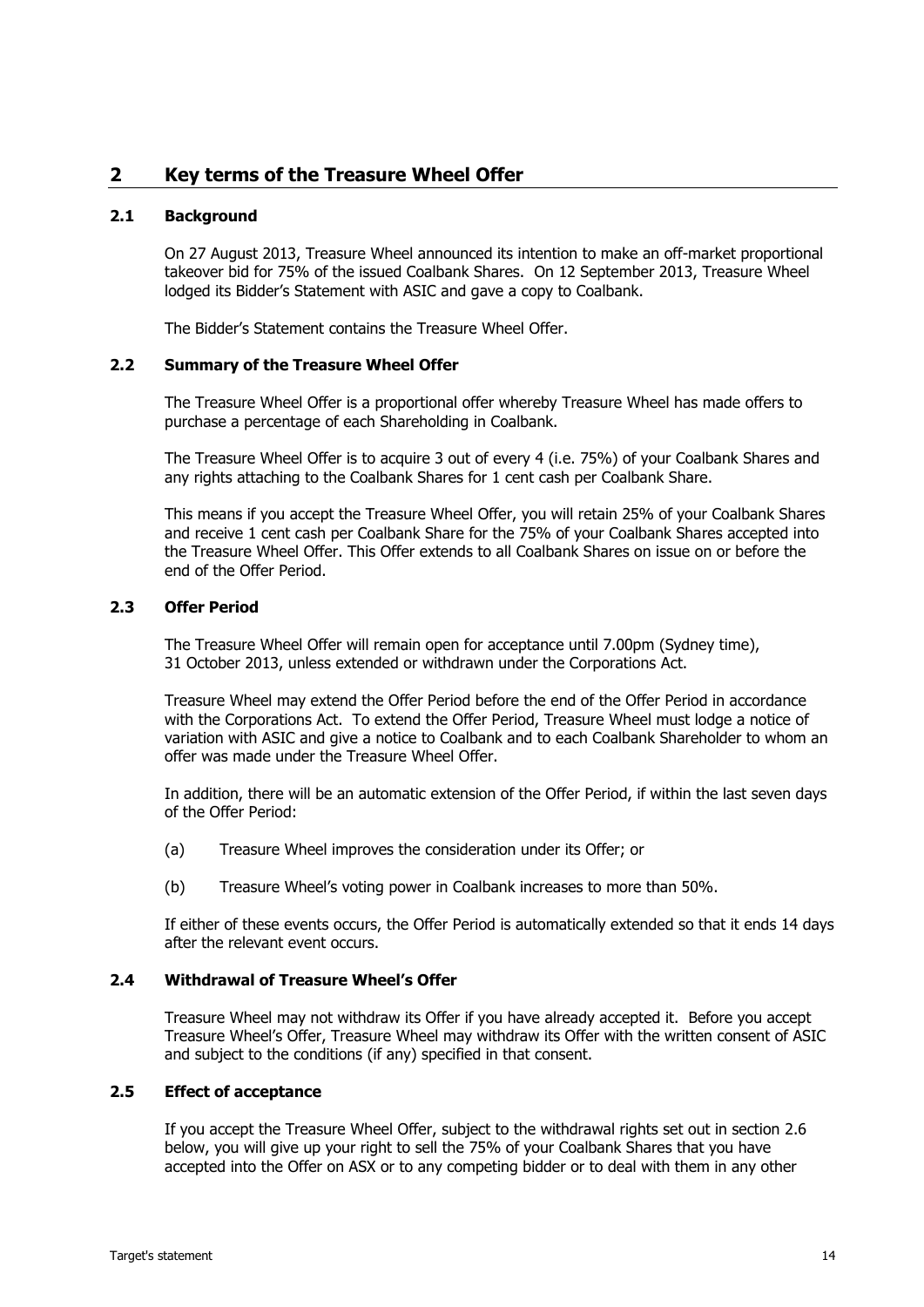manner. The agreement that results from acceptance of the Offer is set out in detail in Schedule 1 of the Bidder's Statement. That section describes the rights attached to your shares that you will be giving up, the representations and warranties that you will be making and the irrevocable authorities and appointments that you will be giving Treasure Wheel if you accept the Offer. Please note that the Directors do not take any responsibility for the contents of the Bidder's Statement and are not endorsing any of the statements contained in it.

The remaining 25% of your Coalbank Shares that are not able to be accepted into the Offer can be dealt with in any manner. However, if you sell these Coalbank Shares, they will trade on ASX on an 'ex-Offer' basis meaning that purchasers of those Coalbank Shares will not be entitled to accept the Offer and settlement of these shares will be deferred until after the end of the Offer Period.

#### <span id="page-16-1"></span>**2.6 Limited rights to withdraw your acceptance**

You have only limited rights to withdraw your acceptance of the Treasure Wheel Offer. You may withdraw your acceptance of the Offer only if:

- (a) it is still subject to a Defeating Condition; and
- (b) the Offer is varied in a way that postpones, for more than one month, the time when Treasure Wheel needs to meet its obligations under the Offer. This may occur if Treasure Wheel extends the Offer Period by more than one month and the Offer is still subject to a Defeating Condition.

If you have accepted Treasure Wheel's Offer and the Defeating Conditions are not satisfied or waived by the end of the Offer Period (which may be extended), the Offer will lapse, your acceptance will be void and you will be free to deal with your Coalbank Shares.

#### <span id="page-16-0"></span>**2.7 Defeating Conditions of the Treasure Wheel Offer**

The Treasure Wheel Offer is subject to those Defeating Conditions set out in full in Schedule 2 of the Bidder's Statement, which are summarised below:

- (a) before the end of the Offer Period, Treasure Wheel has acquired voting power of not less than 50.1% (by number) of the Coalbank Shares then on issue;
- (b) during the Offer Period there is no Prescribed Occurrence;
- (c) during the Offer Period there is no Material Adverse Change;
- (d) during the Offer Period there is no Regulatory Action;
- (e) during the Offer Period, Coalbank procures the cancellation of all Options which have been granted on the date of the Pre-Bid Agreement; and
- (f) during the Offer Period, no litigation or arbitration proceedings or other legal proceedings against Coalbank or any of its Subsidiaries are commenced, instituted or threatened to be commenced which is likely to have a material adverse effect on the Group.

Coalbank Shareholders should also be aware that the Treasure Wheel Offer is also subject to Coalbank Shareholder approval as detailed in section [2.10.](#page-18-1)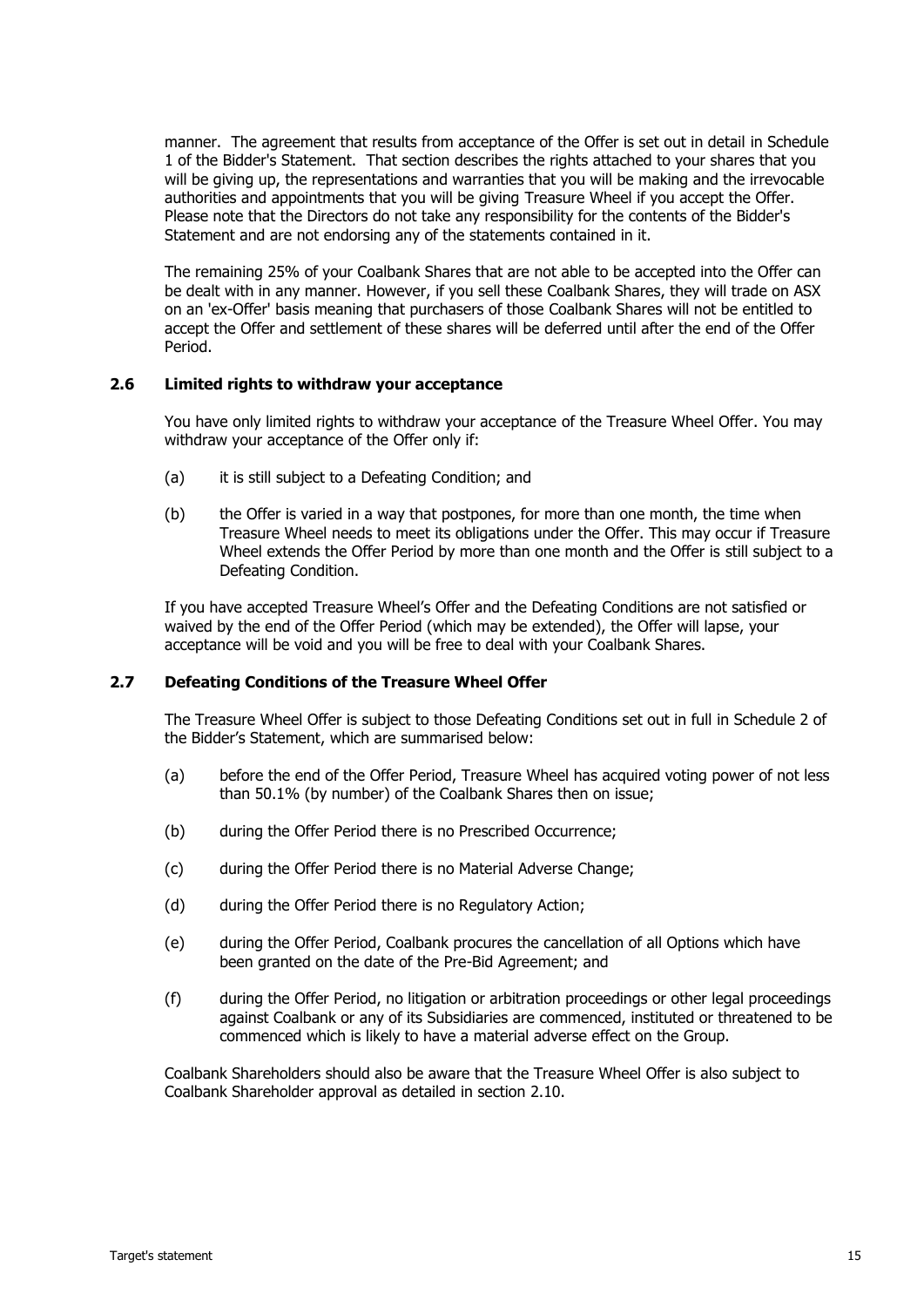At the date of this Target's Statement, the Directors are not aware that any Prescribed Occurrence or Material Adverse Change has occurred in respect of Coalbank.

Treasure Wheel may waive any of these Defeating Conditions under the Corporations Act.

#### <span id="page-17-0"></span>**2.8 Consequences if Defeating Conditions not satisfied**

If the Defeating Conditions are not satisfied or waived before the Treasure Wheel Offer closes, the Offer will lapse. This means that:

- (a) if you have accepted the Treasure Wheel Offer, your acceptance is void and you will continue to be a Coalbank Shareholder, free to deal with your Coalbank Shares; or
- (b) if you have not accepted the Treasure Wheel Offer, you continue to be a Coalbank Shareholder and are free to deal with your Coalbank Shares.

#### **2.9 Notice of Status of Conditions**

The Bidder's Statement states that Treasure Wheel will give its Notice of Status of Conditions to ASX and Coalbank seven days before the end of the Offer Period. If the Offer Period is extended by a period before the time by which the Notice of Status of Conditions is to be given, the date for giving the Notice of Status of Conditions will be taken to be postponed for the same period. If there is such an extension, Treasure Wheel is required, as soon as possible after the extension, to give a notice to ASX and Coalbank that states the new date for the giving of the Notice of Status of Conditions.

Treasure Wheel is required to set out in its Notice of Status of Conditions:

- (a) whether the Offer is free of any or all Defeating Conditions;
- (b) whether, so far as Treasure Wheel knows, any of the Defeating Conditions have been fulfilled; and
- (c) Treasure Wheel's voting power in Coalbank.

If a Defeating Condition is fulfilled (so that the Treasure Wheel Offer becomes free of the Condition) before the date on which the Notice of Status of Conditions is required to be given, Treasure Wheel must, as soon as possible, give ASX and Coalbank a notice that states that the particular Defeating Condition has been fulfilled.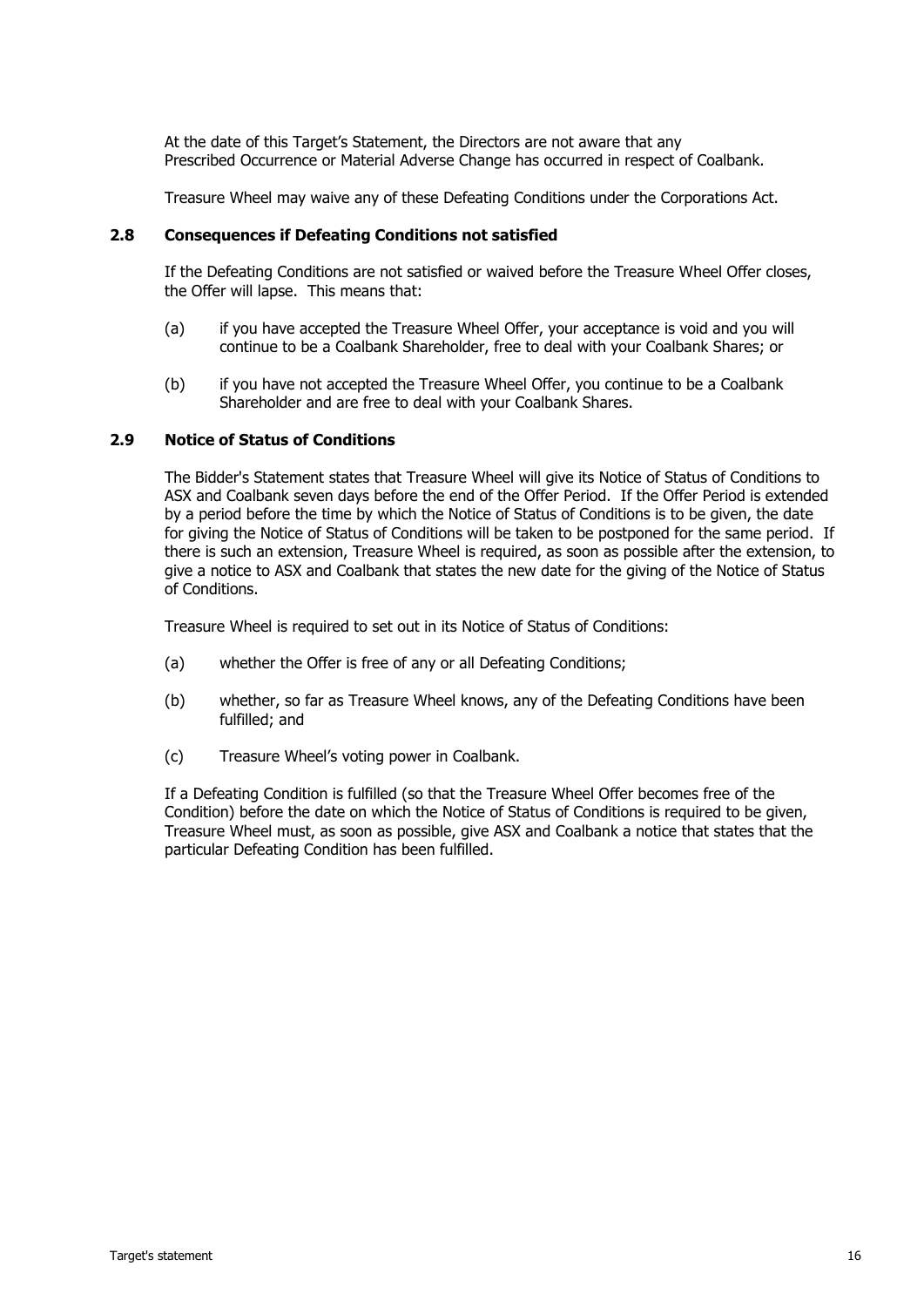#### <span id="page-18-1"></span>**2.10 Coalbank Shareholder approval**

In addition to the Defeating Conditions set out section [2.7,](#page-16-0) the Treasure Wheel Offer is also conditional on Coalbank Shareholders approving a proportional takeover pursuant to rule 16.4 of the Constitution.

Last year, Coalbank Shareholders adopted a new constitution which contains a proportional takeover provision in the form of rule 16.4 of the Constitution.

Rule 16.4 of the Constitution prohibits the registration of transfers resulting from acceptances of the Offers unless and until the Treasure Wheel Offer has been approved by those persons who hold Coalbank Shares at the end of the day the first offer under the Treasure Wheel Offer is made. This proportional takeover provision is effective for three years after its adoption unless renewed by a special resolution of Shareholders.

As rule 16.4 of the Constitution continues to be effective, Coalbank has convened a meeting of Shareholders who hold Coalbank Shares as at 5.00pm (Sydney time) on 12 September 2013 (**Voting Shareholders**) on 16 October 2013 to approve the Treasure Wheel Offer in accordance with rule 16.4 of the Constitution. The notice of meeting was dispatched to Voting Shareholders prior to the date of this Target's Statement. Treasure Wheel and its associates are excluded from voting on the resolution.

The resolution will be passed if more than 50% of votes cast by Voting Shareholders are in favour of the resolution.

If this resolution is passed then:

- (a) Shareholder acceptances that have already been made under the Treasure Wheel Offer will not be rendered ineffective; and
- (b) Shareholders who have not already accepted the Treasure Wheel Offer may accept or reject the Offer on their terms.

If this resolution is not passed:

- (a) all unaccepted Offers and acceptances failing to result in binding contracts are deemed to be withdrawn and Treasure Wheel must return the documents received by way of acceptance; and
- (b) all binding acceptances may be rescinded by either Treasure Wheel or the accepting Coalbank Shareholder.

If the resolution to approve the Treasure Wheel Offer has not been voted on by 16 October 2013 (assuming that the Offer is not extended), then the resolution is taken to have been passed.

#### <span id="page-18-0"></span>**2.11 Loan**

Pursuant to the terms of the Pre-Bid Agreement, Treasure Wheel has agreed to loan Coalbank \$2,000,000 to make redemption payments to holders of Convertible Bonds on Treasure Wheel declaring the Offer unconditional with a relevant interest of more than 50% (**Advance Date**)**.**  The payment of \$2,000,000 by Coalbank to the bondholders amounts to full and final payment for the redemption of the Convertible Bonds. Coalbank is required to provide Treasure Wheel with security for the Loan comparable to that which was provided to the holders of the Convertible Bonds.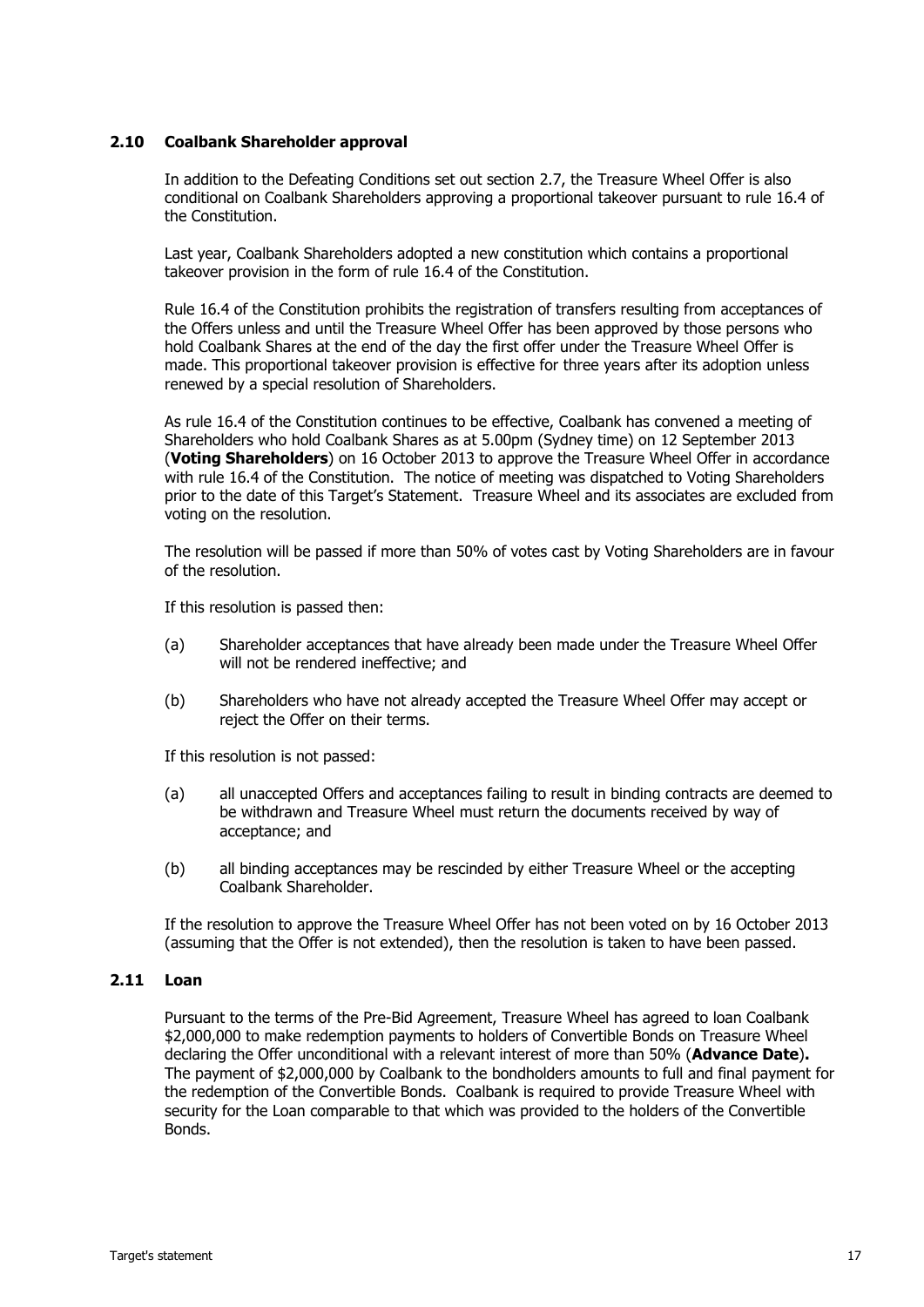The Initial Loan Term is interest free however, if the term of the Loan extends beyond the Initial Loan Term, interest will accrue at a rate of 15% per annum on and from the end of the Initial Loan Term.

No less than 30 days before the end of the Initial Loan Term, Treasure Wheel must give written notice (**Repayment Notice**) to Coalbank that all or part of the Loan which remains outstanding is to be repaid in cash no later than 18 months from the Advance Date or is to be converted into equity at \$0.015 per Coalbank Share, which conversion will be subject to Coalbank Shareholder approval (excluding Treasure Wheel and its associates). Should Coalbank Shareholder approval not be obtained within a reasonable time of the Repayment Notice being given, Treasure Wheel may give a further notice to Coalbank requiring that all or part of the Loan:

- (a) be repaid in cash no later than 18 months from the Advance Date; or
- <span id="page-19-0"></span>(b) be converted progressively at \$0.015 per Ordinary Share to the extent it is able to under the Corporations Act without Coalbank Shareholder approval (e.g. in accordance with the creep provisions allowing movement in voting power of no more than 3% in any six month period). In the event that any amount of the Loan is not converted within 24 months of the Advance Date, Treasure Wheel may give notice that the amount of the Loan not yet converted is to be repaid in cash within 6 months of such notice.

If Treasure Wheel fails to give Coalbank a Redemption Notice, the outstanding amount of the Loan must be repaid by Coalbank in cash no later than 18 months from the Advance Date.

The table below sets out Treasure Wheel's shareholding in Coalbank in the event Treasure Wheel elects to convert the Loan into Coalbank Shares:

|                                       | Treasure Wheel's relevant interest in Coalbank Shares <sup>2</sup>               | Total no. of                                                                   |                                                     |
|---------------------------------------|----------------------------------------------------------------------------------|--------------------------------------------------------------------------------|-----------------------------------------------------|
|                                       | <b>If Treasure Wheel receives</b><br>50.1% of Coalbank Shares<br>under the Offer | <b>If Treasure Wheel receives</b><br>75% of Coalbank Shares<br>under the Offer | <b>Coalbank</b><br><b>Shares on</b><br><b>issue</b> |
| <b>12% Loan</b><br><b>Conversion</b>  | 439,699,715 (51%)                                                                | 650,281,011 (75.5%)                                                            | 861,708,015                                         |
| <b>50% Loan</b><br><b>Conversion</b>  | 490,366,381 (53.7%)                                                              | 700,947,677 (76.85%)                                                           | 912,374,681                                         |
| <b>100% Loan</b><br><b>Conversion</b> | 557,033,048 (56.9%)                                                              | 767,614,344 (78.4%)                                                            | 979,041,348                                         |

#### <span id="page-19-1"></span>**2.12 Effect of acceptance**

The effect of acceptance of the Treasure Wheel Offer is set out in Schedule 1 of the Bidder's Statement.

Read that section in full to understand the effect that acceptance will have on your ability to exercise the rights attaching to your Coalbank Shares and the representations and warranties which you give by accepting the Treasure Wheel Offer. In particular, if you accept the Treasure Wheel Offer, you may forfeit the opportunity to benefit from any superior offer made by another bidder for your Coalbank Shares, if that offer were to eventuate. If you accept the Treasure Wheel Offer you will not be able to sell Coalbank Shares the subject of the acceptance on ASX.

 $\frac{1}{2}$ 

Includes shares issued to Treasure Wheel on conversion of the Loan. Figures are rounded down to the nearest whole number.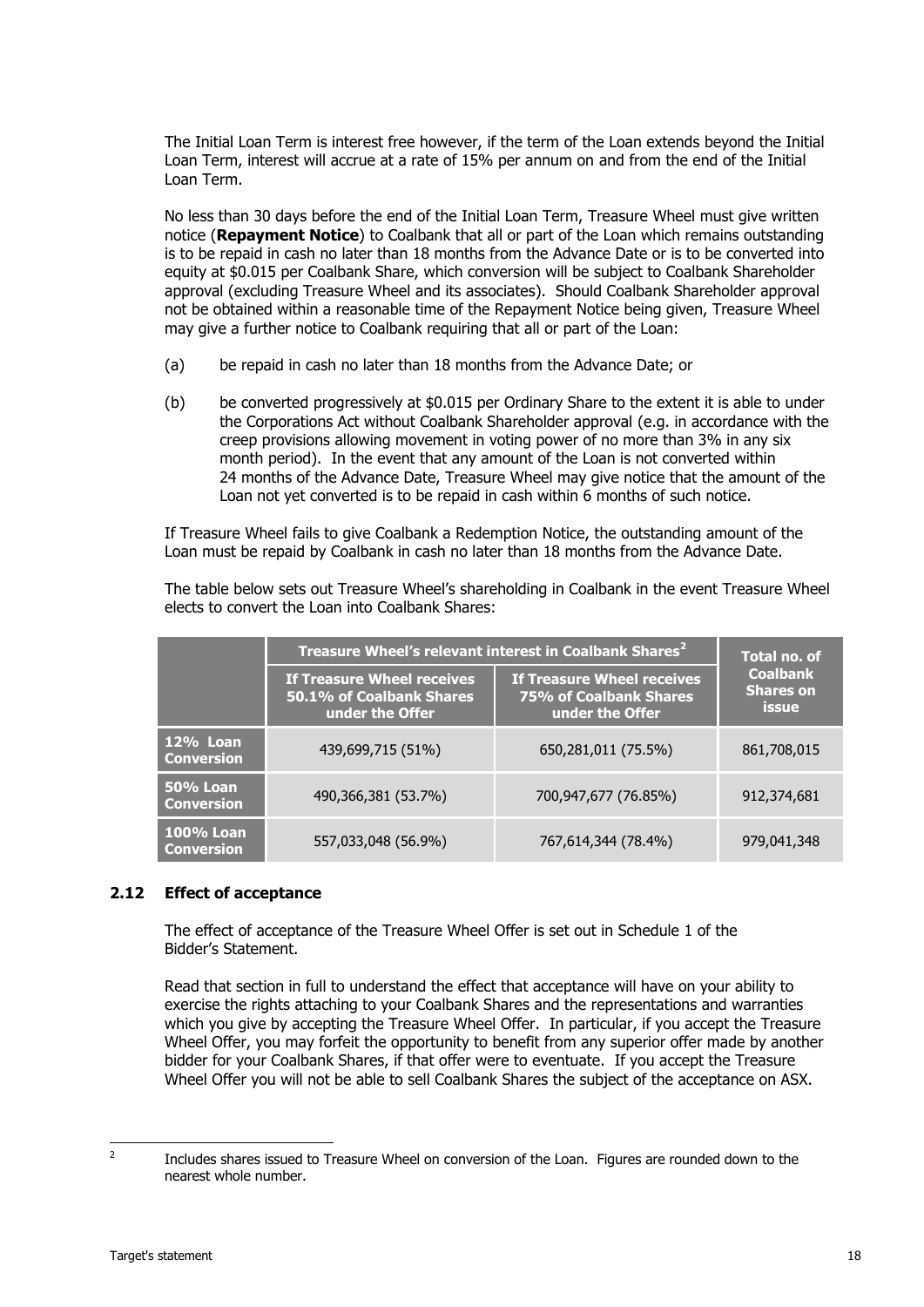#### **2.13 Payment of consideration**

Treasure Wheel has set out in Schedule 1 of the Bidder's Statement, the timing of the payment of the consideration to holders of Coalbank Shares who accept the Treasure Wheel Offer. In general terms, you will receive the consideration to which you are entitled under the Treasure Wheel Offer by the earlier of:

- (a) one month of the later of:
	- (i) the date you accept the Treasure Wheel Offer; and
	- (ii) the date the Treasure Wheel Offer becomes unconditional; and
- (b) 21 days after the end of the Offer Period.

#### <span id="page-20-0"></span>**2.14 Changes to the Treasure Wheel Offer**

Treasure Wheel can vary the Treasure Wheel Offer by:

- (a) waiving the Defeating Conditions to the Treasure Wheel Offer;
- (b) extending the Offer Period; or
- (c) increasing the consideration offered under the Treasure Wheel Offer.

If you accept the Treasure Wheel Offer and Treasure Wheel subsequently increases its Offer Price, you are entitled to receive the higher price.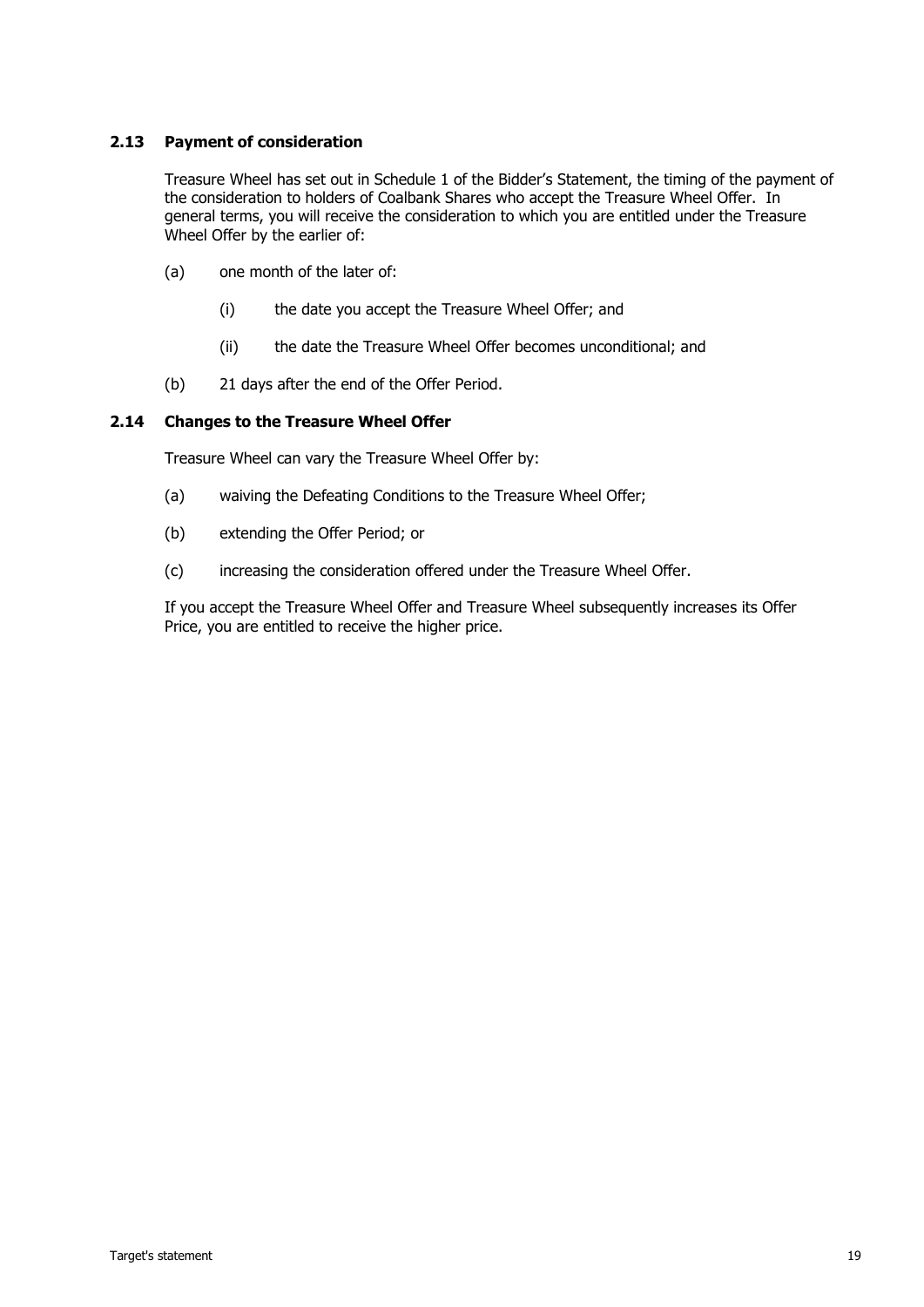#### **3 Profile of Coalbank**

This section contains more detailed information on Coalbank's businesses, financial outlook and the management of Coalbank.

#### **3.1 Overview**

Coalbank has been listed on ASX since 2003 and was originally named Lodestone Exploration Limited at the time of listing on ASX. Coalbank currently explores early stage coal exploration projects, with a portfolio of EPCs in Queensland.

Coalbank's tenements are located in the Eromanga, Surat, Moreton, and Esk Basins (see diagram below).



Following the ASX release detailing Coalbank's maiden JORC-compliant inferred sub-bituminous thermal coal resource of 1.3 billion tonnes at its Blackall Coal Project on 20 June 2012, Coalbank has been focused on attracting strategic investors and joint venture partners to help fund future exploration and unlock value for Coalbank Shareholders.

#### <span id="page-21-0"></span>**3.2 Background to Treasure Wheel Offer**

Over the last 18 months, Coalbank has been in number of discussions with various international parties about potential strategic investment in Coalbank or a whole-of-company transaction.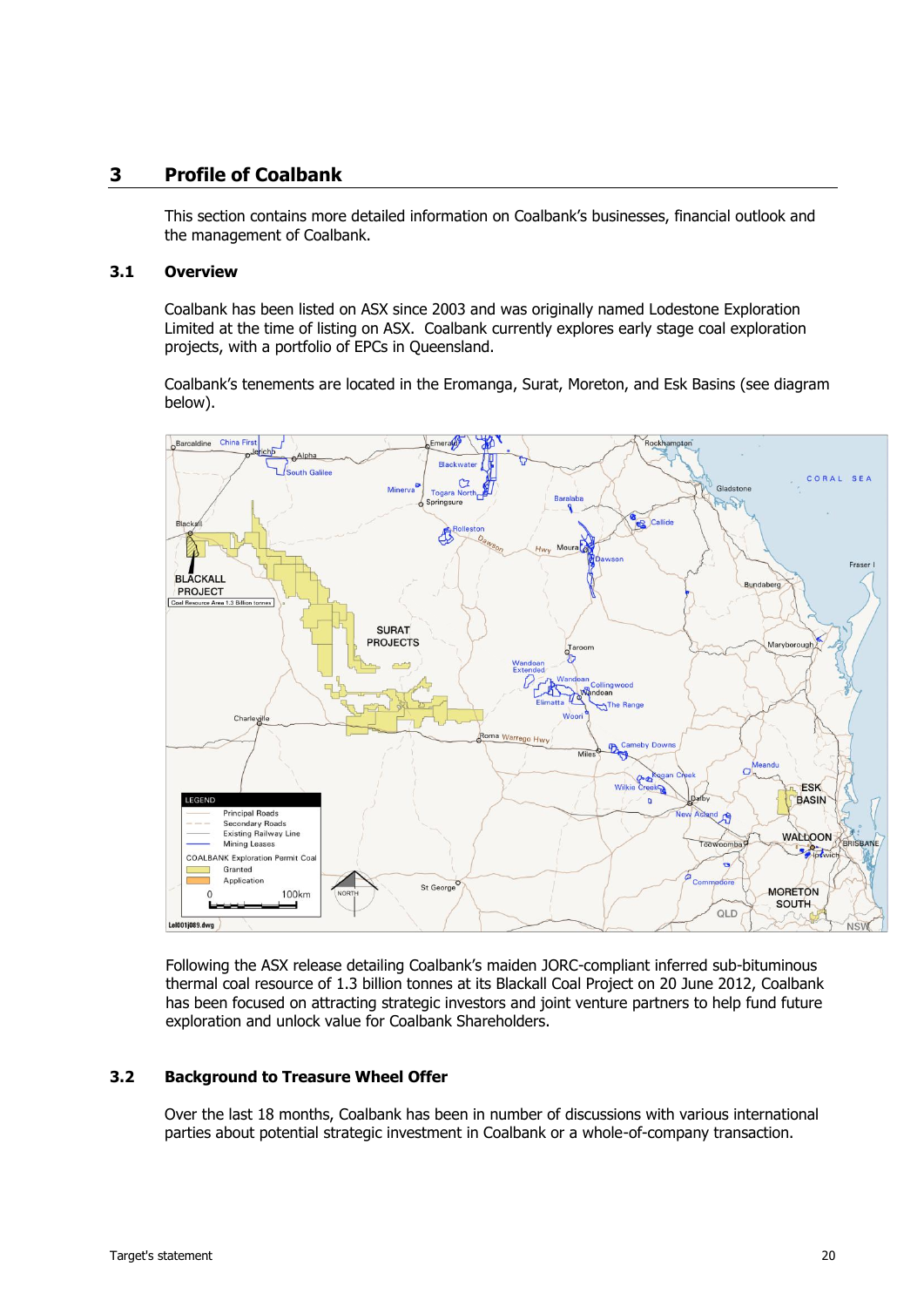On 26 April 2013, Coalbank announced that it had entered into a scheme implementation agreement with Loyal Strategic, a company based in Hong Kong (**Scheme Implementation Agreement**). Under the Scheme Implementation Agreement, Loyal Strategic paid \$1,000,000 as a deposit to Coalbank, which amount was to be applied as consideration (or part consideration) for the acquisition of certain non-core assets of the Coalbank Group in the event that certain of the conditions precedent to the scheme were not satisfied.

On 24 July 2013, Coalbank provided an update in respect of the Loyal Strategic transaction and advised that the parties had agreed to restructure the change-of-control transaction with the aim of retaining Coalbank's ASX listing. Loyal Strategic also paid Coalbank \$500,000 as consideration for the extension of the exclusivity period under the Scheme Implementation Agreement.

On 27 August 2013, Coalbank announced that it had entered into an agreement with Loyal Strategic to make a proportional takeover offer for 75% of the Coalbank Shares on issue and to sell certain of its non-core assets to Loyal Strategic. Following the announcement, Loyal Strategic nominated its wholly owned subsidiary, Treasure Wheel, to make the proportional takeover offer the subject of the Bidder's Statement (see section [8.1\)](#page-41-0).

#### **3.3 Coalbank's projects**

#### **Blackall Coal Project**

On 20 June 2012, Coalbank announced its maiden resource statement for its Blackall Coal Project. This confirmed a total inferred resource of 1.3Bt of sub-bituminous thermal coal for the 'Inverness Deposit', located immediately south of Blackall in Queensland (refer to announcement made to ASX on 20 June 2012 titled 'CBQ - Maiden Resource Statement confirms 1.3 billion tonnes JORC Resource at Blackall Coal Project').

McElroy Bryan Geological Services Pty Limited (**MBGS**) was commissioned by COALBANK to provide an objective assessment of coal resources for its Blackall Coal Project reported in accordance with the Australasian Code for Reporting of Mineral Resources and Ore Reserves (The JORC Code).

Mr Rowan Johnson of MBGS, a geologist with more than 30 years of relevant experience, performed the analysis and evaluation of Coalbank's Inverness Deposit.

Exploration Permits for Coal EPC 1993 (Blackall South Corner) and EPC 1719 (Barcoo River-Blackall Rail) are part of Coalbank's Blackall Coal Project and collectively the two tenements cover an area of 1,484 square kilometres. The Blackall Coal Project area is located in south-western Queensland, 145 kilometres south-west of Alpha and 680km west-northwest of Brisbane.

The resource statement for the Blackall Project followed a comprehensive exploration effort during the June quarter of 2012 including a three-rigs drilling program, geological interpretation, geological modelling and laboratory work that delineated the large scale Inverness Deposit.

The resource statement for the Blackall Project confirmed that the Inverness Deposit is shallow and flat-lying with inferred resources of 825Mt of lower-rank, sub-bituminous coal estimated at less than 50 metres depth, with a further 425Mt between 50 and 100 metres depth.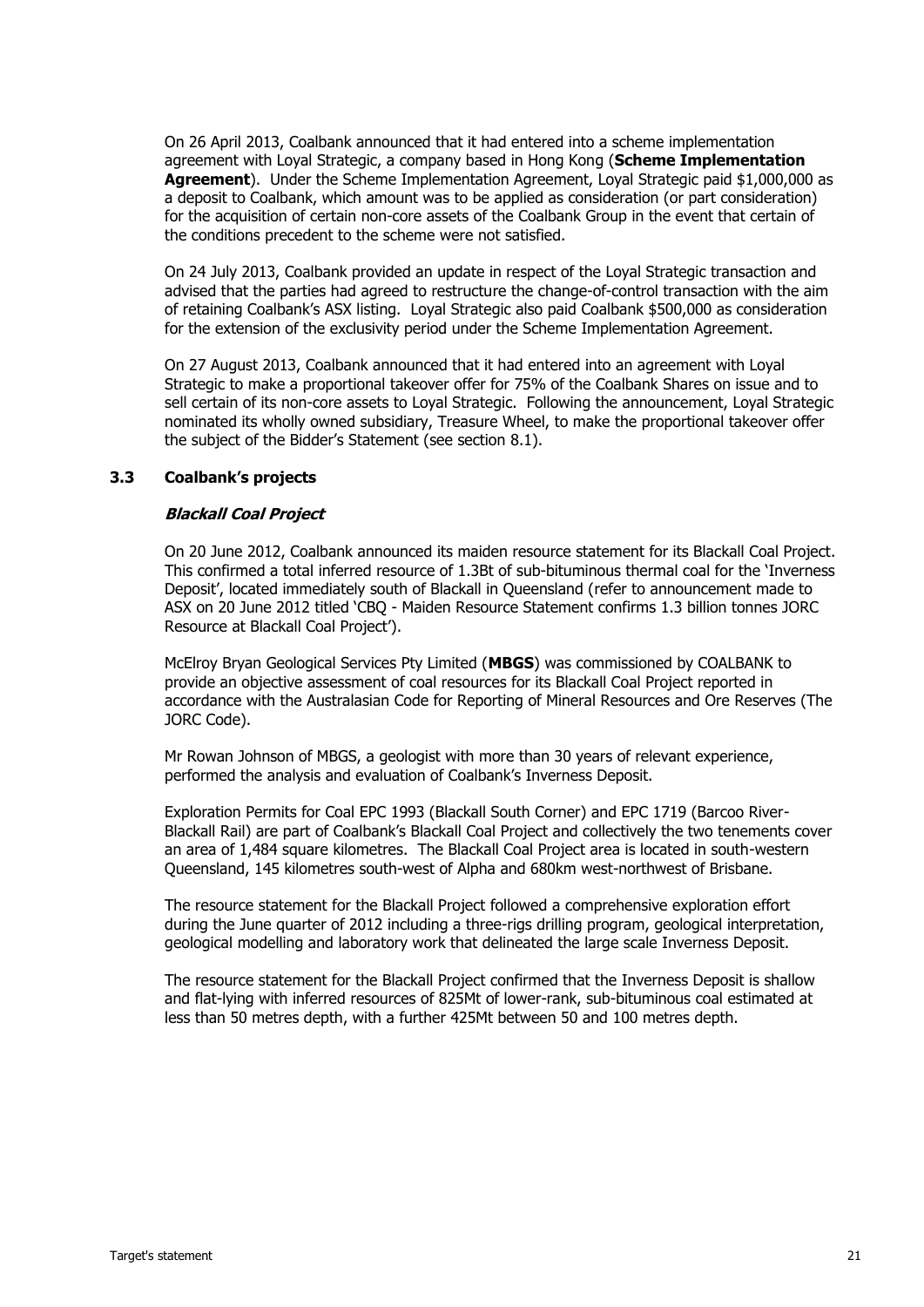#### **Infrastructure – Blackall Region**

On 30 July 2013, Coalbank released an activities report for the quarter ended 30 June 2013 which contained the following information.

During May of this year, Adani Mining proposed the development of a rail project comprising approximately 300 km of greenfield standard gauge rail and associated infrastructure in the Galilee Basin to facilitate the movement of coal directly to the Port of Abbot Point.

Adani Mining has advised that the project would make provision for use by third parties.

The Australian government has subsequently directed Adani Mining to prepare an Environment Impact Statement (**EIS**) for the rail project. Adani issued the Draft Terms of Reference for the EIS during mid-July.

During the quarter, Adani's Abbot Point Terminal Pty Ltd also finalised the EIS for the proposed Abbot Point Coal Terminal project. The project is planned to provide new coal export facilities for the receiving, stockpiling and export of up to 70 million tonnes per annum of coal.

As previously announced, Aurizon and GVK Coal Infrastructure (Singapore) Pte Ltd (**GVK Hancock**) signed a non-binding term sheet to jointly progress the development of rail and port infrastructure to unlock Galilee Basin coal reserves including GVK Hancock's Alpha, Kevin's Corner and Alpha West coal mines to the north-east of the Blackall Coal Project.

The proposed GVK-Aurizon rail solution is also intended to align with Government policy on shared infrastructure and open access and a process to support the next phase of coal growth in Queensland.

These proposed rail and port projects help advance the transport infrastructure options for Coalbank's Blackall Coal Project.

Copies of Coalbank's announcements from which the Blackall Project information was extracted can be found on Coalbank's website at www.coalbank.com. If you would like to receive a copy of any of these documents, please contact Coalbank's company secretary on (07) 3229 6606 during normal business hours and you will be sent copies of the documents free of charge and within 2 business days of Coalbank receiving your request.

#### **Tenement portfolio**

Since entering the Scheme Implementation Agreement with Loyal Strategic in April 2013, Coalbank's EPCs for 2239 and 2359 have been granted by the Queensland Department of Natural Resources and Mines. In addition, Coalbank's EPC 2241 has been renewed for a period of three years. In August 2013, Coalbank also entered into an agreement to acquire a five sub-block EPC that is contiguous with its EPC 1524.

Pursuant to the Pre-Bid Agreement, Coalbank has agreed to sell certain non-core EPCs and its Harvest Metals Pty Ltd subsidiary to Treasure Wheel, as announced on ASX in recent months (see section [8.1\)](#page-41-0).

Following the sale of those tenements, Coalbank will hold rights to a portfolio of 30 granted EPCs.

Set out below is Coalbank's tenement schedule as at 19 September 2013.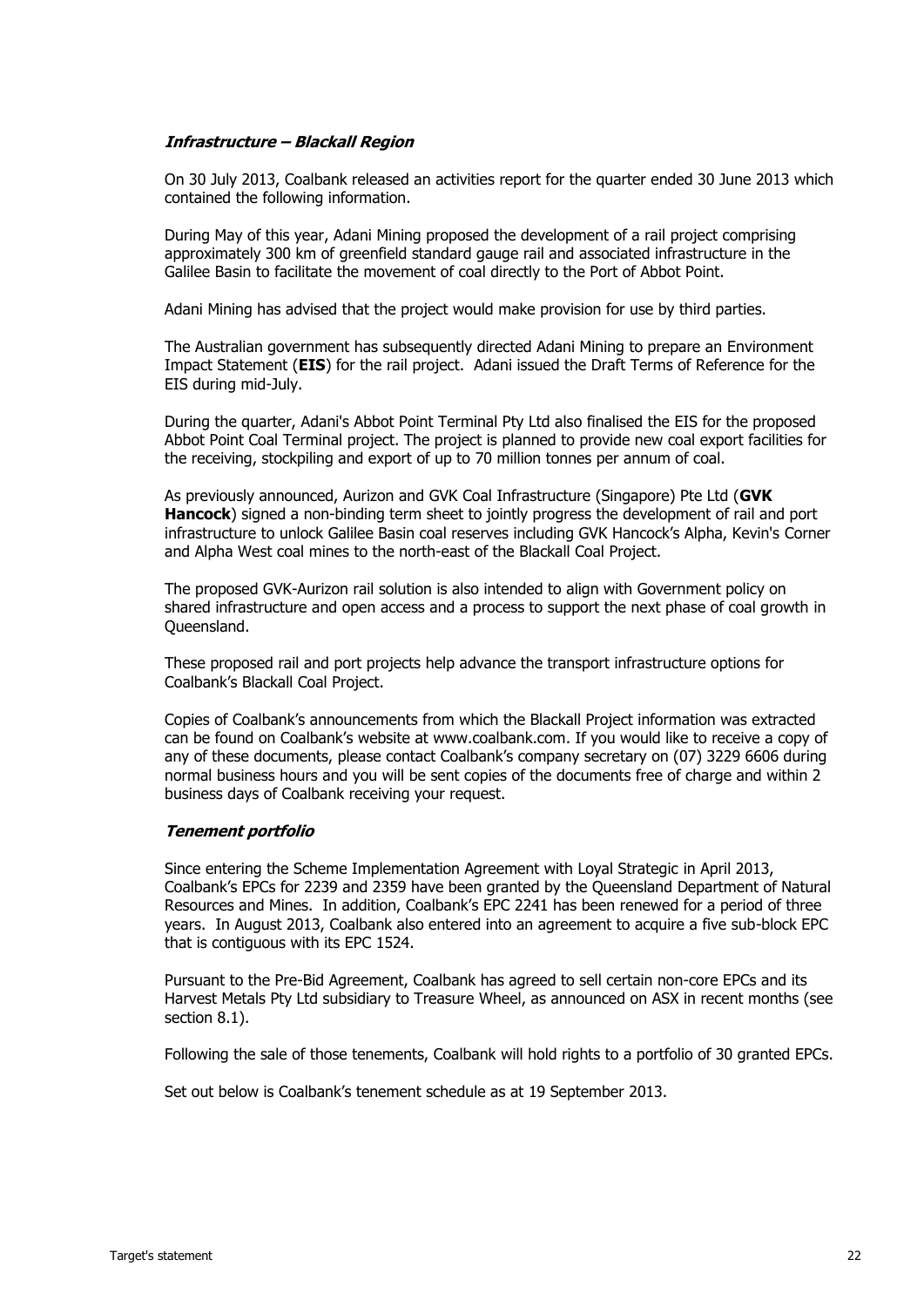#### **Tenement schedule**

| <b>Tenement</b> | <b>Project name</b>               | <b>Date granted</b> | <b>Expiry date</b> |
|-----------------|-----------------------------------|---------------------|--------------------|
| <b>EPC 1484</b> | Augathella North East             | 06.07.2009          | 05.07.2013         |
| <b>EPC 1621</b> | Tambo South East Gap              | 07.07.2009          | 06.07.2014         |
| <b>EPC 1784</b> | Waroonga                          | 20.07.2010          | 19.07.2015         |
| <b>EPC 1800</b> | Maranoa River                     | 20.07.2010          | 19.07.2015         |
| EPC 1719        | Barcoo River-Blackall Rail        | 28.07.2010          | 27.07.2015         |
| <b>EPC 1482</b> | Augathella East 2                 | 05.08.2009          | 04.08.2014         |
| EPC 1697        | Alpha Rail                        | 22.10.2010          | 21.10.2015         |
| <b>EPC 1624</b> | Morven North East                 | 29.10.2010          | 28.10.2015         |
| <b>EPC 1632</b> | Tambo                             | 29.10.2010          | 28.10.2015         |
| EPC 1633        | Augathella South East 1           | 29.10.2010          | 28.10.2015         |
| EPC 1776        | Upper Surat East 1                | 29.10.2010          | 28.10.2015         |
| <b>EPC 1777</b> | Upper Surat East 2                | 29.10.2010          | 28.10.2015         |
| <b>EPC 1794</b> | Morven North                      | 02.11.2010          | 01.11.2015         |
| <b>EPC 1644</b> | Augathella South East 2           | 25.11.2009          | 24.11.2014         |
| <b>EPC 2056</b> | Chinchilla East <sup>#</sup>      | 26.11.2009          | 25.11.2015         |
| <b>EPC 1789</b> | Muckadilla North East             | 23.12.2009          | 22.12.2014         |
| EPC 1795        | Roma North West                   | 23.12.2009          | 22.12.2014         |
| <b>EPC 1788</b> | Muckadilla North                  | 19.02.2010          | 18.02.2015         |
| <b>EPC 1786</b> | Dulbydilla                        | 17.03.2010          | 16.03.2015         |
| EPC 1993        | <b>Blackall South Corner</b>      | 17.03.2010          | 16.03.2015         |
| EPC 1623        | <b>Bymount West</b>               | 27.04.2009          | 26.04.2014         |
| <b>EPC 1481</b> | Augathella East 1                 | 29.04.2010          | 28.04.2015         |
| <b>EPC 1625</b> | Alpha South West 2                | 28.04.2010          | 27.04.2015         |
| EPC 2240*       | Coalbank South <sup>#</sup>       | 19.04.2011          | 18.04.2013         |
| <b>EPC 2241</b> | Biloela South <sup>#</sup>        | 19.04.2011          | 18.04.2016         |
| <b>EPC 1414</b> | Maranoa River                     | 10.05.2010          | 09.05.2015         |
| EPC 1415        | Warrego                           | 21.05.2010          | 20.05.2015         |
| <b>EPC 1418</b> | Tambo East 2                      | 21.05.2010          | 20.05.2015         |
| <b>EPC 1417</b> | Tambo East 1                      | 24.05.2010          | 23.05.2015         |
| <b>EPC 1622</b> | Alpha South West 1                | 25.05.2010          | 24.05.2015         |
| <b>EPC 1524</b> | Moreton South                     | 30.06.2009          | 20.05.2015         |
| <b>EPC 2239</b> | Coal Creek                        | 01.05.2013          | 30.04.2015         |
| <b>EPC 2359</b> | Coalbank South <sup>#</sup>       | 21.05.2013          | 20.05.2018         |
| EPC 1249*       | Barney View **                    | 08.10.2009          | 07.10.2011         |
|                 |                                   |                     |                    |
| EPM11980*       | Limestone Creek <sup>#</sup>      | 03.06.2010          | 02.06.2013         |
| EPM18325        | Bald Hills <sup>#</sup>           | 30.07.2010          | 29.07.2015         |
| EPM17850*       | Mt Morgan Consolidated #          | 16.04.2010          | 15.04.2013         |
| <b>EPC 2376</b> | <b>Walloon West</b>               | Application         |                    |
| EPM19537        | Mitchell River South <sup>#</sup> | Application         |                    |
|                 |                                   |                     |                    |

\* Renewal in progress

 $*$  In process of sale to Treasure Wheel – subject to settlement in October 2013

\*\* In process of sale to Coalbank – subject to settlement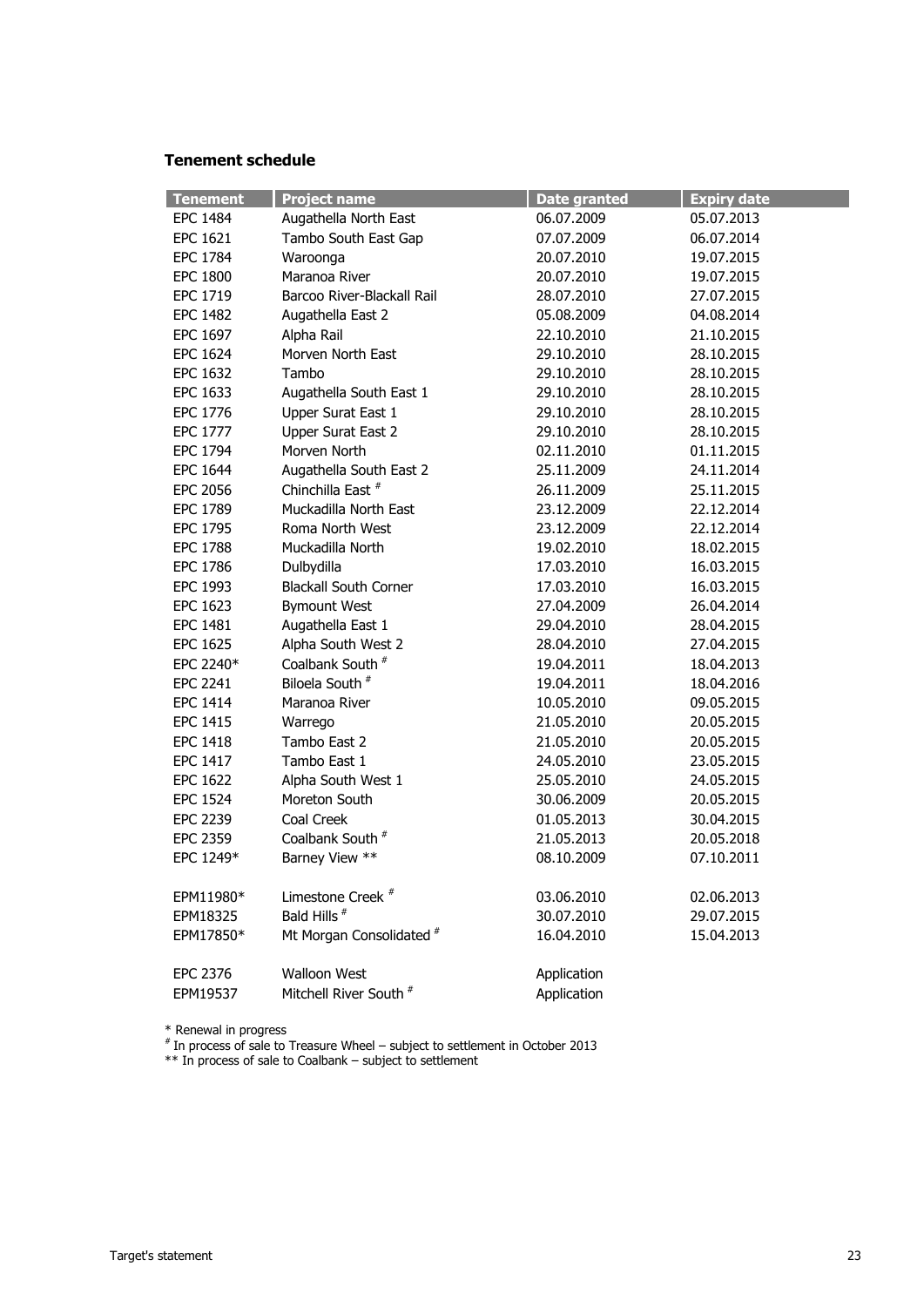#### **General update**

During the course of this year, Coalbank has conducted further research into historical records, which, along with other evidence, has identified additional coal intersections in certain of Coalbank's South East Queensland EPCs and further validated Coalbank's existing data set. The additional data has enabled the refinement and prioritisation of the next phase of drilling targets for these EPCs.

Coalbank's plans for exploration activities during 2013 have been on hold since it announced Loyal Strategic's whole-of-company transaction on 26 April 2013.

Statutory reporting and where relevant relinquishments of sub-blocks have been made in accordance with the conditions of the various exploration permits and the Mineral Resources Act 1989 (Qld) as required.

Assuming the proportional takeover by Treasure Wheel is successful, Coalbank expects the remainder of the calendar year to focus on completion of the transaction, a review of Coalbank's remaining coal projects and planning for the next phase of exploration and growth.

#### **3.4 Directors**

The Directors of Coalbank as at the date of this Target's Statement are set out below.

#### **Roger Brian Clarke – chairman and non-executive Director**

Mr Clarke has over 30 years commercial experience in the investment banking industry, with responsibilities in fund management, banking and corporate finance. He has been involved in a large number of initial public offerings, capital raisings, advisory roles and corporate transactions.

Mr Clarke is the Chairman of the RBS Morgans Limited Board of Advice and the former Chairman of ABN AMRO Morgans Limited.

Mr Clarke's other current directorships include non-executive Chairman of Tissue Therapies Limited (since 2003), non-executive Director of NEXTDC Limited (since 2010), and non-executive director of Maverick Drilling and Exploration Limited (since 2007).

Mr Clarke is a member of the audit committee.

#### **Grahame Lyle Baker – non-executive Director**

Mr Baker is a chemical engineer by profession. He is an independent consultant in the energy industry with particular expertise in upstream petroleum, particularly in coal seam gas.

Mr Baker is a member of the audit committee.

#### **Gregory AJ Baynton – executive Director**

Mr Baynton is the founder and Managing Director of Orbit Capital, an investment and advisory company and holder of a financial services licence. He has been a board member of Australian exploration companies since 1997 and has experience in identifying new opportunities, establishing new companies, IPO's and other capital raisings and mergers and acquisitions.

Mr Baynton's other current directorships include non-executive director of NEXTDC Limited (since 2010) and Asia Pacific Data Centre Limited (since 2012).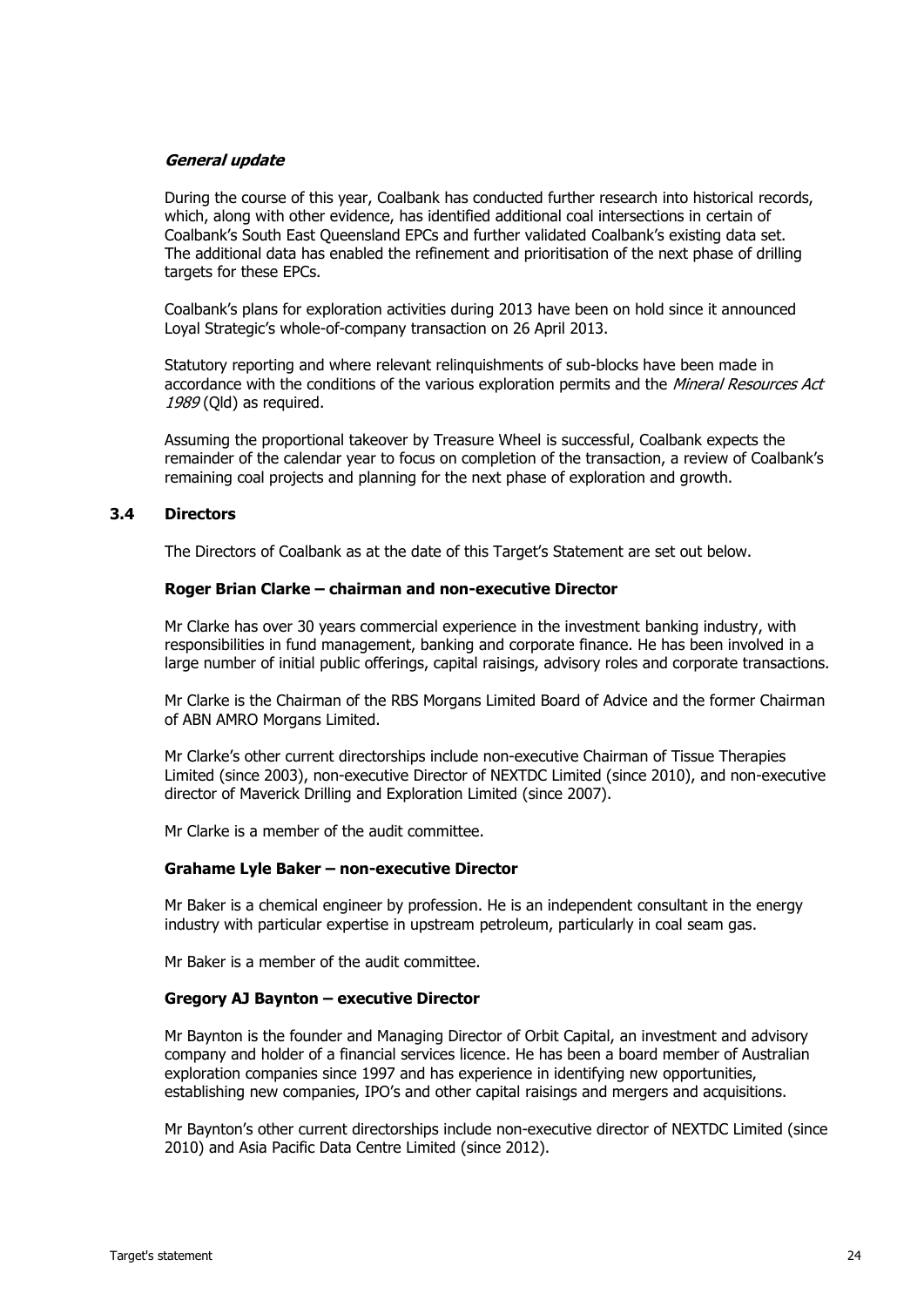Mr Baynton is a member of the audit committee.

#### **William (Bill) Robert Stubbs – non-executive Director**

Mr Stubbs practiced as a lawyer for 30 years. He is the co-founder of the legal firm Stubbs Barbeler. He practiced in the area of commercial law including stock exchange listings and all areas of mining law. He has held the position of director of various public companies over the past 25 years in the mineral exploration and biotech fields. He is also the former chairman of Alchemica Limited, Bemax Resources N.L and Arrow Energy Limited.

Mr Stubbs' other current directorships include non-executive director of Lakes Oil N.L. (since 2012), non-executive chairman of DGR Global Limited (since 2009) and non-executive director of Armour Energy Limited (since 2009).

Mr Stubbs is the Chairman of the audit committee.

#### **Lance Ronald Grimstone – non-executive Director**

Mr Grimstone is a geologist with over 35 years of experience in the exploration, mining and civil engineering industries. For the last 25 years he has operated his own consultancy practice based principally upon his expertise in Eastern Australian coal operations.

Mr Grimstone is a member of the audit committee.

#### **Staffan Ever – non-executive Director**

Mr Ever is a highly experienced executive in the energy sector. His previous roles include former chief executive officer of Q Coal, 12 years with AMCI, former general manager of AMCI Australia, founder and former managing partner of Triangle Resource Fund and founder of Square Resources.

Mr Ever has strong experience in managing and financing coal projects from greenfields to production and marketing. He has undertaken and overseen equity investments in Gunnedah, Glennies Creek, Coppabella and Moorvale mines.

#### **3.5 Senior management**

The members of senior management of Coalbank are set out below.

#### **Leni Pia Stanley – company secretary**

The company secretary is Ms Leni Stanley CA, B.Com. Ms Stanley was appointed to the position of company secretary in 2002. Ms Stanley is a partner with a Chartered Accounting firm and holds the office of company secretary with other companies.

#### **Bruce Patrick – chief executive officer**

Coalbank's CEO is Bruce Patrick B.Sc, (Hons), Grad Dip Mgt, Cert. in Mining, MAusIMM. Mr Patrick spent his early career as a geologist for Coal and Allied Industries and Thiess Mining Division where he assisted in further defining the stratigraphy of the Surat Basin. At Callide Mine in Central Queensland, he moved to mining engineering and mine operational management roles. Prior to joining Coalbank, Mr Patrick was Project Manager for Anglo Coal's \$800m Lake Lindsay Project, managing the project from initial exploration, through feasibility and approvals, to construction. Mr Patrick also held open-cut mining project management roles in Anglo Coal's Operations and Projects and Engineering Group.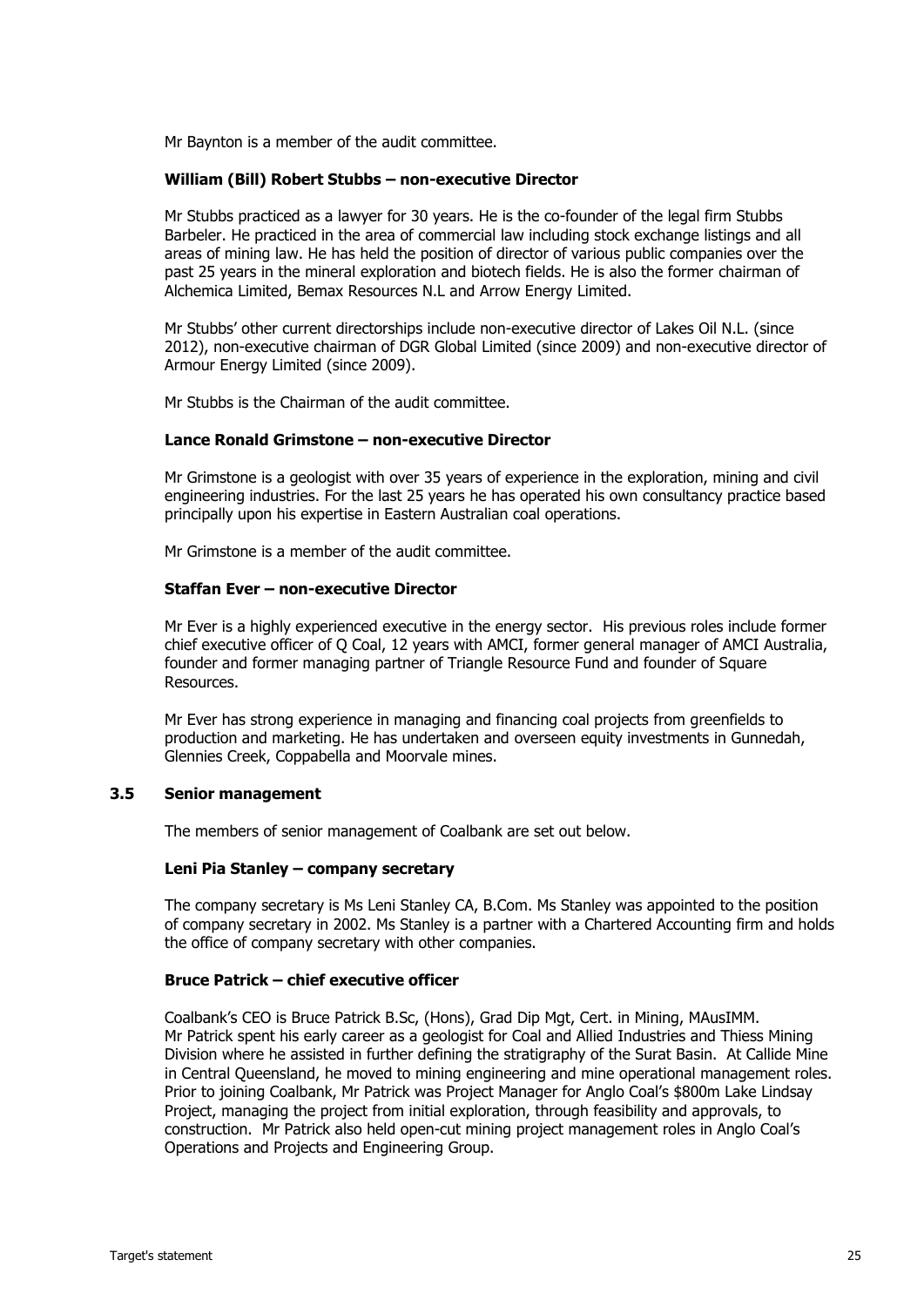#### **3.6 Summary historical financial information**

The summary historical financial information below has been extracted from Coalbank's audited financial statements for the half year ended 31 December 2012 and the full year ended 30 June 2012 and does not take into account the effects of the Treasure Wheel Offer.

The Board expects to release its audited financial statements for the financial year ended 30 June 2013 before 30 September 2013. To comply with the relevant accounting standards, the Board is of the view that the Company may need to recognise an impairment of its exploration and evaluation assets as a result of the Treasure Wheel Offer and the Directors' recommendation of the Treasure Wheel Offer. The expected impairment would arise from the difference between the carrying value of Coalbank's exploration and evaluation assets and Coalbank's overall valuation implied from the terms of the Treasure Wheel Offer. Although the Board's deliberations in that regard are not yet complete, the Board expects to show an impairment on this basis in the range of \$21 million to \$23 million.

Copies of Coalbank's annual reports from which the financial information contained in this Target's Statement was extracted can be found on Coalbank's website at www.coalbank.com. These reports also contain details of Coalbank's accounting policies. If you would like to receive a copy of any of these documents, please contact Coalbank's company secretary on (07) 3229 6606 during normal business hours and you will be sent copies of the documents free of charge and within 2 business days of Coalbank receiving your request.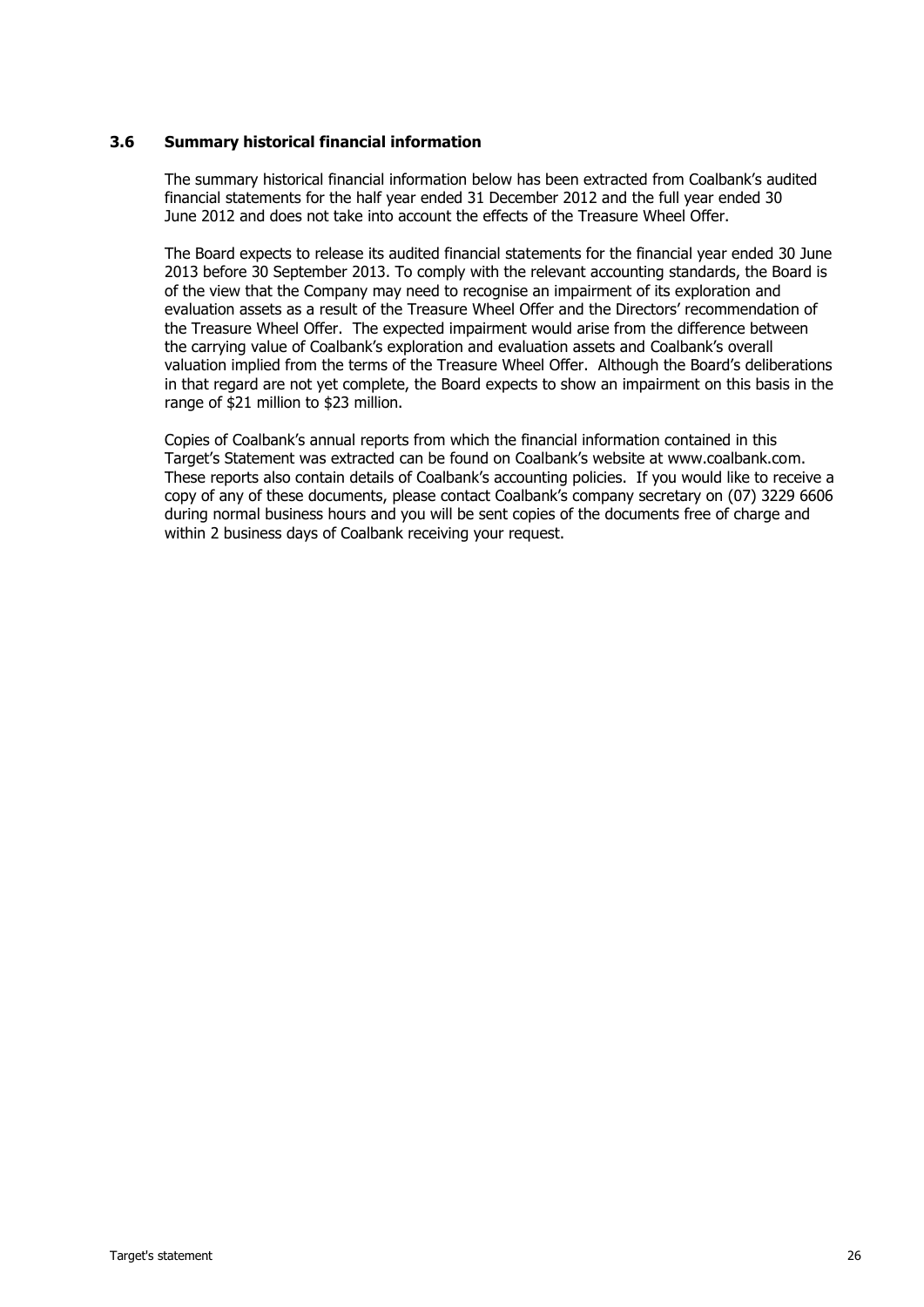|                                                                           | 6 months to            | <b>Year ended</b> |
|---------------------------------------------------------------------------|------------------------|-------------------|
|                                                                           | 31-Dec-2012            | 30-Jun-2012       |
|                                                                           | \$                     | \$                |
| Revenue                                                                   | 13,590                 | 110,146           |
| Professional services expenses                                            | (110, 949)             | (777, 778)        |
| Loss on disposal of subsidiary                                            | (918, 197)             |                   |
| Tenement expenditure written off                                          | (11, 624)              | (1,717,405)       |
| Finance costs                                                             | (302, 035)             | (667, 621)        |
| Revaluation of financial liabilities at fair value through profit or loss | 999,987                |                   |
| Corporate overhead expenses                                               | (319, 413)             | (389, 848)        |
| Depreciation expenses                                                     | (8,679)                | (8, 104)          |
| Directors' remuneration                                                   | (209,900)              | (412, 533)        |
| Share based payments expense                                              | (154, 893)             | (504, 043)        |
|                                                                           |                        |                   |
| Loss before income tax                                                    | (1,022,113)            | (4,367,186)       |
| Income tax expense                                                        |                        |                   |
|                                                                           |                        |                   |
| Net loss for the half-year                                                | (1,022,113)            | (4,367,186)       |
| Other comprehensive income                                                |                        |                   |
| Other comprehensive income for the period, net of tax                     |                        |                   |
|                                                                           |                        |                   |
| Total comprehensive income / (loss) attributable to the owners            |                        |                   |
| of Coalbank                                                               |                        | (4,367,186)       |
|                                                                           | (1,022,113)<br>======= | =======           |
|                                                                           |                        |                   |

#### **Consolidated statement of comprehensive income**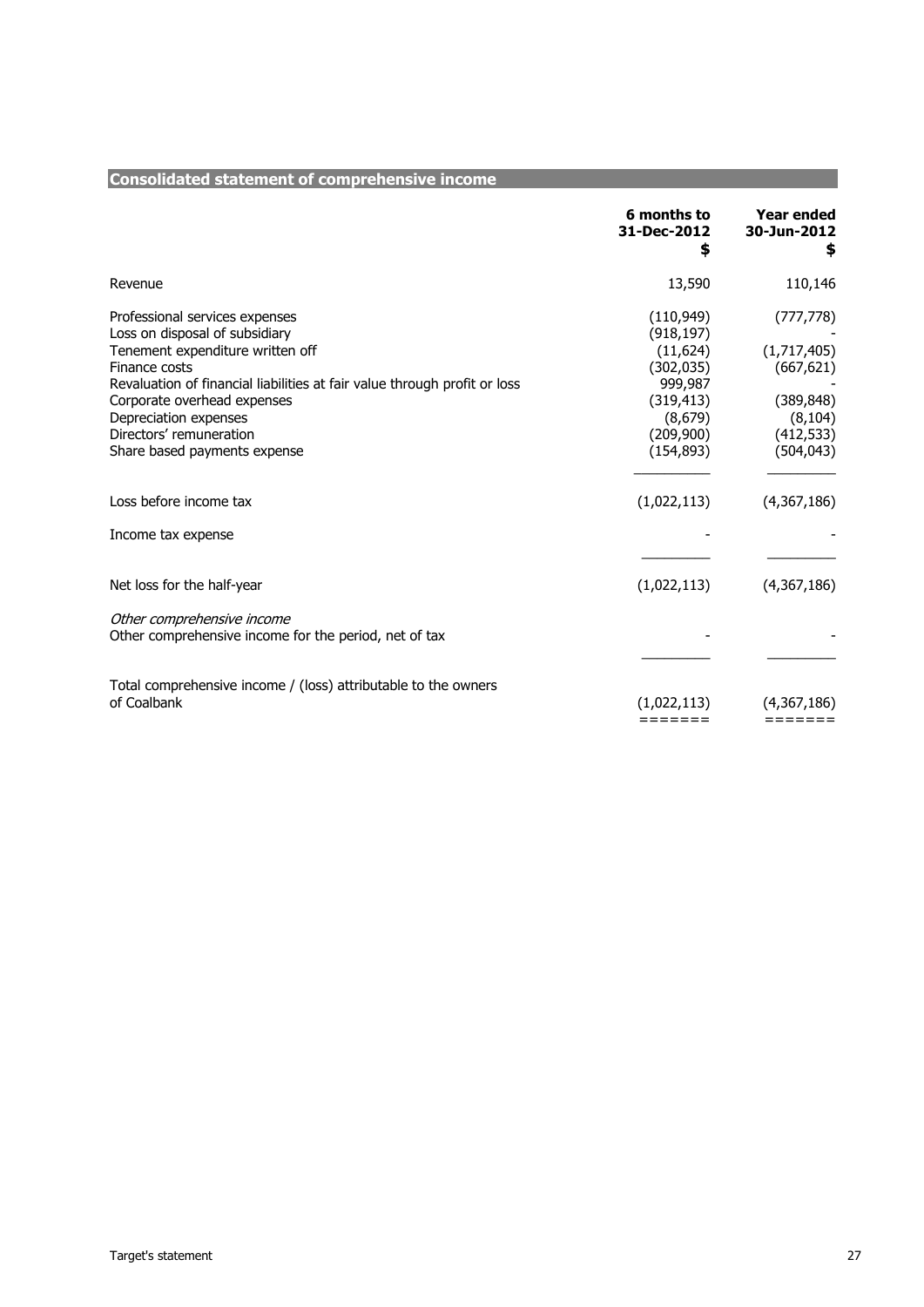| <b>Consolidated balance sheet</b>                |                           |                        |
|--------------------------------------------------|---------------------------|------------------------|
|                                                  | 31 December<br>2012<br>\$ | 30 June<br>2012<br>\$  |
| <b>ASSETS</b>                                    |                           |                        |
| <b>Current assets</b>                            |                           |                        |
| Cash and cash equivalents                        | 1,033,337                 | 996,414                |
| Receivables                                      | 165,596                   | 51,831                 |
| <b>Total current assets</b>                      | 1,198,933                 | 1,048,245              |
|                                                  |                           |                        |
| <b>Non-current assets</b><br>Plant and equipment | 47,413                    | 60,590                 |
| Available-for-sale financial assets              | 450,000                   |                        |
| Exploration and evaluation assets                | 41,264,834                | 43,733,957             |
| Other assets                                     | 108,200                   | 241,797                |
|                                                  |                           |                        |
| Total non-current assets                         | 41,870,447                | 44,036,344             |
| <b>Total assets</b>                              | 43,069,380                | 45,084,589             |
|                                                  | =======                   | $=$ = = = = = =        |
| <b>LIABILITIES</b>                               |                           |                        |
| <b>Current liabilities</b>                       |                           |                        |
| Trade and other payables                         | 321,305                   | 433,959                |
| <b>Total current liabilities</b>                 | 321,305                   | 433,959                |
|                                                  |                           |                        |
| <b>Non-current liabilities</b>                   |                           |                        |
| Other financial liabilities                      | 1,500,000                 | 3,000,000              |
| <b>Borrowings</b><br>Derivative liability        | 1,572,395<br>168,758      | 1,272,501<br>1,168,745 |
|                                                  |                           |                        |
| Total non-current liabilities                    | 3,241,153                 | 5,441,246              |
| <b>Total liabilities</b>                         | 3,562,458                 | 5,875,205              |
|                                                  | =======                   |                        |
| <b>Net assets</b>                                | 39,506,922                | 39,209,384             |
|                                                  | =======                   | $=$ = = = = = =        |
| <b>EQUITY</b>                                    |                           |                        |
| Issued capital                                   | 60,792,142                | 59,627,384             |
| Reserves                                         | 3,515,012                 | 3,360,119              |
| <b>Accumulated losses</b>                        | (24,800,232)              | (23,778,119)           |
| <b>Total equity</b>                              | 39,506,922                | 39,209,384             |
|                                                  | =======                   | =======                |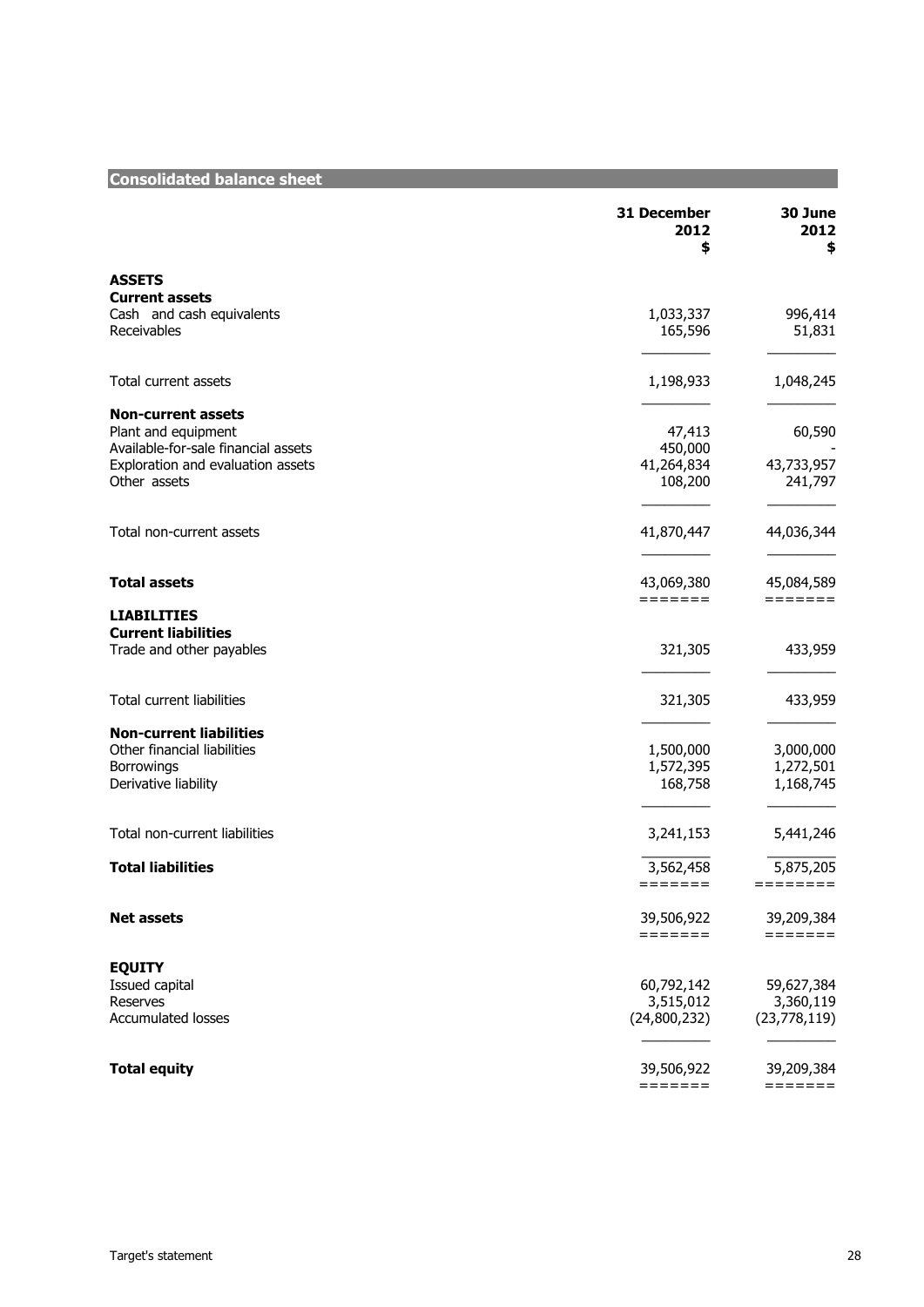| <b>Consolidated statement of cash flows</b>                                                                                                                                                                                   |                                         |                                        |
|-------------------------------------------------------------------------------------------------------------------------------------------------------------------------------------------------------------------------------|-----------------------------------------|----------------------------------------|
|                                                                                                                                                                                                                               | 6 months ended<br>31-Dec-2012<br>\$     | Year ended<br>30-Jun-2012<br>\$        |
| <b>Cash flows from operating activities</b>                                                                                                                                                                                   |                                         |                                        |
| Receipts in the course of operations (inclusive of goods and services tax)105,041<br>Payments to suppliers and employees (inclusive of goods and services tax)(616,083) (2,129,122)<br>Interest received                      | 592,390<br>13,590                       | 110,146                                |
| Net cash outflow from operating activities                                                                                                                                                                                    | (497, 452)                              | (1,426,586)                            |
| <b>Cash flows from investing activities</b>                                                                                                                                                                                   |                                         |                                        |
| Payments for exploration and evaluation assets<br>Proceeds on sale of plant and equipment<br>Payments for plant and equipment<br>Payment for security deposit<br>Refund of security deposit<br>Proceeds on sale of subsidiary | (889, 433)<br>3,750<br>5,300<br>250,000 | (6, 545, 184)<br>(61, 596)<br>(64,000) |
| Net cash outflow from investing activities                                                                                                                                                                                    | (630, 383)                              | (6,670,780)                            |
| <b>Cash flows from financing activities</b>                                                                                                                                                                                   |                                         |                                        |
| Proceeds from share issue<br>Payment of share issue costs and costs of issuing convertible bonds(80,766)<br>Proceeds from financial liabilities                                                                               | 1,245,524<br>(510, 848)                 | 6,900,000<br>1,900,000                 |
| Net cash inflow from financing activities                                                                                                                                                                                     | 1,164,758                               | 8,289,152                              |
| Net increase / (decrease) in cash and cash equivalents                                                                                                                                                                        | 36,923                                  | 191,786                                |
| Cash and cash equivalents at the beginning of the half-year                                                                                                                                                                   | 996,414                                 | 804,628                                |
| Cash and cash equivalents at the end of the half-year                                                                                                                                                                         | 1,033,337<br>$=$ = = = = = =            | 996,414<br>$=$ = = = = = =             |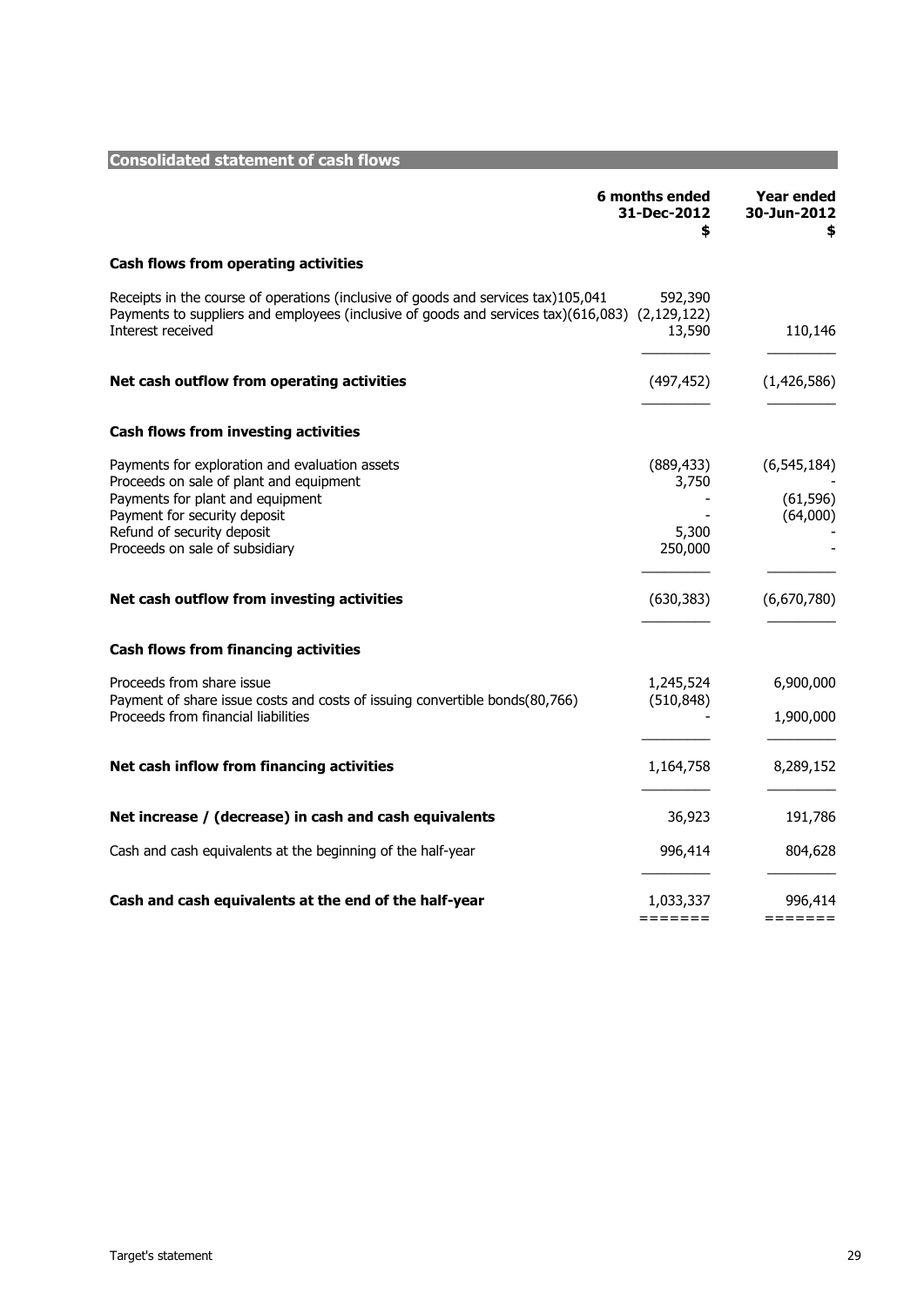#### **3.7 Material changes in Coalbank's financial position**

Other than payments from Loyal Strategic of \$1,500,000 from under the Pre-Bid Agreement (see sections [3.2](#page-21-0) and [8.1\)](#page-41-0), there have been no material changes to Coalbank's financial position since 31 December 2012.

#### **3.8 Recent Share price performance**

Coalbank Shares are quoted on the ASX under the code CBQ. The graph below shows the price at which Coalbank Shares have traded since 17 September 2012.



#### Source: Datanalysis

The closing price of Coalbank Shares on ASX on 24 April 2013, being the last trading day before the announcement of the scheme of arrangement with Loyal Strategic, was \$0.011.

The closing price of Coalbank Shares on ASX on 23 July 2014, being the last trading day before the announcement of the restructure of the scheme of arrangement, was \$0.006.

The closing price of Coalbank Shares on ASX on 19 September 2013, being the last trading day before the date of this Target's Statement, was \$0.008.

Since the announcement of the Treasure Wheel Offer to the ASX on 27 August 2013, Coalbank Shares have traded on ASX within the range of \$0.007 to \$0.009.

#### **3.9 Publicly available information**

Coalbank is a company listed on the ASX and is subject to periodic and continuous disclosure requirements of the ASX Listing Rules and the Corporations Act. A substantial amount of information on Coalbank is publicly available and may be accessed by referring to Coalbank on www.asx.com.au.

A list of announcements made by Coalbank to the ASX between 1 July 2012 and the date of this Target's Statement is set out in the Schedule. This information may be relevant to your assessment of the Treasure Wheel Offer. Copies of the announcements are available from the ASX.

Further announcements regarding developments in relation to the Treasure Wheel Offer will continue to be made available on Coalbank's website at www.coalbank.com after the date of this Target's Statement.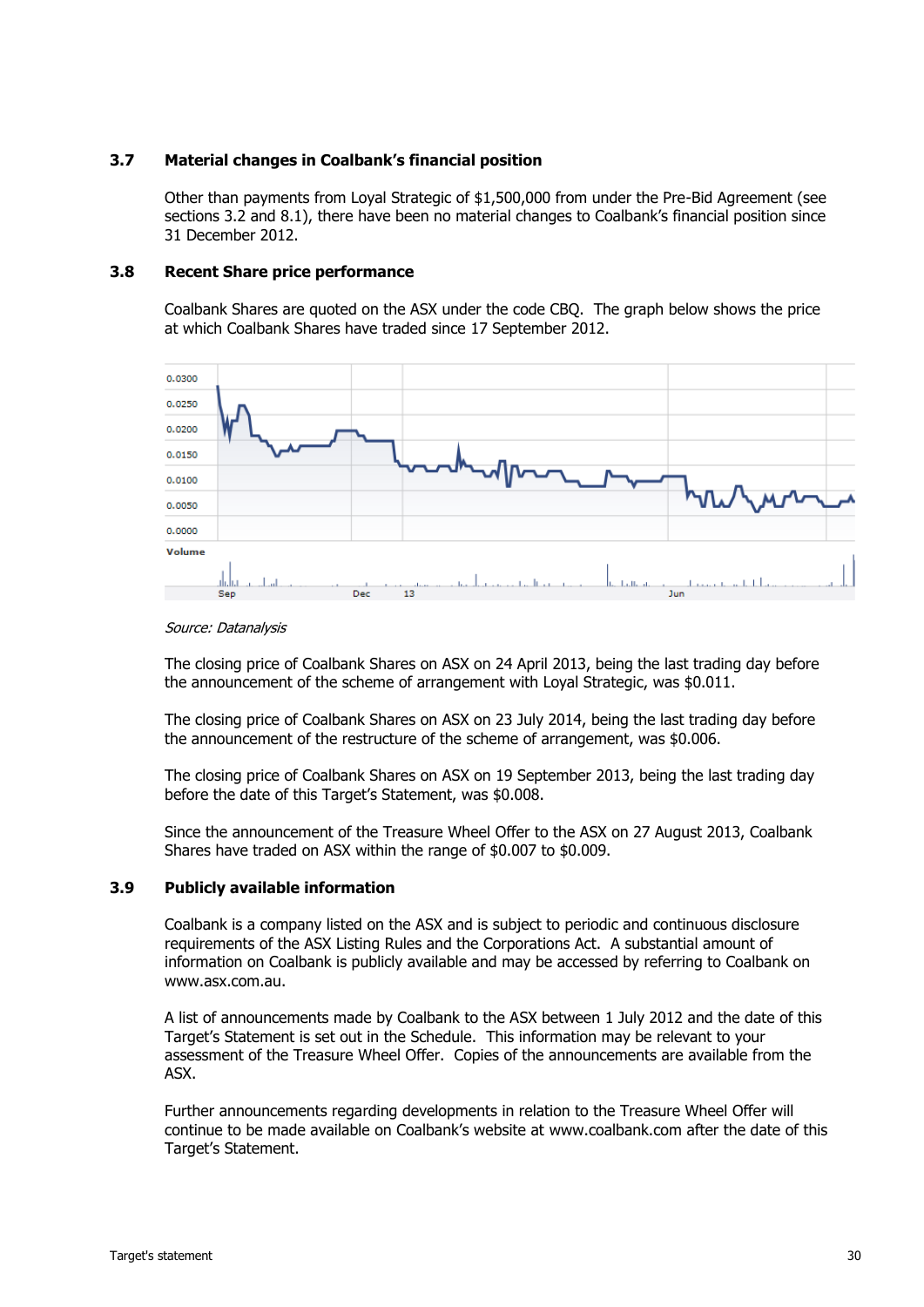#### **3.10 Further information**

Further information about Coalbank can be found on Coalbank's website at www.coalbank.com.

#### **3.11 Issued capital**

#### **Shares**

As at 19 September 2013, Coalbank had 845,708,015 fully paid ordinary shares on issue and quoted on ASX.

#### **Options**

As at 19 September 2013, Coalbank had 40,000,000 unquoted conditional Options on issue each with an exercise price of 25 cents and an expiry date of 2 June 2014. These Options are held by Allegro Capital Nominees Pty Ltd <Allegro Capital A/C>, an entity associated with Coalbank Director Gregory Baynton.

In accordance with the Defeating Condition, Coalbank will procure the cancellation (or transfer to Treasure Wheel) of all the Options on issue during the Offer Period. The Options will be cancelled (or transferred) for nil consideration.

#### **Performance Rights**

As at 19 September 2013, Coalbank had a total of 8,250,000 unquoted Performance Rights of which 1,000,000 Performance Rights had vested and the remaining 7,250,000 still subject to vesting conditions.

These Performance Rights are held by certain current and former Directors and executives of Coalbank. According to the terms under which the Performance Rights were issued, all Performance Rights will vest if a person (together with his or her associates) acquires more than 50% of Coalbank's Shares and declares the Offer unconditional and Coalbank notifies the holder of the Performance Rights that their Performance Rights may be exercised. Once the Performance Rights have vested, holders may exercise their Performance Rights in accordance with the terms of issue. On exercise, holders will receive one Coalbank Share for each Performance Right exercised.

The Treasure Wheel Offer extends to all Coalbank Shares on issue on or before the end of the Offer Period (see Schedule 1 of the Bidder's Statement).

#### **Convertible Bonds**

As at 19 September 2013, Coalbank had 380 unquoted Convertible Bonds on issue which mature on 25 July 2014. Under the terms of the Pre-Bid Agreement, Treasure Wheel has agreed to provide the Loan to Coalbank for the purpose of making payments to bondholders on the redemption of their Convertible Bonds (see section [2.11\)](#page-18-0). The Convertible Bonds are held by the Sculptor Finance Entities, each being investment funds management by OZ Management LP, an operating company of Och-Ziff Capital Management Group LLC. The terms of the Convertible Bonds are detailed in Coalbank announcement made to ASX on 25 July 2011.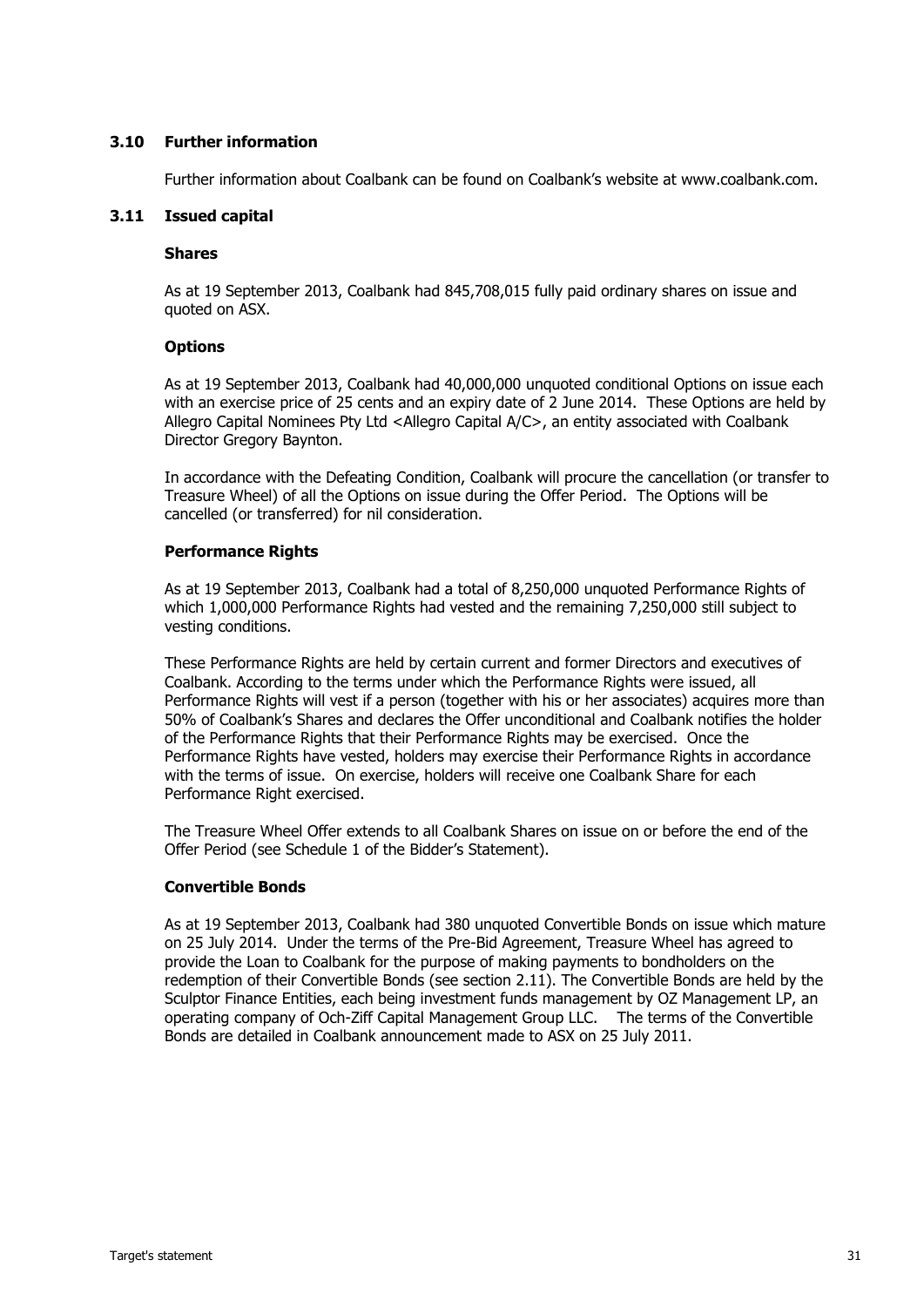#### **3.12 Substantial holders**

Substantial holder notices lodged with the ASX before the date of this Target's Statement indicated that the following individuals or entities (together with any of their associates) have relevant interests in 5% or more of Coalbank's Shares:

| <b>Name</b>       | Coalbank Shares* | <b>Relevant interest (%)</b> |
|-------------------|------------------|------------------------------|
| Greg Baynton      | 416,534,979      | 49.25                        |
| Och-Ziff Entities | 96,416,882       | 11.04                        |

\*Based on the most recent substantial shareholder notices lodged with ASX.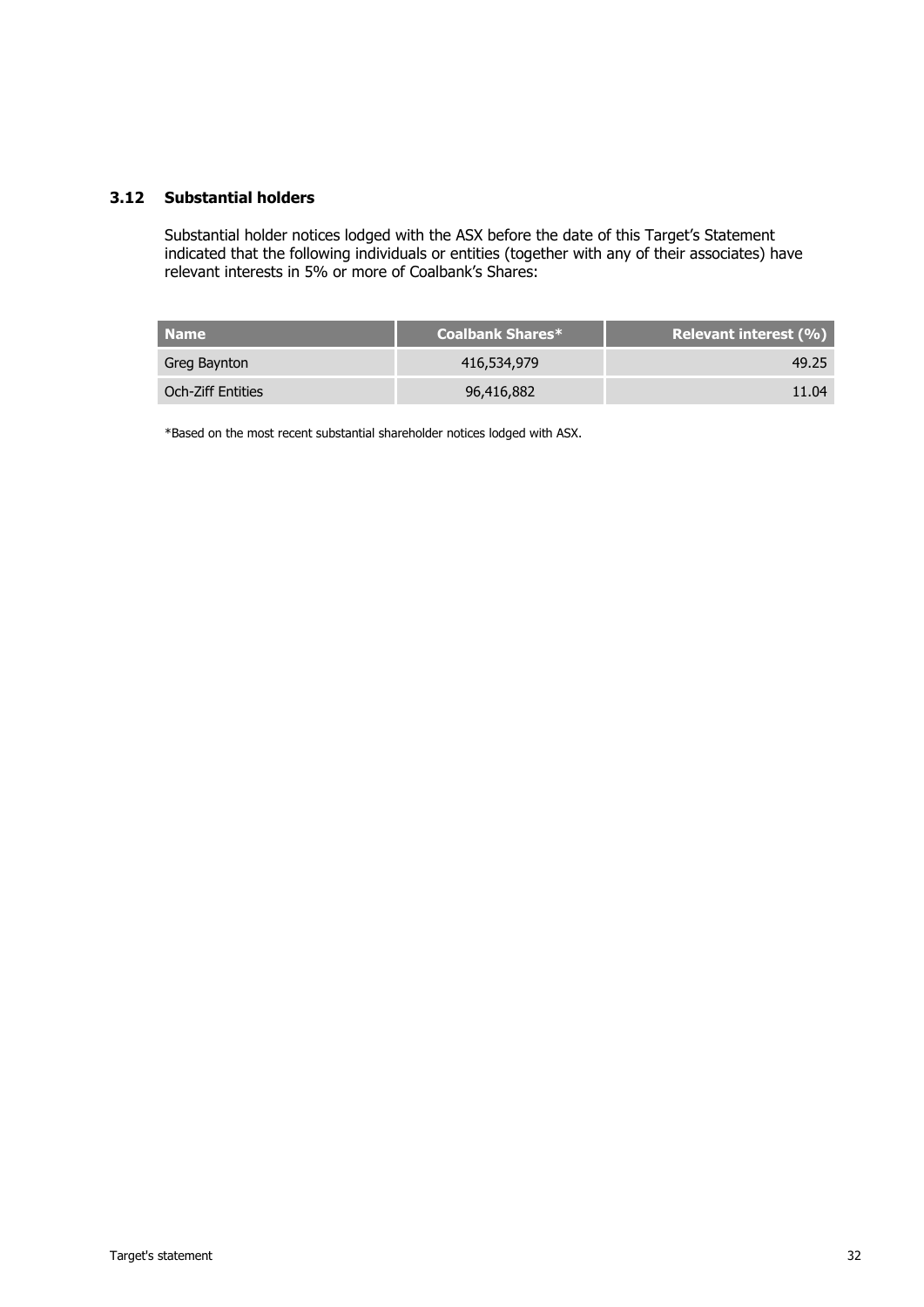#### <span id="page-34-0"></span>**4 Profile of Treasure Wheel**

#### **4.1 Disclaimer**

The following information about Treasure Wheel has been prepared by Coalbank using publicly available information, including information in the Bidder's Statement, and has not been independently verified. Accordingly, Coalbank does not, subject to the Corporations Act, make any representation or warranty, express or implied as to the accuracy or completeness of this information.

The information on Treasure Wheel in this Target's Statement should not be considered comprehensive.

#### **4.2 Overview of Treasure Wheel and its principal activities**

Treasure Wheel is a company newly incorporated in the British Virgin Islands and is a wholly owned subsidiary of Loyal Strategic. Treasure Wheel was nominated by Loyal Strategic to carry out the transactions contemplated under the Pre-Bid Agreement including making a proportional takeover offer for Coalbank Shares (see section [8.1\)](#page-41-0).

Loyal Strategic is a company based in Hong Kong. Loyal Strategic's association with the Australian coal industry began in 2009 when it purchased its first coal shipment. Since then, it has imported more than 1,000,000 tonnes of Australian coal to China.

The sole director of Treasure Wheel is Mr Chan Wai Lun, Anthony. He is also the chairman of its parent company, Loyal Strategic.

Mr Chan is also chairman and an executive director of Ruifeng Petroleum Chemical Holdings Limited and managing director of STDM China Holding Limited and STDM Management (China) Limited. He is also the chairman of Alright International Investment Limited, New Energy (China) Holdings Limited, Byte (HK) Investments Limited, Guangdong Sun Fai Tour Development Company Limited and China Finance Resources Management Company Limited. He is also the deputy chairman of 123 China Education Development Limited. During the period between 1991 and 2009, Mr Chan served as executive director of Shun Tak Holdings Limited (stock code: 242), a company listed on the Stock Exchange of Hong Kong Limited, and responsible for its property development and investment activities.

In the area of public services, Mr Chan was elected as a member of the 800-member Election Committee of the Hong Kong Special Administrative Region Government responsible for electing the Chief Executive of Hong Kong on 10 December 2006. He is also serving as a member of the Political Consultative Conference of the Guangdong Province of the People's Republic of China.

Mr Chan is a fellow member of The Property Consultant Society U.K. and President of The Hong Kong Real Estate Association, a board member of Shanghai Chinese Overseas Friendship Association and a Vice President of Guangzhou Association of Enterprises with Foreign Investment, PRC.

Additionally, Mr Chan holds the positions of President of the Hong Kong Canoe Union, Chairman of the Hong Kong Life Saving Society, Honorary President of the University Sports Federations of Hong Kong and Vice President of the Happy Valley Athletic Association. In 2008, he was awarded the Medal of Honour by the Hong Kong Special Administrative Region Government in recognition of his contributions.

The directors of Loyal Strategic are: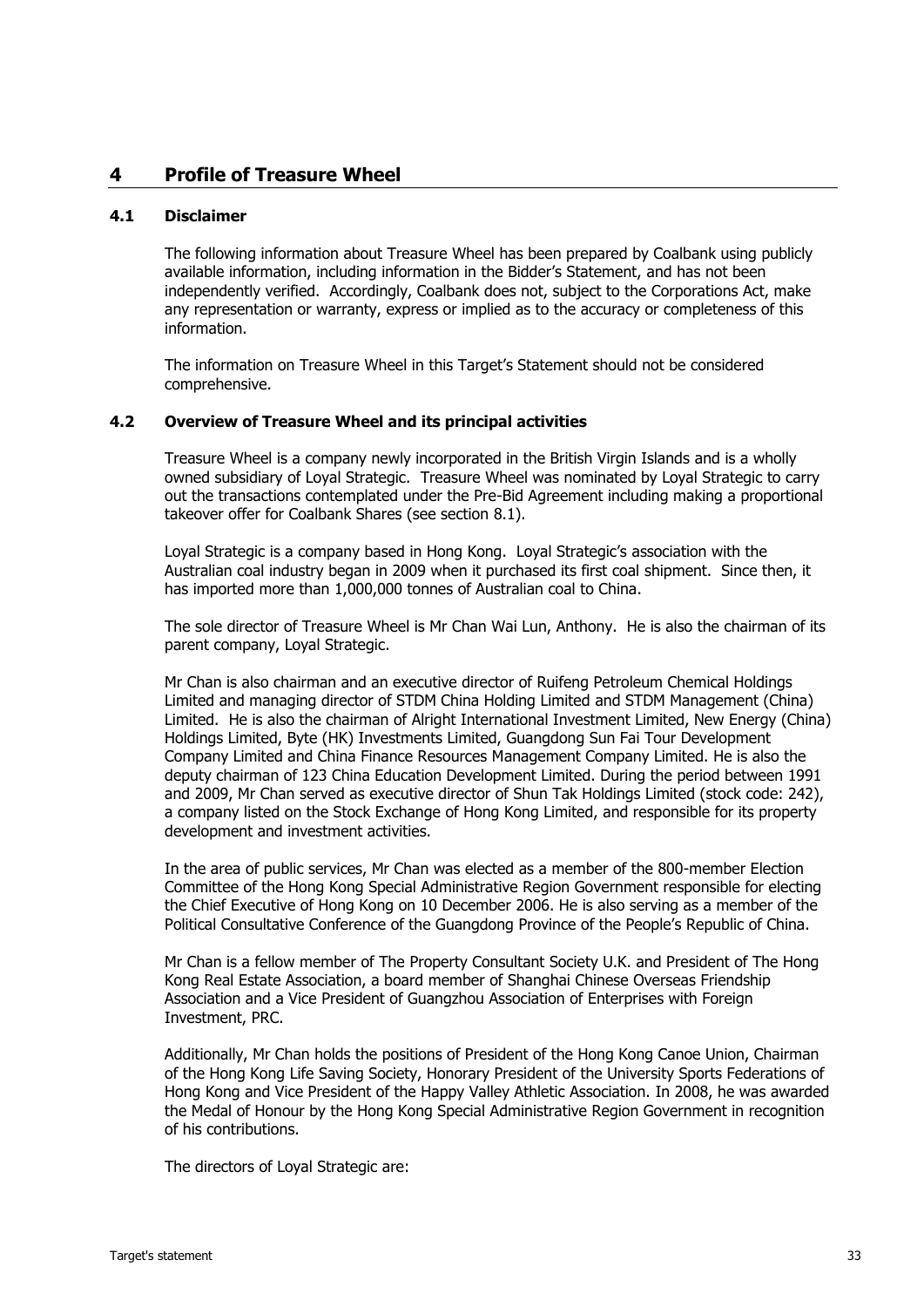- (a) Mr Chan Wai Lun, Anthony;
- (b) Mr Tang Yui; and
- (c) Mr Chan Kin Wah, Daniel.

As at the date of this Target's Statement, none of the directors of Treasure Wheel or Loyal Strategic hold an interest in Coalbank securities.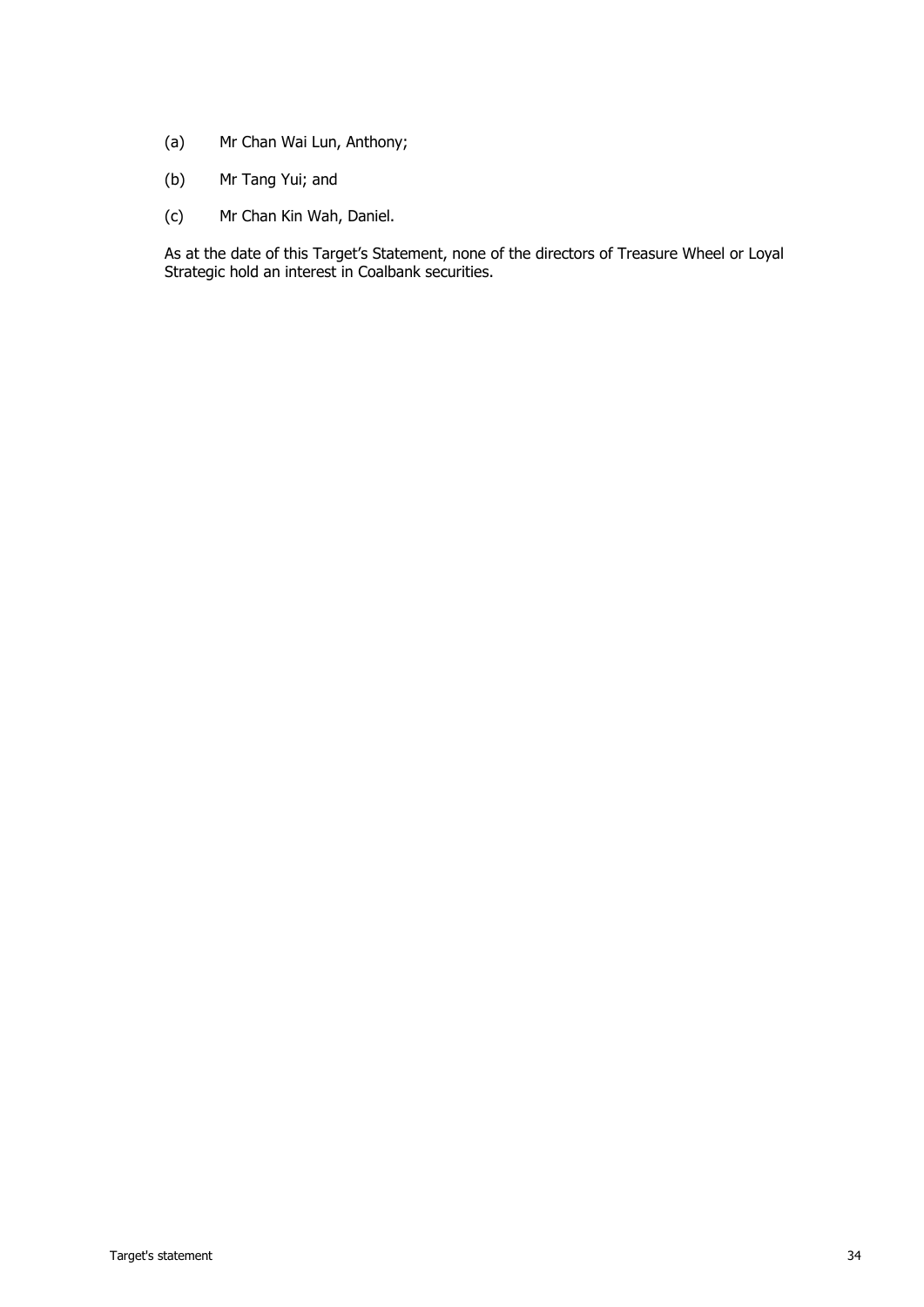#### <span id="page-36-0"></span>**5 Your choices as a Coalbank Shareholder**

#### **Your Directors unanimously recommend that you accept the Treasure Wheel Offer in the absence of a Superior Proposal.**

As a Coalbank Shareholder, you can respond to the Treasure Wheel Offer in three ways.

#### <span id="page-36-1"></span>**5.1 Accept the Offer**

To accept the Treasure Wheel Offer, follow the instructions in section 3 of the Bidder's Statement and on the acceptance form accompanying the Bidder's Statement.

Section 2 of Treasure Wheel's Bidder's Statement states that to accept the Treasure Wheel Offer you should:

- (a) **read** Treasure Wheel's Bidder's Statement in full;
- (b) **consider** the information given on Treasure Wheel and Coalbank in the Bidder's Statement, including the risk factors set out in section 7 of the Bidder's Statement; and
- (c) **consult** your broker, financial or other professional adviser if you are in any doubt as to what action to take or how to accept the Treasure Wheel Offer.

If you have any queries about the Treasure Wheel Offer you may also call the Coalbank Shareholder information line set up by Treasure Wheel on 1300 361 735 (from inside Australia) (toll-free) or +61 1300 361 735 (from outside Australia).

The Treasure Wheel Offer may only be accepted for 75% of your Coalbank Shares.

How you accept the Treasure Wheel Offer depends on whether your Coalbank Shares are in an issuer sponsored holding or a CHESS holding.

- (a) **If you hold your Coalbank Shares in an Issuer Sponsored Holding**, you will need to complete, sign and return the acceptance form accompanying the Bidder's Statement in accordance with the instructions on that form. Deliver it or send it by post together with all other documents required by those instructions to the address indicated on the form so that they are received by Treasure Wheel's share registry before the end of the Offer Period. A reply paid envelope (for use within Australia only) was enclosed with the Bidder's Statement.
- (b) **If you hold your Coalbank Shares in a CHESS Holding**, before the end of the Offer Period either:
	- (i) instruct your Controlling Participant (for example, your broker) to initiate acceptance of the Treasure Wheel Offer on your behalf under rule 14.14 ASX Settlement Rules;
	- (ii) complete, sign and send the acceptance form accompanying the Bidder's Statement directly to your Broker or Controlling Participant; or
	- (iii) complete and sign the acceptance form accompanying the Bidder's Statement in accordance with the instructions on that acceptance form and deliver it or send it by post to the address indicated on the acceptance form, which authorises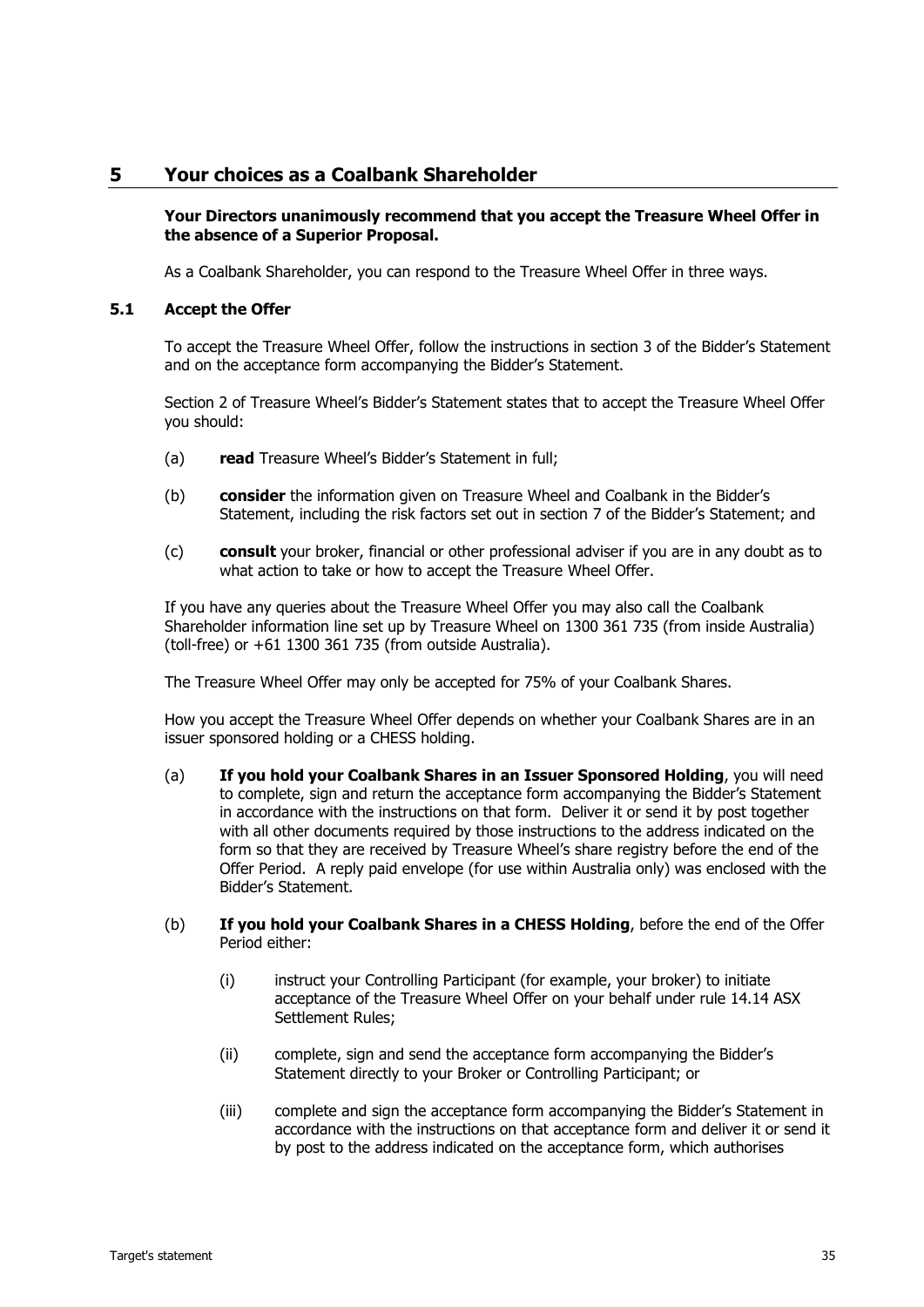Treasure Wheel to instruct your Controlling Participant to initiate acceptance of the Treasure Wheel Offer on your behalf.

(c) **If you are a Broker or a Non-Broker Participant**, initiate acceptance of the Treasure Wheel Offer in accordance with the requirements of the ASX Settlement Rules before the end of the Offer Period.

Treasure Wheel has stated that the Offer remains open until 7.00pm (Sydney time), 31 October 2013. Treasure Wheel may choose to extend the Offer Period.

Your Directors unanimously recommend that you accept the Treasure Wheel Offer in the absence of a Superior Proposal.

#### <span id="page-37-1"></span>**5.2 Sell your Coalbank Shares on market**

During the Offer Period, you can still sell your Coalbank Shares on market for cash, provided you have not already accepted the Treasure Wheel Offer for those Coalbank Shares. The price you will receive will depend on the prevailing market price of the Coalbank Shares at the time of sale. You should be aware that the market price of the Coalbank Shares may rise or fall during the Offer Period.

The latest price for Coalbank Shares may be obtained from the ASX website www.asx.com.au.

If you sell your Coalbank Shares on market, you:

- (a) will lose the ability to accept the Treasure Wheel Offer and any higher offer for your Shares (which may or may not eventuate);
- (b) will lose the opportunity to receive future returns from Coalbank;
- (c) may be liable for capital gains tax on the sale (refer to section [6](#page-37-2) for further details); and
- (d) may incur a brokerage charge.

#### <span id="page-37-0"></span>**5.3 Reject the Offer and do not sell your Shares on market**

<span id="page-37-2"></span>The Directors unanimously recommend that you accept the Treasure Wheel Offer in the absence of a Superior Proposal. However, if you wish to reject the Treasure Wheel Offer and do not wish to sell your Shares on market you should do nothing.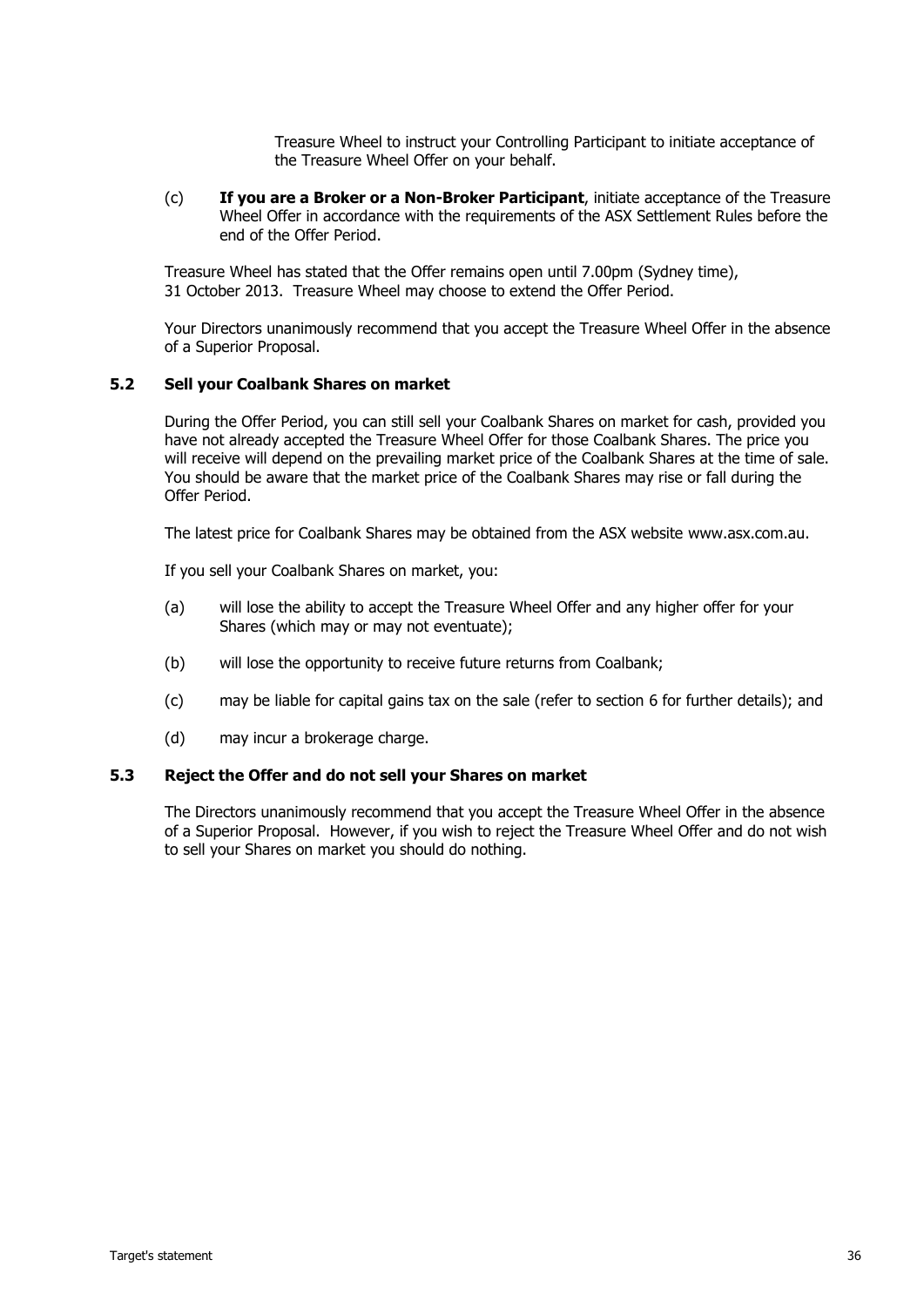#### <span id="page-38-0"></span>**6 Tax consequences**

#### **6.1 Introduction**

The following is a general summary of the potential Australian income tax consequences generally applicable to a Shareholder who disposes of Coalbank Shares under the Treasure Wheel Offer. This summary is based on the law and practice in effect on the date of this Target's Statement.

The following summary is not intended to be an authoritative or complete statement of the tax law applicable to the specific circumstances of every Shareholder.

In particular the summary is only applicable to Shareholders that are Australian residents for income tax purposes and hold their Coalbank Shares on capital account for income tax purposes. This summary does not apply to Shareholders that hold their Coalbank Shares in the course of a business of trading or dealing in securities.

All Shareholders are advised to seek independent professional advice about their particular circumstances and non-resident Shareholders should seek their own advice on the Australian and foreign taxation consequences associated with any sale of Coalbank Shares.

#### **6.2 CGT consequences on the disposal of Coalbank Shares**

A Shareholder that accepts the Treasure Wheel Offer and whose Shares are subsequently transferred to Treasure Wheel, is taken to have disposed of their Coalbank Shares for Australian capital gains tax (**CGT**) purposes. Shareholders make a capital gain equal to the amount by which the Treasure Wheel Offer consideration exceeds the cost base that the Shareholder has for the Coalbank Shares. Subject to the availability of the CGT discount (see below) and any losses available to be offset against the capital gain, this amount is included in the Shareholder's taxable income.

A Shareholder will alternatively make a capital loss equal to the amount by which the reduced cost base of the Coalbank Shares exceeds the consideration. A capital loss may be used to offset a capital gain made in the same income year or be carried forward to offset a capital gain made in a future income year, subject to the satisfaction of certain loss recoupment tests applicable to companies and trusts.

#### **6.3 Cost base of Coalbank Shares generally**

The cost base of Coalbank Shares would generally be equal to the amount the relevant Shareholder paid to acquire the Coalbank Shares which includes certain incidental costs (such as brokerage) associated with the acquisition.

#### **6.4 Coalbank Shares acquired before 21 September 1999**

Any Shareholder who acquired their Coalbank Shares before 11.45am (legal time in the Australian Capital Territory) on 21 September 1999 and held them for at least 12 months before the transfer to Treasure Wheel under the Treasure Wheel Offer may index the cost base of their Coalbank Shares to take account of inflation between the calendar quarter in which the Coalbank Shares were acquired and the calendar quarter ended 30 September 1999.

If a Shareholder who is an individual, the trustee of a trust or a complying superannuation entity chooses to index the cost base of their Coalbank Shares, then the CGT discount will not be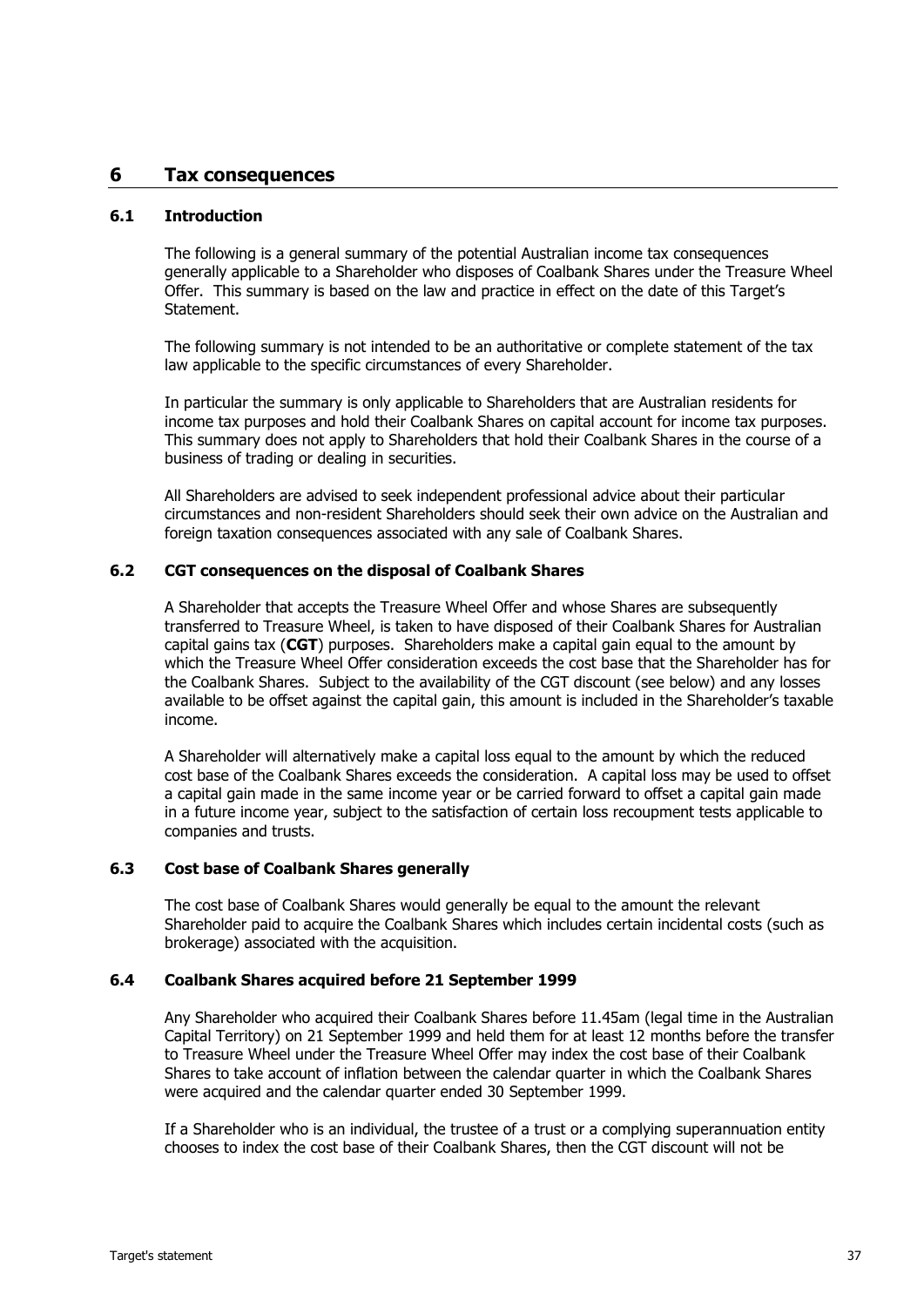available to them (see below). Note that the cost base of Coalbank Shares cannot be indexed in working out the amount of any capital loss.

#### **6.5 CGT discount**

Any Shareholder who is an individual, the trustee of a trust or a complying superannuation entity may be entitled to claim the CGT discount in calculating any capital gain provided that:

- (a) the Coalbank Shares were acquired at least 12 months before disposal to Treasure Wheel;
- (b) the Shareholder did not choose to index the cost base of their Coalbank Shares (see above); and
- (c) the CGT discount is applied to the capital gain after any available capital losses are first offset against that capital gain.

A Shareholder who is an individual or the trustee of a trust may discount the capital gain by 50% and include 50% of the capital gain in the taxable income of that individual or trust.

A Shareholder that is a complying superannuation entity may discount the capital gain by 33⅓% and include 66⅔% of the capital gain in the taxable income of that complying superannuation entity.

The CGT discount is not available to a Shareholder that is a company.

#### **6.6 Stamp duty and GST**

Shareholders who dispose of their Coalbank Shares under the Offer are not expected to incur any Australian stamp duty or be subject to GST on that disposal.

#### **6.7 Obtain your own taxation advice**

Do not rely on the comments or the statements contained in this Target's Statement or the Bidder's Statement as advice about your own affairs. The taxation laws are complex and there could be implications in addition to those generally described in this Target's Statement and the Bidder's Statement.

Accordingly, consult your own tax advisers for advice applicable to your individual needs and circumstances. To the extent permitted by law, Coalbank does not accept any responsibility for tax implications for individual Shareholders.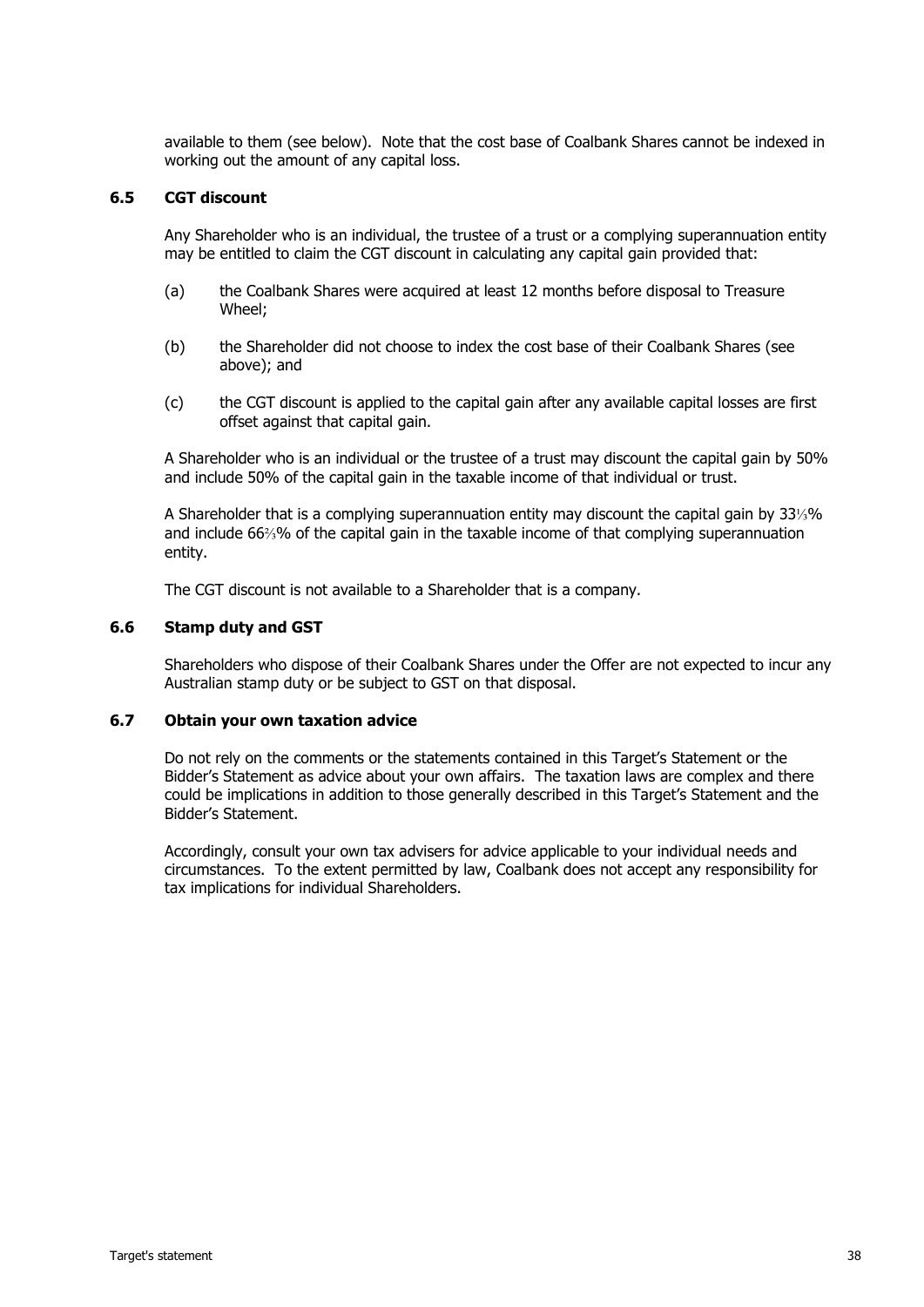#### <span id="page-40-0"></span>**7 Directors' interests**

#### **7.1 Directors' interests in Coalbank Shares**

As at the date of this Target's Statement, the Directors of Coalbank have direct and indirect interests (as relevant) in the following securities in Coalbank:

| <b>Director</b>     | <b>Coalbank Shares</b> | Options*   | <b>Performance Rights</b> |
|---------------------|------------------------|------------|---------------------------|
| Roger Clarke        | 1,500,000              |            |                           |
| Grahame Baker       | 1,205,264              |            | 1,000,000                 |
| Greg Baynton        | 413,462,097            | 40,000,000 | 1,000,000                 |
| Lance Grimstone     | 9,704,407              |            | 2,000,000                 |
| <b>Bill Stubbs</b>  | 3,116,667              |            | 1,000,000                 |
| <b>Staffan Ever</b> | 25,027,400             |            |                           |
| <b>Total</b>        | 454,015,835            | 4,000,000  | 5,000,000                 |

\*Options are to be cancelled or transferred to Treasure Wheel under the terms of the Pre-Bid Agreement.

Each Director has accepted the Treasure Wheel Offer for the Shares they hold or control thereby giving Treasure Wheel acceptances of approximately 40%.

#### **7.2 Directors' recent dealings in Coalbank Shares**

Except as disclosed below, no Director has acquired or disposed of a relevant interest in any Coalbank Shares in the four month period immediately preceding the date of this Target's Statement.

#### **7.3 Directors' interests in Treasure Wheel securities**

At the date of this Target's Statement, no Director has a relevant interest in any securities of Treasure Wheel.

#### **7.4 Directors' recent dealings in Treasure Wheel securities**

No Director has, in the four month period immediately preceding the date of this Target's Statement, acquired or disposed of a relevant interest in any securities in Treasure Wheel.

#### **7.5 Benefits and agreements**

Other than as set out in this section, as a result of the Treasure Wheel Offer no person has been or will be given any benefit (other than a benefit which can be given without member approval under the Corporations Act) in connection with the retirement of that person, or someone else, from the board of directors of Coalbank or a related body corporate of Coalbank.

There are no agreements made between a Director and another person in connection with, or conditional upon, the outcome of the Treasure Wheel Offer, other than in the Director's capacity as a holder of Coalbank Shares.

No Director has an interest in any contract entered into by Treasure Wheel.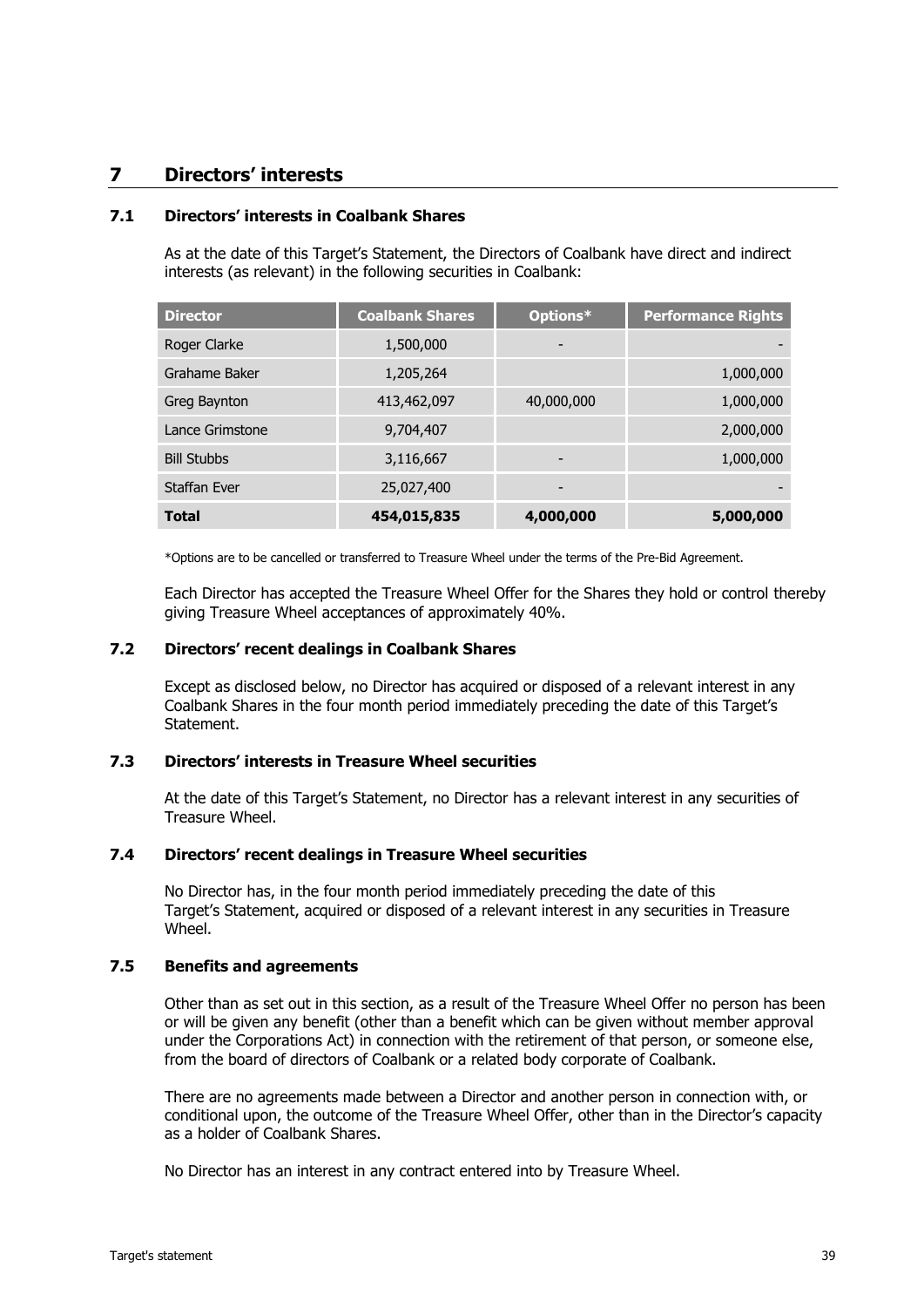#### **8 Additional information**

#### <span id="page-41-0"></span>**8.1 Pre-Bid Agreement**

As announced on 27 August 2013, Loyal Strategic, Coalbank and others entered into an agreement for the proposed takeover bid by Loyal Strategic of 75% of all the Coalbank Shares for 1 cent cash per Coalbank Share (**Variation Deed**). This Variation Deed amended the Scheme Implementation Agreement to restructure the whole-of-company transaction from a scheme of arrangement to a proportional takeover bid. Since this date, the parties have entered into a deed to novate the rights and obligations of Loyal Strategic under the Variation Deed to Treasure Wheel (**Novation Deed**). Together, the Variation Deed and the Novation Deed are referred to in the Target's Statement as the **Pre-Bid Agreement**.

Under the Pre-Bid Agreement, Loyal Strategic and Coalbank agree to cooperate with each other in relation to the Treasure Wheel Offer. Key terms of the Pre-Bid Agreement include the following:

- (a) Coalbank Directors recommending that Coalbank Shareholders accept the Treasure Wheel Offer;
- (b) the Defeating Conditions of the Offer (see section [2.7\)](#page-16-0);
- (c) the sale by Coalbank of certain non-core assets in the Coalbank Group to Treasure Wheel;
- (d) the provision of the Loan by Treasure Wheel to Coalbank for the purpose of paying bondholders for the redemption of the Convertible Bonds (see section [2.11\)](#page-18-0);
- (e) Coalbank appointing Treasure Wheel nominated directors and attending to any relevant retirements as notified by Treasure Wheel on the Offer becoming unconditional;
- (f) termination of the Pre-Bid Agreement; and
- (g) standard exclusivity arrangements in respect of the Treasure Wheel Offer.

A summary of the terms of the Pre-Bid Agreement is also set out in the announcement made by Coalbank on ASX on 27 August 2013 and is available at www.asx.com.au.

#### **Sale of non-core assets of the Coalbank Group**

Under the Pre-Bid Agreement, Treasure Wheel has agreed to acquire Coalbank Qld Pty Ltd's interest in Biloela South and Coalbank South, Coalbank's interest in Chinchilla East (**Sale Tenements**) and all of Coalbank's shares held in Harvest Metals Pty Ltd for \$2,000,000 (of which \$1,500,000 has already been received by Coalbank as detailed in section [3.2\)](#page-21-0). Completion of the Sale Interest is scheduled to occur in October and will require Treasure Wheel to pay Coalbank the remaining consideration of \$500,000. In the event that the Sale Tenements are not registered in the name of Treasure Wheel within 24 months from the date of the Variation Deed, Treasure Wheel must assign its interest in the Sale Tenements back to Coalbank and Coalbank must repay \$1,500,000 to Treasure Wheel. The sale of Coalbank's non-core assets to Treasure Wheel will occur in October 2013 regardless of whether the Treasure Wheel Offer is successful.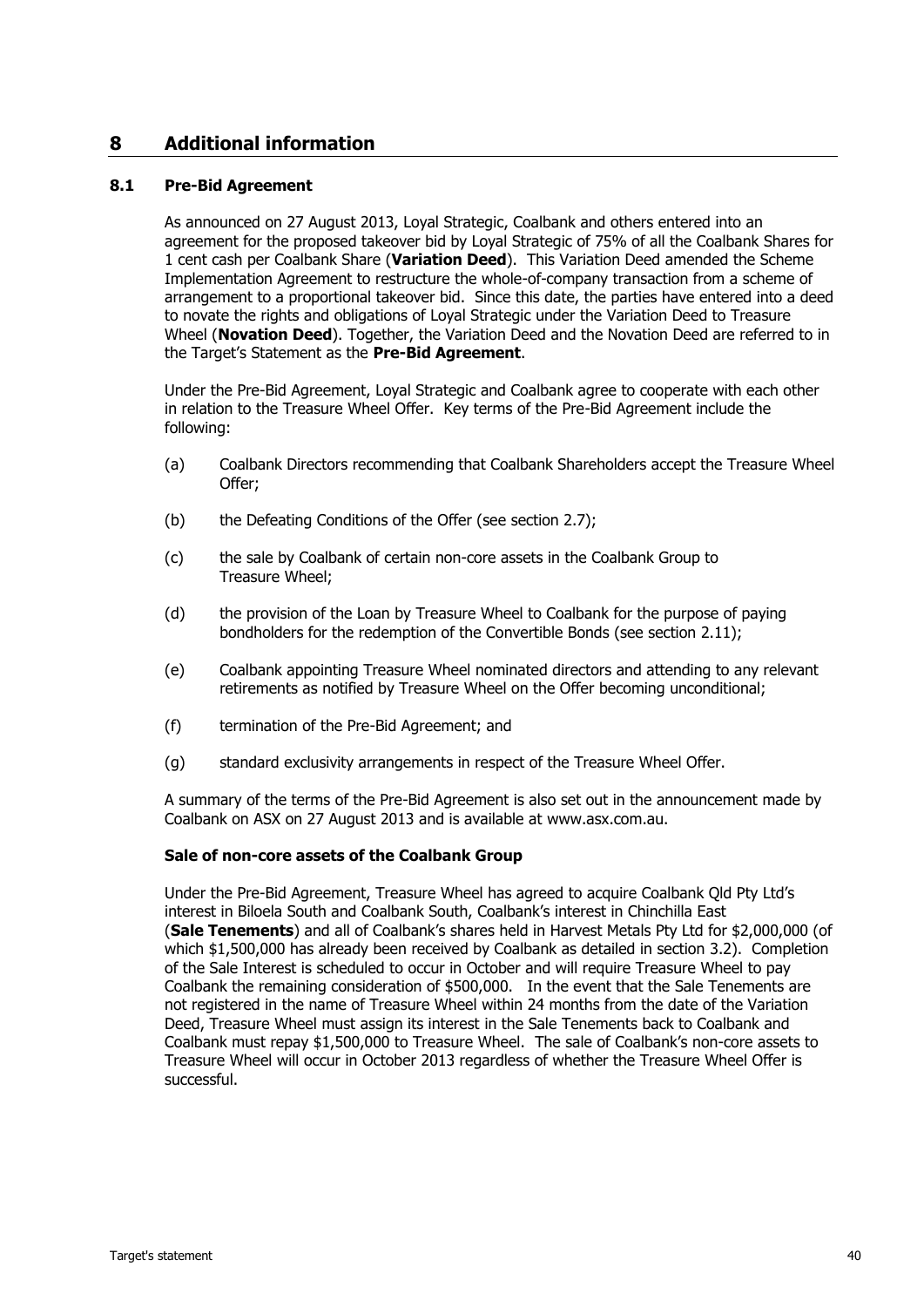#### **Exclusivity**

The Pre-Bid Agreement contains certain clauses which provide that Coalbank must not, and must ensure that no member of the Coalbank Group during the three month period from the date of the Variation Deed:

- (a) **(no talk)** participate in any negotiations or discussions in respect of any Competing Proposal other than in the case of a Superior Proposal;
- (b) **(no shop)** solicit or encourage any enquiries, negotiations or discussions with a view to obtaining any approach, expression of interest, offer or proposal from any person in relation to a Competing Proposal; or
- (c) **(matching right)** recommend a Competing Proposal or enter into an agreement to pursue a Competing Proposal unless Coalbank notifies Treasure Wheel of the Competing Proposal and gives Treasure Wheel five Business Days to provide a matching or superior deal to the Competing Proposal.

#### **Termination**

The Pre-Bid Agreement may be terminated by either Coalbank or Treasure Wheel if:

- (a) a Superior Proposal is made by a third party and is recommended by the majority of the Coalbank Board, which is not matched by Treasure Wheel;
- (b) the other party is in material breach of the Pre-Bid Agreement;
- (c) Treasure Wheel withdraws its Offer;
- (d) a court or any Government Agency takes action to prohibit the Treasure Wheel Offer; or
- (e) an Insolvency Event occurs in relation to Treasure Wheel or Coalbank.

#### **8.2 Consents**

McCullough Robertson has given and has not before the date of this Target's Statement withdrawn its consent to be named in this Target's Statement as Coalbank's legal adviser in the form and context in which it is named.

Link Market Services Limited has given and has not before the date of this Target's Statement withdrawn its consent to be named in this Target's Statement as Coalbank's share registry in the form and context in which it is named.

Neither McCullough Robertson nor Link Market Services Limited has:

- (a) authorised or caused the issue of this Target's Statement; or
- (b) made, or purported to make, any statement in this Target's Statement nor is any statement in this Target's Statement based on any statement by any of those parties, other than as specified in this section.

McCullough Robertson and Link Market Services Limited, to the maximum extent permitted by law, expressly disclaim and take no responsibility for any part of this Target's Statement other than a reference to its name, and a statement included in this Target's Statement with the consent of that party as specified in this section.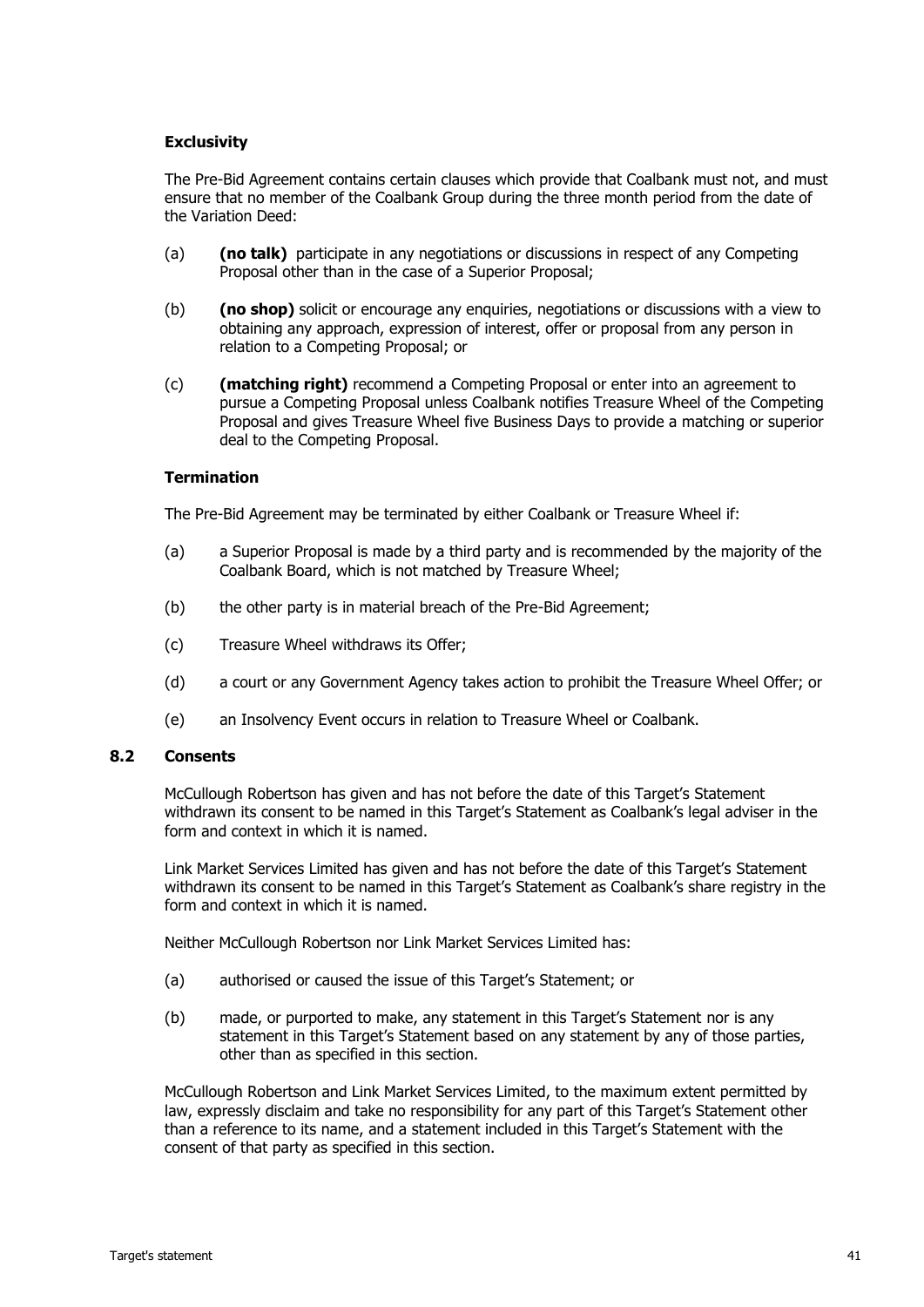#### **8.3 Publicly available information**

This Target's Statement contains statements which are made in, or based on statements made in, documents lodged with ASIC or given to the ASX by Treasure Wheel.

As permitted by ASIC class order 13/521, the consent of Treasure Wheel is not required for the inclusion of those statements in this Target's Statement. Any Coalbank Shareholder may obtain a copy of those documents free of charge during the Offer Period by contacting Coalbank's company secretary on (07) 3229 6606.

As permitted by ASIC class order 13/523, this Target's Statement may include or be accompanied by certain statements:

- (a) fairly representing a statement by an official person; or
- (b) from a public official document or published book, journal or comparable publication,

and the consent of the persons to whom those statements are attributed is not required to be included in this Target's Statement.

#### **8.4 No material litigation**

The Directors are not aware of any current material litigation involving Coalbank.

#### **8.5 No other material information**

This Target's Statement is required to include all of the information that Coalbank Shareholders and their professional advisers would reasonably require to make an informed assessment about whether to accept the Treasure Wheel Offer, but:

- (a) only to the extent to which it is reasonable for Coalbank Shareholders and their professional advisers to expect to find this information in this Target's Statement; and
- (b) only if the information is known to any Director.

The Directors of Coalbank are of the opinion that the information that Coalbank Shareholders and their professional advisers would reasonably require to make an informed assessment whether to accept the Offer is:

- (a) the Bidder's Statement (to the extent that the information is not inconsistent with or superseded by information in this Target's Statement);
- (b) Coalbank's annual reports and releases to the ASX, and documents lodged by Coalbank with ASIC before the date of this Target's Statement; and
- (c) this Target's Statement.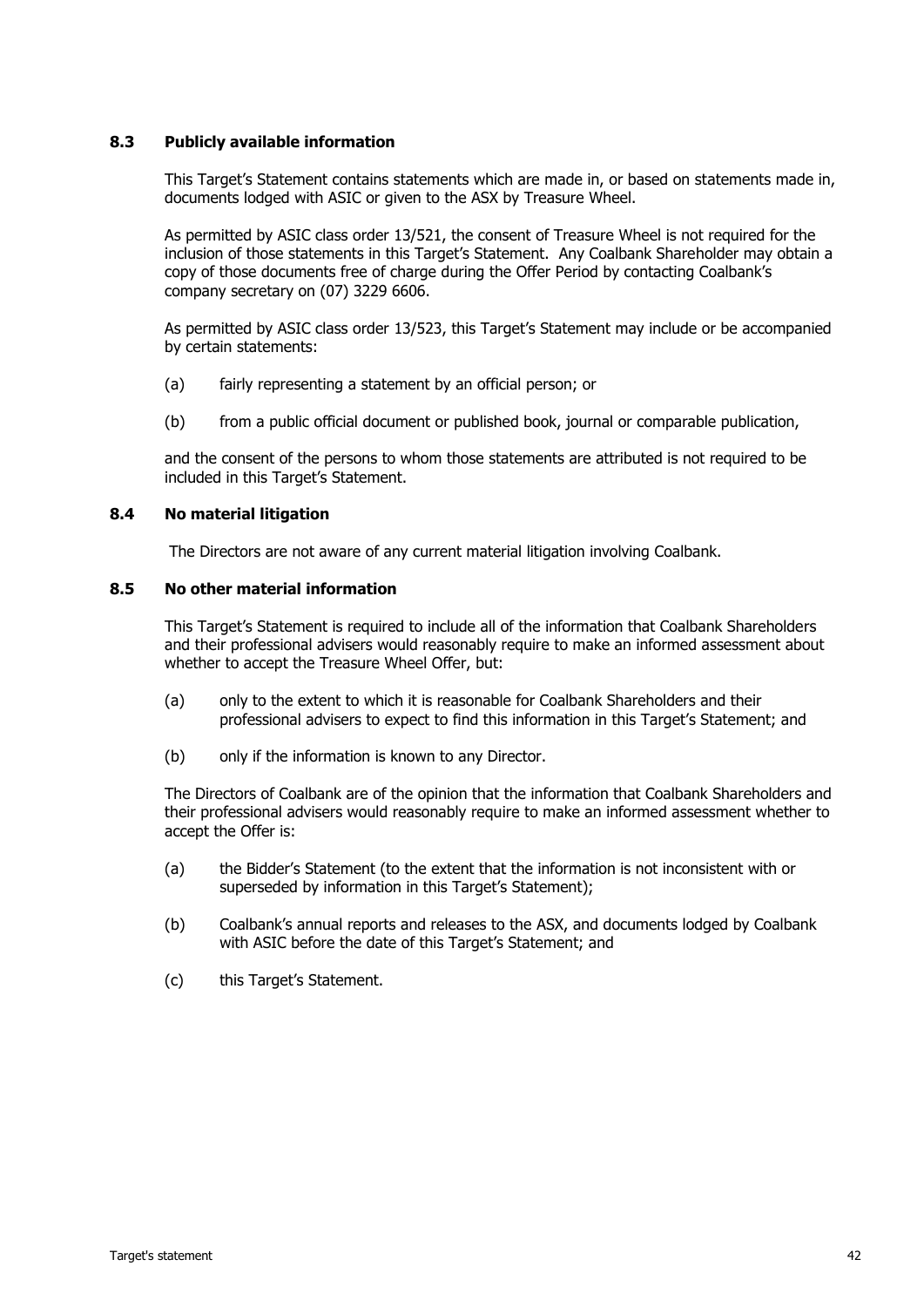#### **9 Approval of Target's Statement**

This Target's Statement has been approved by a resolution passed by the Directors on 19 September 2013.

Dated 20 September 2013

esteller

**Roger Clarke Chairman**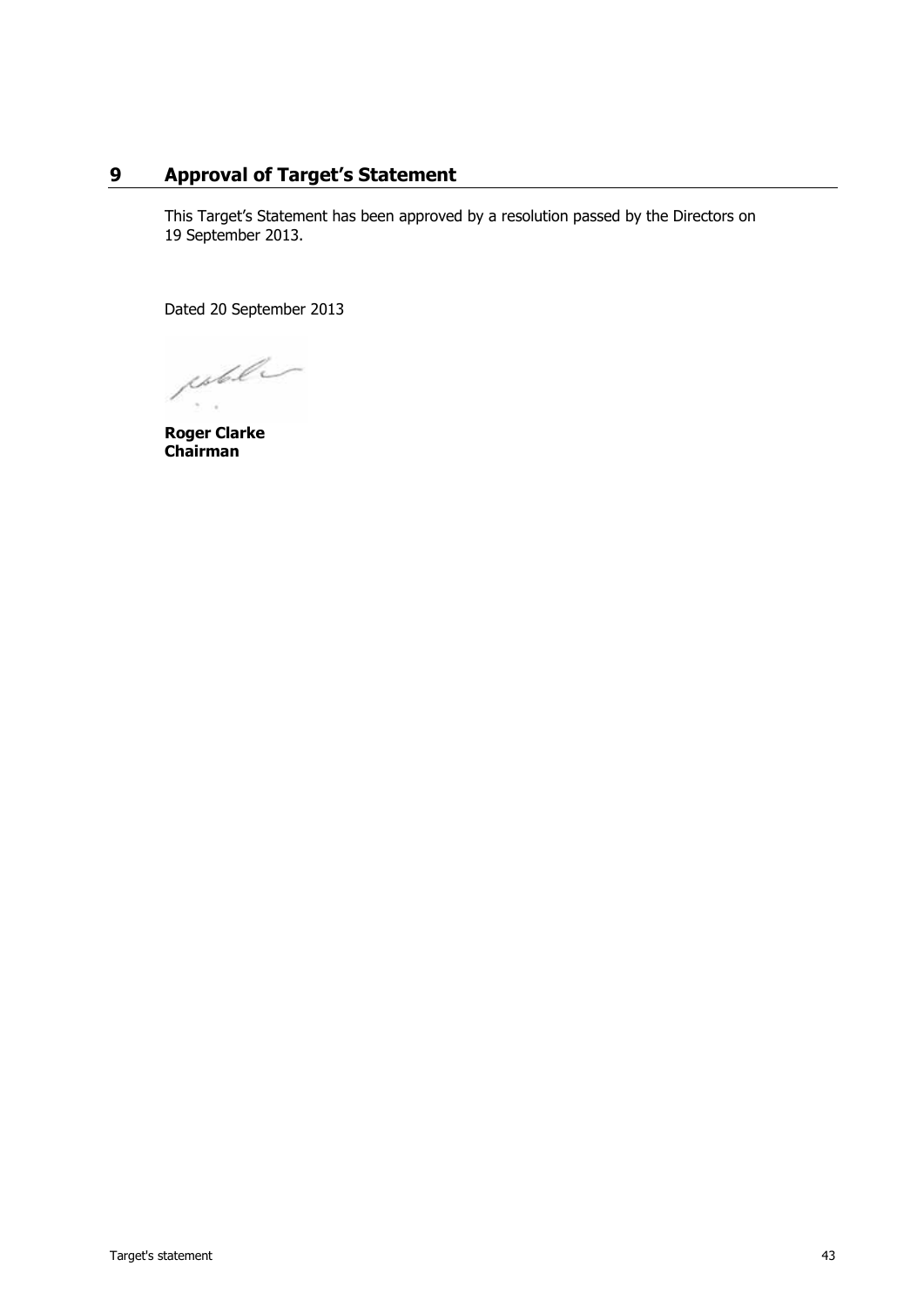### <span id="page-45-0"></span>**10 Definitions and interpretation**

#### **10.1 Definitions**

In this Target's Statement:

| <b>Term</b>                    | <b>Definition</b>                                                                                                                                                                        |  |
|--------------------------------|------------------------------------------------------------------------------------------------------------------------------------------------------------------------------------------|--|
| <b>Advance Date</b>            | has the meaning given to that term in section 2.11.                                                                                                                                      |  |
| <b>ASIC</b>                    | means the Australian Securities and Investments Commission.                                                                                                                              |  |
| <b>ASX Settlement</b>          | means ASX Settlement Pty Limited ACN 008 504 532, the body<br>which administers the CHESS system in Australia.                                                                           |  |
| <b>ASX Settlement Rules</b>    | means the settlement rules of ASX Settlement.                                                                                                                                            |  |
| <b>ASX</b>                     | means ASX Limited ACN 008 624 691 or the securities exchange<br>operated by it (as the case requires).                                                                                   |  |
| <b>Bidder's Statement</b>      | means the bidder's statement dated 12 September 2013 served<br>on Coalbank about the off-market offer under section 633<br>Corporations Act and which contains the Treasure Wheel Offer. |  |
| <b>Biloela South</b>           | means EPC 2241.                                                                                                                                                                          |  |
| Broker                         | means a person who is a share broker and a participant in<br>CHESS.                                                                                                                      |  |
| <b>CGT</b>                     | means capital gains tax.                                                                                                                                                                 |  |
| <b>CHESS</b>                   | means the Clearing House Electronic Subregister System, which<br>provides for electronic share transfer in Australia.                                                                    |  |
| <b>CHESS Holding</b>           | means a holding of Coalbank Shares on the CHESS subregister of<br>Coalbank.                                                                                                              |  |
| <b>Chinchilla East</b>         | means EPC 2056.                                                                                                                                                                          |  |
| <b>Coalbank</b>                | means COALBANK Limited ACN 075 877 075.                                                                                                                                                  |  |
| <b>Coalbank Group</b>          | means Coalbank and its Subsidiaries.                                                                                                                                                     |  |
| <b>Coalbank South</b>          | means EPC 2240 and EPCA 2359.                                                                                                                                                            |  |
| <b>Competing Proposal</b>      | means a transaction which, if completed, would mean a person<br>other than Treasure Wheel or an associate of Treasure Wheel<br>would:                                                    |  |
|                                | acquire a relevant interest in 20% or more of Coalbank<br>(a)<br>Shares;                                                                                                                 |  |
|                                | acquire control of Coalbank, within the meaning of section<br>(b)<br>50AA Corporations Act; or                                                                                           |  |
|                                | acquire all or a substantial part of Coalbank's business,<br>(c)<br>assets or undertaking.                                                                                               |  |
| <b>Constitution</b>            | means the constitution of Coalbank.                                                                                                                                                      |  |
| <b>Controlling Participant</b> | means the Broker or Non-Broker Participant who is designated as<br>the controlling participant for shares in a CHESS Holding under<br>the ASX Settlement Rules.                          |  |
| <b>Convertible Bonds</b>       | means the bonds issued by Coalbank under the deed poll dated                                                                                                                             |  |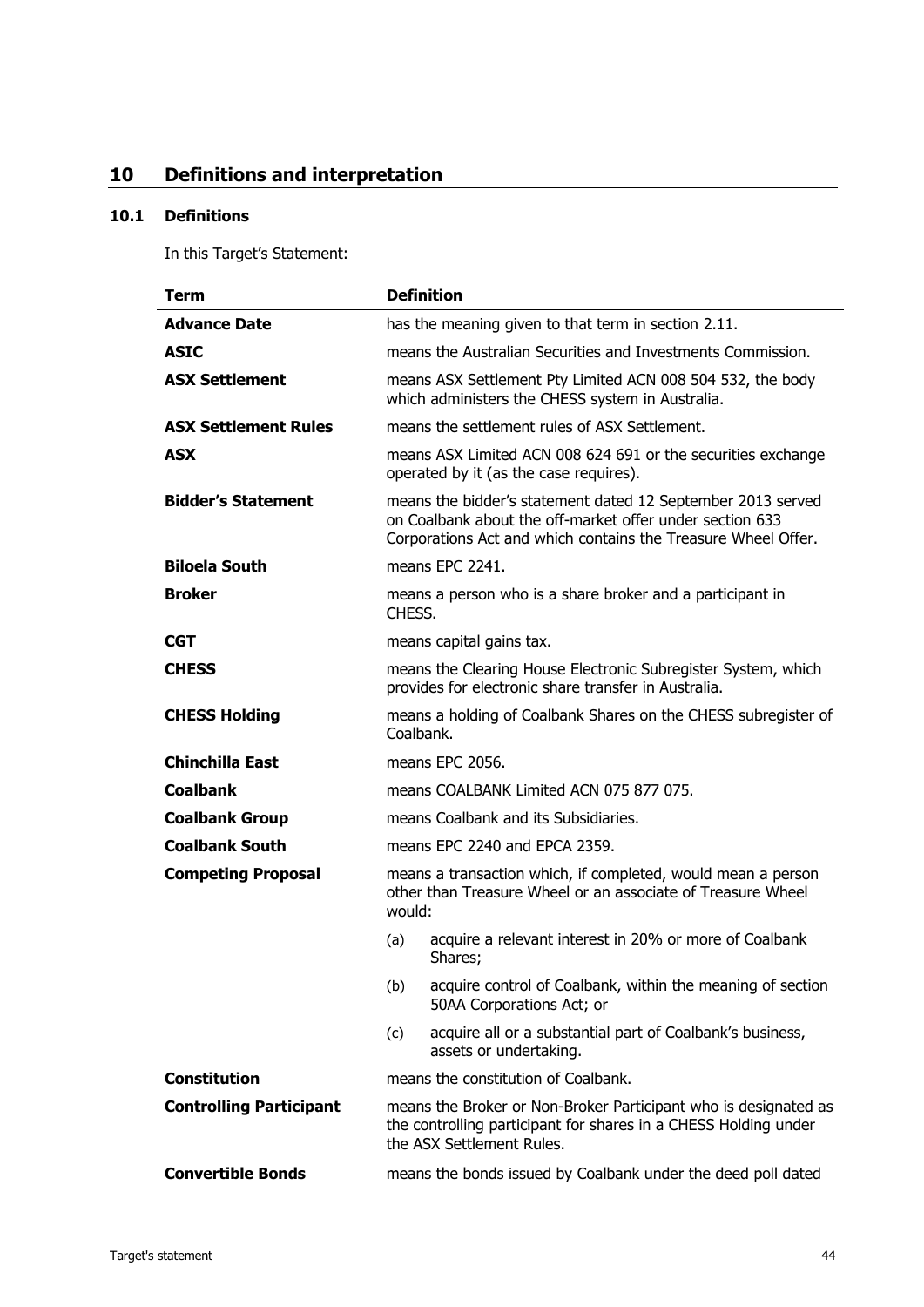| <b>Term</b>                                     | <b>Definition</b>                                                                                                                                                          |                                                                                                                                                                                                                                                                           |
|-------------------------------------------------|----------------------------------------------------------------------------------------------------------------------------------------------------------------------------|---------------------------------------------------------------------------------------------------------------------------------------------------------------------------------------------------------------------------------------------------------------------------|
|                                                 |                                                                                                                                                                            | 21 July 2011 and referenced 'Coalbank limited Convertible Bonds<br>- Bond Deed Poll'.                                                                                                                                                                                     |
| <b>Corporations Act</b>                         | means Corporations Act 2001 (Cth).                                                                                                                                         |                                                                                                                                                                                                                                                                           |
| <b>Defeating Conditions</b>                     | means the conditions precedent to the Treasure Wheel Offer set<br>out in Schedule 2 of the Bidder's Statement.                                                             |                                                                                                                                                                                                                                                                           |
| <b>Directors</b>                                | means the directors of Coalbank.                                                                                                                                           |                                                                                                                                                                                                                                                                           |
| <b>EPC</b>                                      | means an exploration permit for coal or an exploration permit for<br>minerals, in each case issued under the Mineral Resources Act<br>1989 (Qld).                          |                                                                                                                                                                                                                                                                           |
| <b>EPCA</b>                                     | means an application for an exploration permit for coal or an<br>exploration permit for minerals, in each case to be issued under<br>the Mineral Resources Act 1989 (Qld). |                                                                                                                                                                                                                                                                           |
| <b>Government Agency</b>                        | has the meaning given to that term in section 12 of the Bidder's<br>Statement.                                                                                             |                                                                                                                                                                                                                                                                           |
| <b>Issuer Sponsored Holding</b>                 | means a holding of Coalbank Shares on Coalbank's issuer<br>sponsored subregister.                                                                                          |                                                                                                                                                                                                                                                                           |
| <b>Initial Loan Term</b>                        | has the meaning given to that term in the section titled 'Why you<br>should accept the Treasure Wheel Offer'.                                                              |                                                                                                                                                                                                                                                                           |
| <b>Insolvency Event</b>                         | means any of the following events occurring in relation to a<br>party:                                                                                                     |                                                                                                                                                                                                                                                                           |
|                                                 | (a)                                                                                                                                                                        | a liquidator, receiver, receiver and manager,<br>administrator, official manager or other controller (as<br>defined in the Corporations Act), trustee or controlling<br>trustee or similar official is appointed over any of the<br>property or undertaking of the party; |
|                                                 | (b)                                                                                                                                                                        | the party is, or becomes unable to, pay its debts when<br>they are due or is or becomes unable to pay its debts<br>within the meaning of the Corporations Act, or is<br>presumed to be insolvent under the Corporations Act;                                              |
|                                                 | (c)                                                                                                                                                                        | the party ceases to carry on business; or                                                                                                                                                                                                                                 |
|                                                 | (d)                                                                                                                                                                        | an application or order is made for the liquidation of the<br>party or a resolution is passed or any steps are taken to<br>liquidate or pass a resolution for the liquidation of the<br>party, otherwise than for the purpose of an<br>amalgamation or reconstruction.    |
| Loan                                            | has the meaning given to that term in the section titled 'Why you<br>should accept the Treasure Wheel Offer'.                                                              |                                                                                                                                                                                                                                                                           |
| <b>Loyal Strategic</b>                          | means Loyal Strategic Investment Ltd, a company registered in<br>the British Virgin Islands, company number 518055.                                                        |                                                                                                                                                                                                                                                                           |
| <b>Material Adverse Change</b>                  | has the meaning given to that term in section 12 of the Bidder's<br>Statement.                                                                                             |                                                                                                                                                                                                                                                                           |
| <b>Non-Broker Participant</b>                   | means a non-broker participant under the ASX Settlement Rules.                                                                                                             |                                                                                                                                                                                                                                                                           |
| <b>Notice of Status of</b><br><b>Conditions</b> | means Treasure Wheel's notice disclosing the status of the<br>Defeating Conditions of the Offer which is required to be given by<br>section 630(3) Corporations Act.       |                                                                                                                                                                                                                                                                           |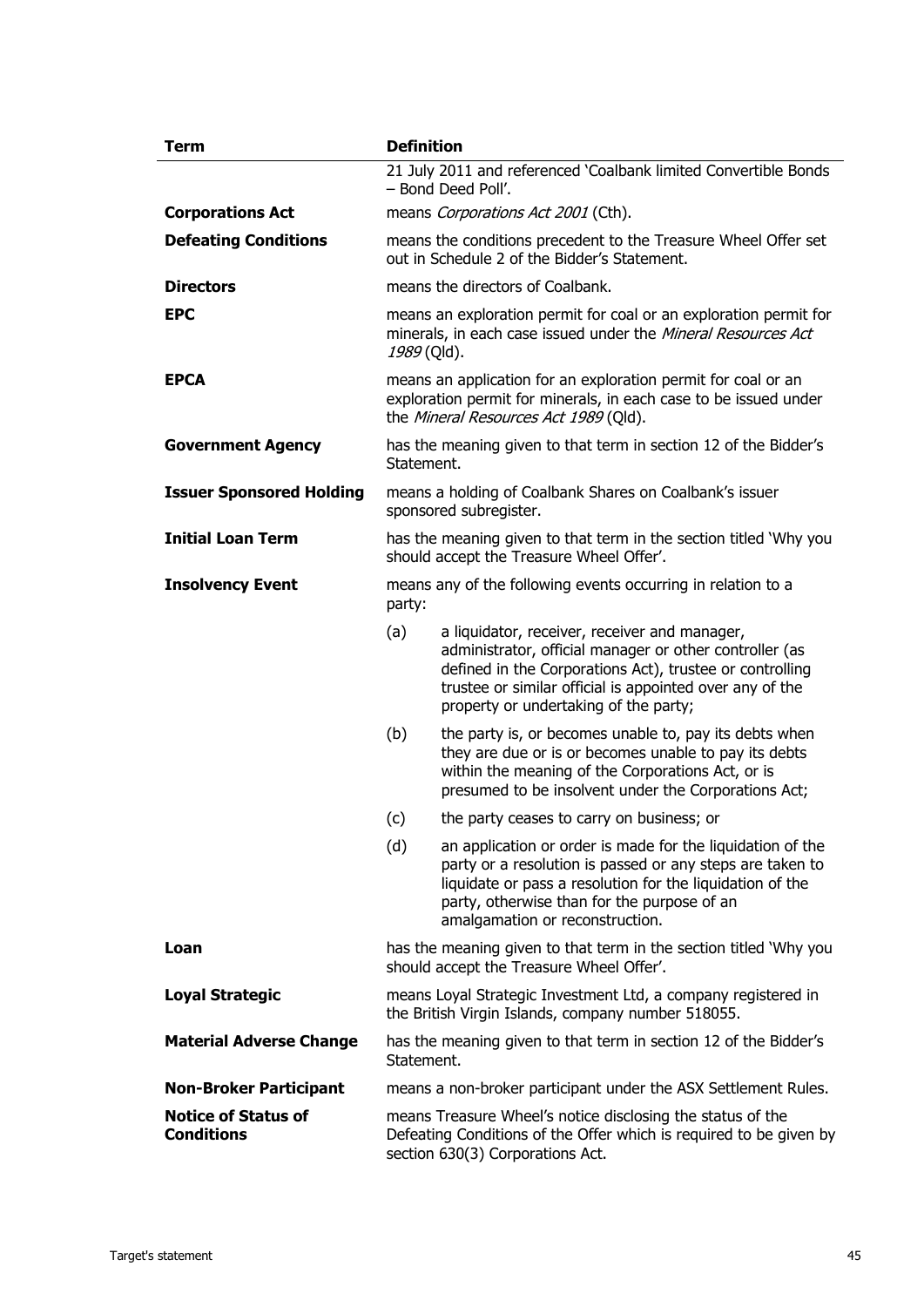| <b>Term</b>                                          | <b>Definition</b>                                                                                                                                                                                                                                                                                                                                              |  |
|------------------------------------------------------|----------------------------------------------------------------------------------------------------------------------------------------------------------------------------------------------------------------------------------------------------------------------------------------------------------------------------------------------------------------|--|
| <b>Och-Ziff Entities</b>                             | means Och-Ziff Holdings Corporation and Och-Ziff Capital<br>Management Group LLC, OZ Management LP, OZ Management<br>LP, OZ Management II LP, Oz Asia Master Fund Ltd, Gordal<br>Capital Ltd, OZ Master Fund Ltd, OZ ELS Master Fund Ltd, OZ<br>Global Special Investments Master Fund LP, OZ Eureka Fund LP<br>and Goldman Sachs Profit Sharing Master Trust. |  |
| <b>Offer Period</b>                                  | means the period during which the Offer will remain open for<br>acceptance under Schedule 1 of the Bidder's Statement.                                                                                                                                                                                                                                         |  |
| <b>Offer Price</b>                                   | means the consideration payable by Treasure Wheel under its<br>Offer, being 1 cent cash per Coalbank Share.                                                                                                                                                                                                                                                    |  |
| <b>Options</b>                                       | means options over unissued Coalbank Shares.                                                                                                                                                                                                                                                                                                                   |  |
| <b>Performance Rights</b>                            | means rights to acquire Coalbank Shares, the exercise of which is<br>subject to performance conditions.                                                                                                                                                                                                                                                        |  |
| <b>Pre-Bid Agreement</b>                             | has the meaning given to that term in section 8.1.                                                                                                                                                                                                                                                                                                             |  |
| <b>Prescribed Occurrences</b>                        | has the meaning given to that term in section 12 of the Bidder's<br>Statement.                                                                                                                                                                                                                                                                                 |  |
| <b>Regulatory Action</b>                             | has the meaning given to that term in section 12 of the Bidder's<br>Statement.                                                                                                                                                                                                                                                                                 |  |
| <b>Repayment Notice</b>                              | has the meaning given to that term in section 2.11.                                                                                                                                                                                                                                                                                                            |  |
| <b>Scheme Implementation</b><br><b>Agreement</b>     | has the meaning given to that term in section 3.2.                                                                                                                                                                                                                                                                                                             |  |
| <b>Sculptor Finance Entities</b>                     | means Sculptor Finance (MD) Ireland Ltd, Sculptor Finance (AS)<br>Ireland Ltd and Sculptor Finance (SI) Ireland Ltd.                                                                                                                                                                                                                                           |  |
| <b>Shareholder or Coalbank</b><br><b>Shareholder</b> | means a holder of one or more Shares.                                                                                                                                                                                                                                                                                                                          |  |
| <b>Shares or Coalbank</b><br><b>Shares</b>           | means the fully paid ordinary shares in Coalbank.                                                                                                                                                                                                                                                                                                              |  |
| <b>Subsidiaries</b>                                  | has the meaning given to that term by section 9 Corporations<br>Act.                                                                                                                                                                                                                                                                                           |  |
| <b>Superior Proposal</b>                             | means a publicly announced Competing Proposal that, taking into<br>account all aspects of the Competing Proposal, including the<br>likelihood of success of the Competing Proposal, is reasonably<br>capable of being completed and more favourable to the Coalbank<br>Shareholders than the Treasure Wheel Offer.                                             |  |
| <b>Target's Statement</b>                            | means this document, being Coalbank's target's statement.                                                                                                                                                                                                                                                                                                      |  |
| <b>Treasure Wheel</b>                                | means Treasure Wheel Global Limited, a company registered in<br>the British Virgin Islands, company number 1773613.                                                                                                                                                                                                                                            |  |
| <b>Treasure Wheel Offer or</b><br><b>Offer</b>       | means the offer by Treasure Wheel to acquire Coalbank Shares,<br>set out in Schedule 1 of the Bidder's Statement.                                                                                                                                                                                                                                              |  |
| <b>Variation Deed</b>                                | has the meaning given to the term in section 8.1.                                                                                                                                                                                                                                                                                                              |  |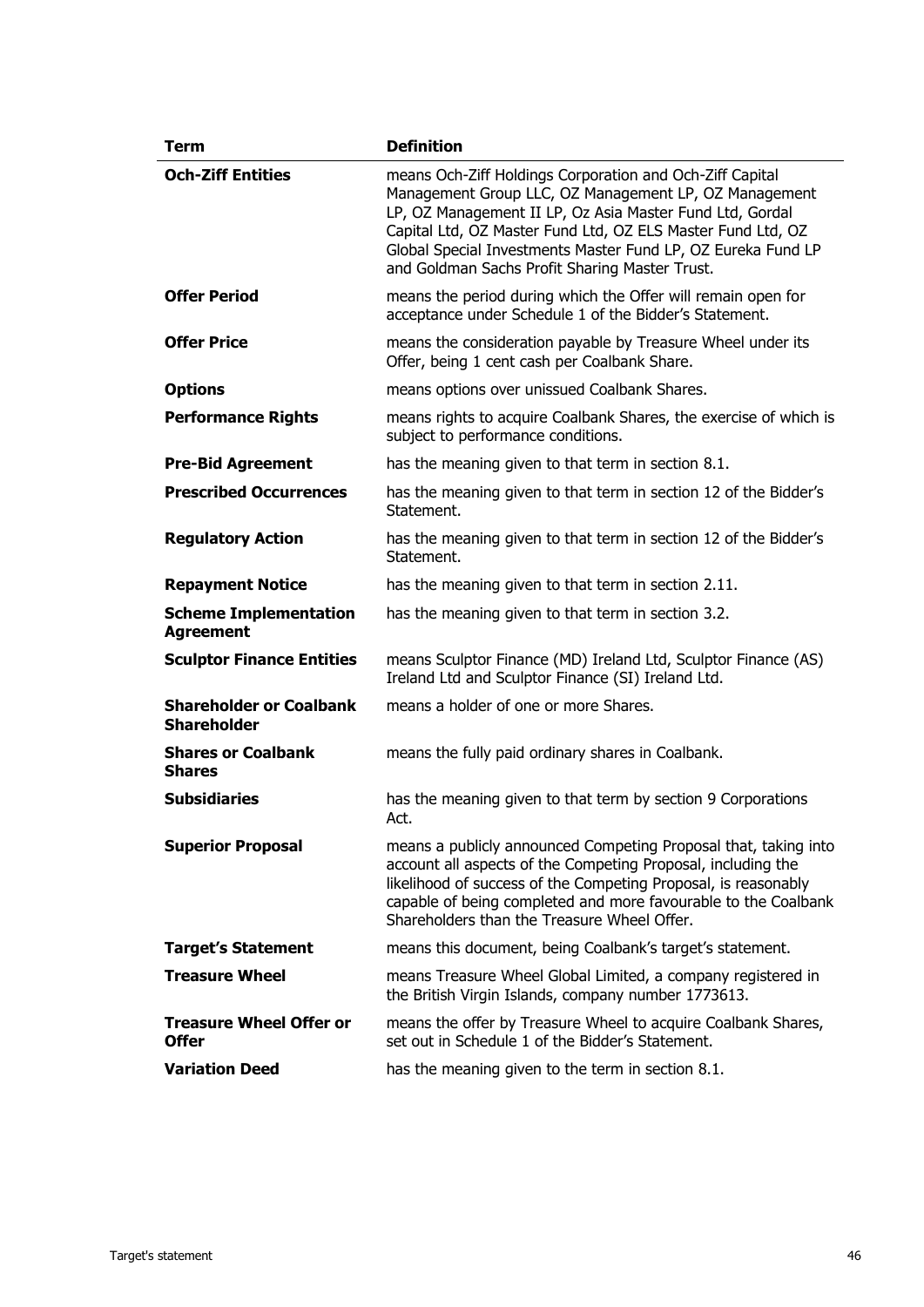#### **10.2 Interpretation**

In this Target's Statement, unless the context otherwise requires:

- (a) headings are for convenience and do not affect the interpretation;
- (b) words or phrases defined in the Corporations Act have the same meaning in this Target's Statement;
- (c) a reference to a section is a reference to a section of this Target's Statement;
- (d) a singular word includes the plural and vice versa;
- (e) if a word or phrase is defined, its other grammatical forms have a corresponding meaning;
- (f) a reference to a person includes a corporation, trust, partnership, unincorporated body, government and local authority or agency, or other entity whether or not it comprises a separate legal entity;
- (g) a reference to legislation or to a provision of legislation (including subordinate legislation) is to that legislation as amended, re-enacted or replaced, and includes any subordinate legislation issued under it; and
- (h) a reference to '\$' or 'dollar' is to Australian currency.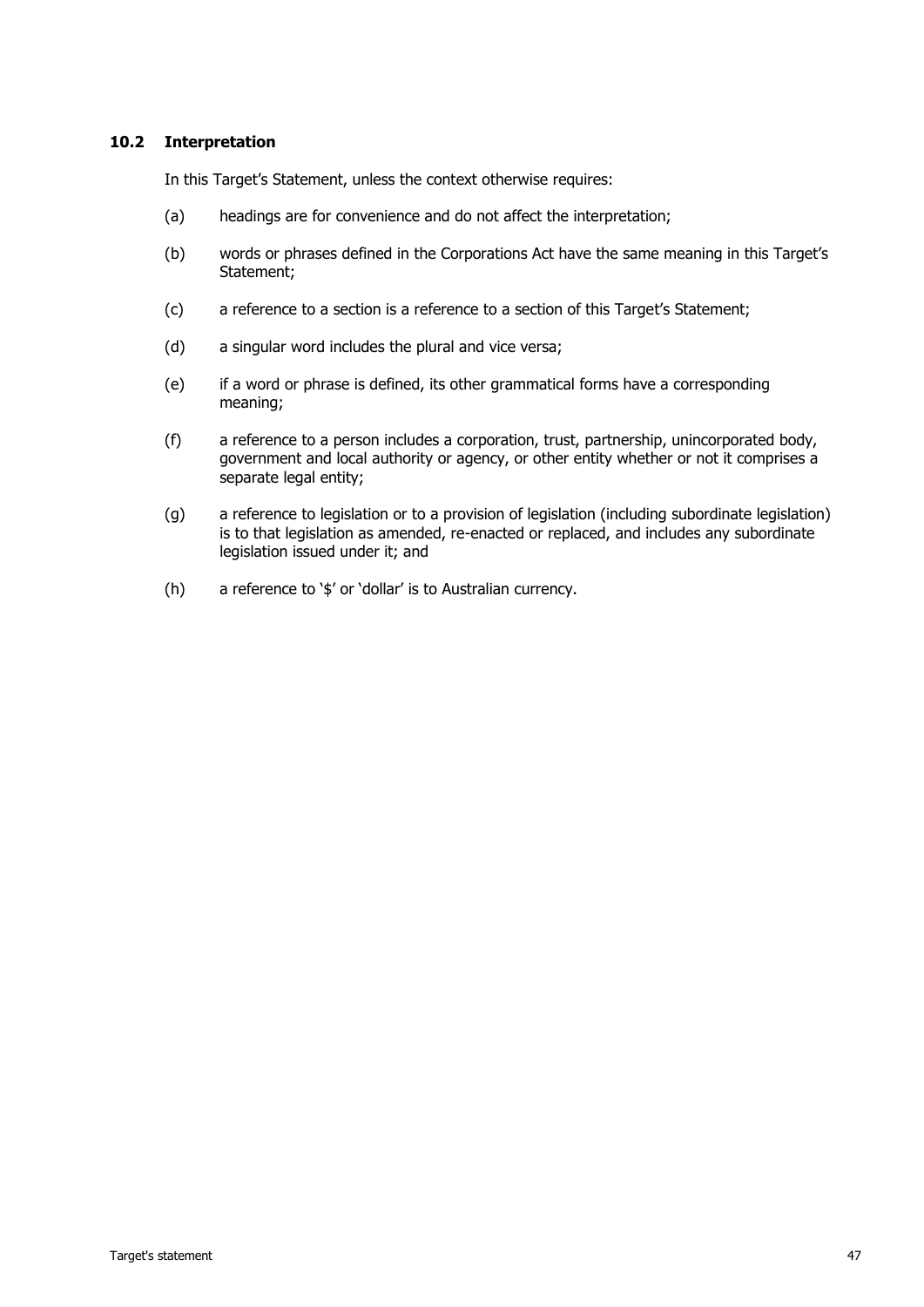## **Schedule**

Coalbank announcements to the ASX since 1 July 2012

| <b>Date</b> | <b>Announcement</b>                                     |
|-------------|---------------------------------------------------------|
| 04/07/2012  | <b>Unlisted Options Expire</b>                          |
| 04/07/2012  | Change of Director's Interest Notice - Mr Ever          |
| 20/07/2012  | Presentation to Noosa Mining and Exploration Conference |
| 26/07/2012  | <b>BRR Media Webcast</b>                                |
| 30/07/2012  | Corporate Update                                        |
| 30/07/2012  | Quarterly Reports to 30 June 2012                       |
| 31/07/2012  | <b>Trading Halt</b>                                     |
| 02/08/2012  | <b>COALBANK completes Placement</b>                     |
| 07/08/2012  | Appendix 3B - Placement                                 |
| 07/08/2012  | Section 708A Notice - Placement Shares                  |
| 08/08/2012  | Share Purchase Plan Booklet                             |
| 24/08/2012  | SPP Extension & Approval of Galilee Infrastructure      |
| 18/09/2012  | Annual Report to shareholders                           |
| 20/09/2012  | Share Purchase Plan Closes                              |
| 20/09/2012  | Appendix 3B                                             |
| 24/09/2012  | <b>Blackall Project Update</b>                          |
| 25/09/2012  | Change of Director's Interest Notice - G Baker          |
| 22/10/2012  | Notice of Annual General Meeting                        |
| 24/10/2012  | Appendix 5B Quarterly Cash Flow Report                  |
| 24/10/2012  | Quarterly Activities Report 30 September 2012           |
| 23/11/2012  | ATN: FARM-IN MT MORGAN PROJECT, QLD                     |
| 23/11/2012  | Farm-out of Mount Morgan Project                        |
| 26/11/2012  | Chairman's Address to Annual General Meeting            |
| 26/11/2012  | Presentation to Annual General Meeting                  |
| 26/11/2012  | Results of Resolutions of Annual General Meeting        |
| 18/12/2012  | Update on Farm-Out of Mount Morgan Project              |
| 18/12/2012  | ATN: Not Proceeding with Mt Morgan Farm-in              |
| 21/12/2012  | Sale of Surat Gas                                       |
| 11/01/2013  | Quarterly Cashflow Report                               |
| 11/01/2013  | Quarterly Activities Report                             |
| 15/03/2013  | Half Yearly Report and Accounts                         |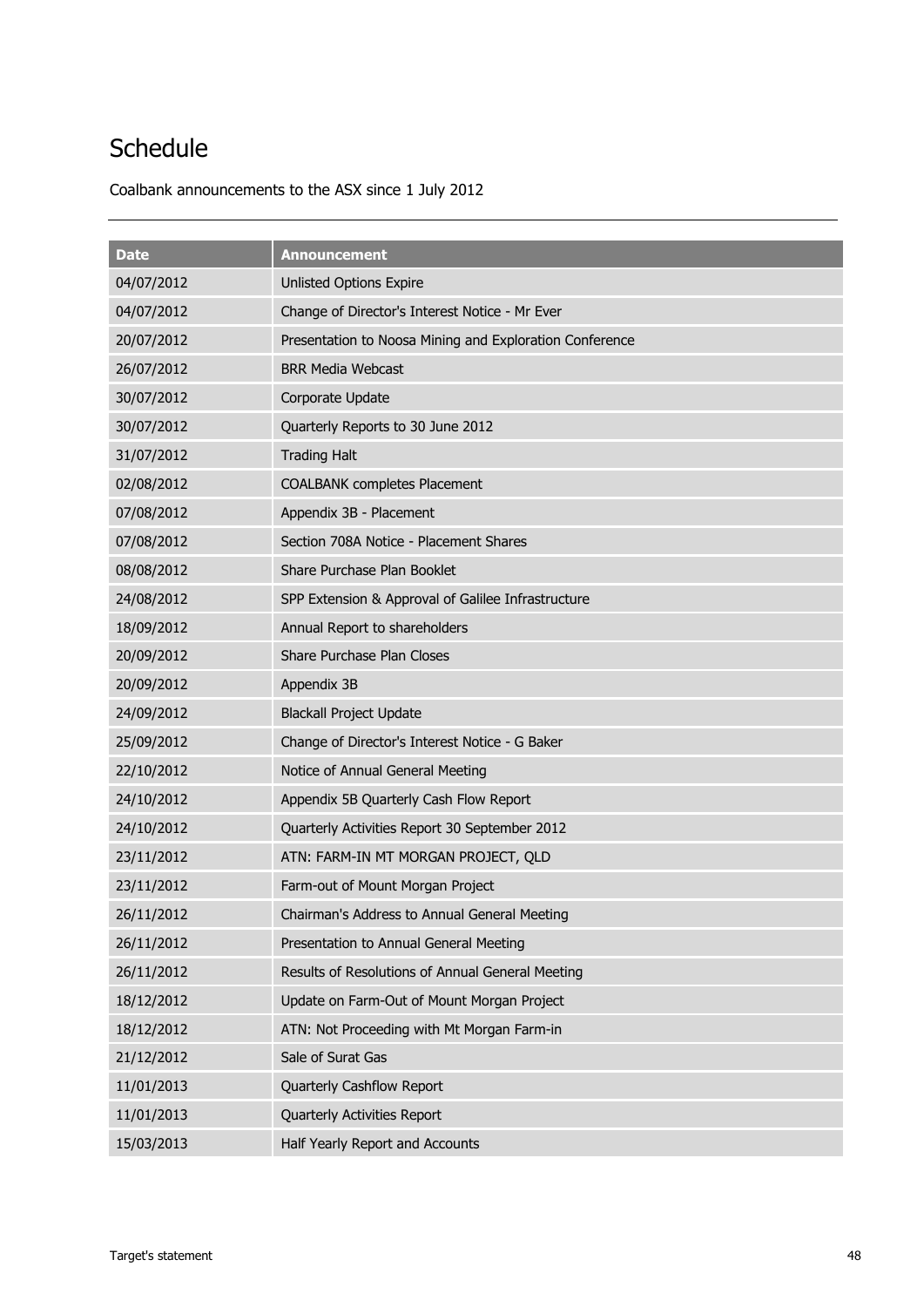| <b>Date</b> | <b>Announcement</b>                                         |
|-------------|-------------------------------------------------------------|
| 24/04/2013  | <b>Trading Halt</b>                                         |
| 26/04/2013  | Whole of Company Transaction                                |
| 30/04/2013  | Quarterly Activities Report to 31 March 2013                |
| 30/04/2013  | Quarterly Cash Flow Report to 31 March 2013                 |
| 06/05/2013  | Deposit Confirmed for Whole-Of-Company Transaction          |
| 11/06/2013  | Unlisted Options have expired                               |
| 11/06/2013  | Appendix 3Y - R Clarke - Change of Director's Interest      |
| 17/06/2013  | Amended Appendix 3Y - Change in Directors Interest Notice   |
| 18/06/2013  | Update on Whole-Of-Company Transaction                      |
| 10/07/2013  | Change of Principal Place of Business and Registered Office |
| 24/07/2013  | Update on Whole-Of-Company Transaction                      |
| 26/07/2013  | Further deposit received from Loyal Strategic               |
| 30/07/2013  | Quarterly Activities Report                                 |
| 30/07/2013  | Quarterly Cashflow Report                                   |
| 08/08/2013  | <b>Unlisted Options Expire</b>                              |
| 26/08/2013  | <b>Trading Halt</b>                                         |
| 27/08/2013  | Proportional Takeover Offer                                 |
| 12/09/2013  | <b>Bidder's Statement</b>                                   |
| 12/09/2013  | Bidder's Statement Lodged                                   |
| 13/09/2013  | ASX Circular: Proportional Takeover Bid by Treasure Wheel   |
| 16/09/2013  | Notice of Extraordinary General Meeting                     |
| 17/09/2013  | Notice of initial substantial holder                        |